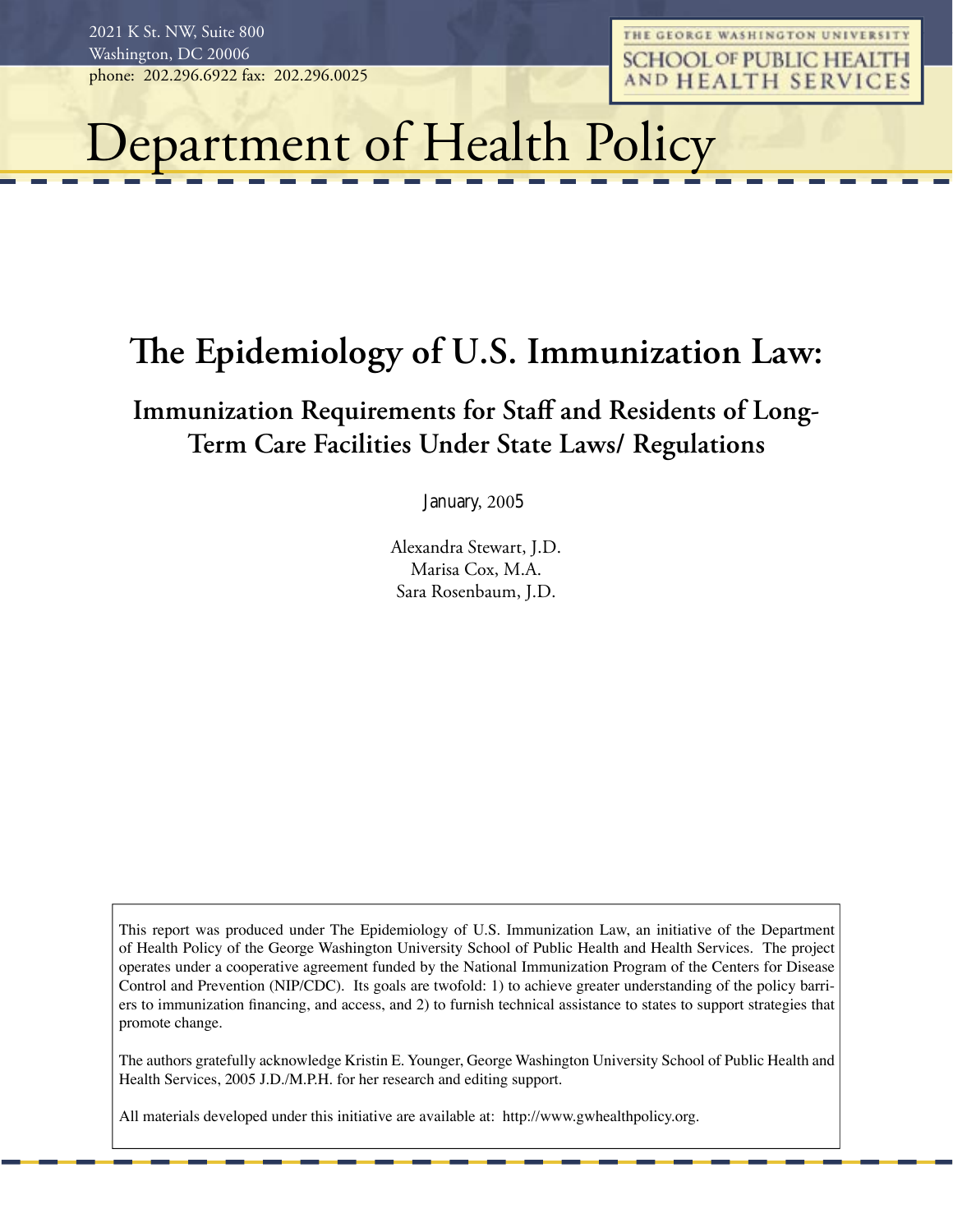# **TABLE OF CONTENTS**

| HOW LTC FACILITIES MUST ADDRESS THE RIGHT TO REFUSE IMMUNIZATIONS 10 |  |
|----------------------------------------------------------------------|--|
|                                                                      |  |
|                                                                      |  |
|                                                                      |  |
|                                                                      |  |
|                                                                      |  |
|                                                                      |  |
|                                                                      |  |
|                                                                      |  |
|                                                                      |  |
| APPENDIX 1 – EXCERPTS FROM STATE MANDATES AND REGULATIONS31          |  |
| APPENDIX 2 - DEFINITIONS OF LTC FACILITIES FROM STATE AND FEDERAL    |  |
|                                                                      |  |
|                                                                      |  |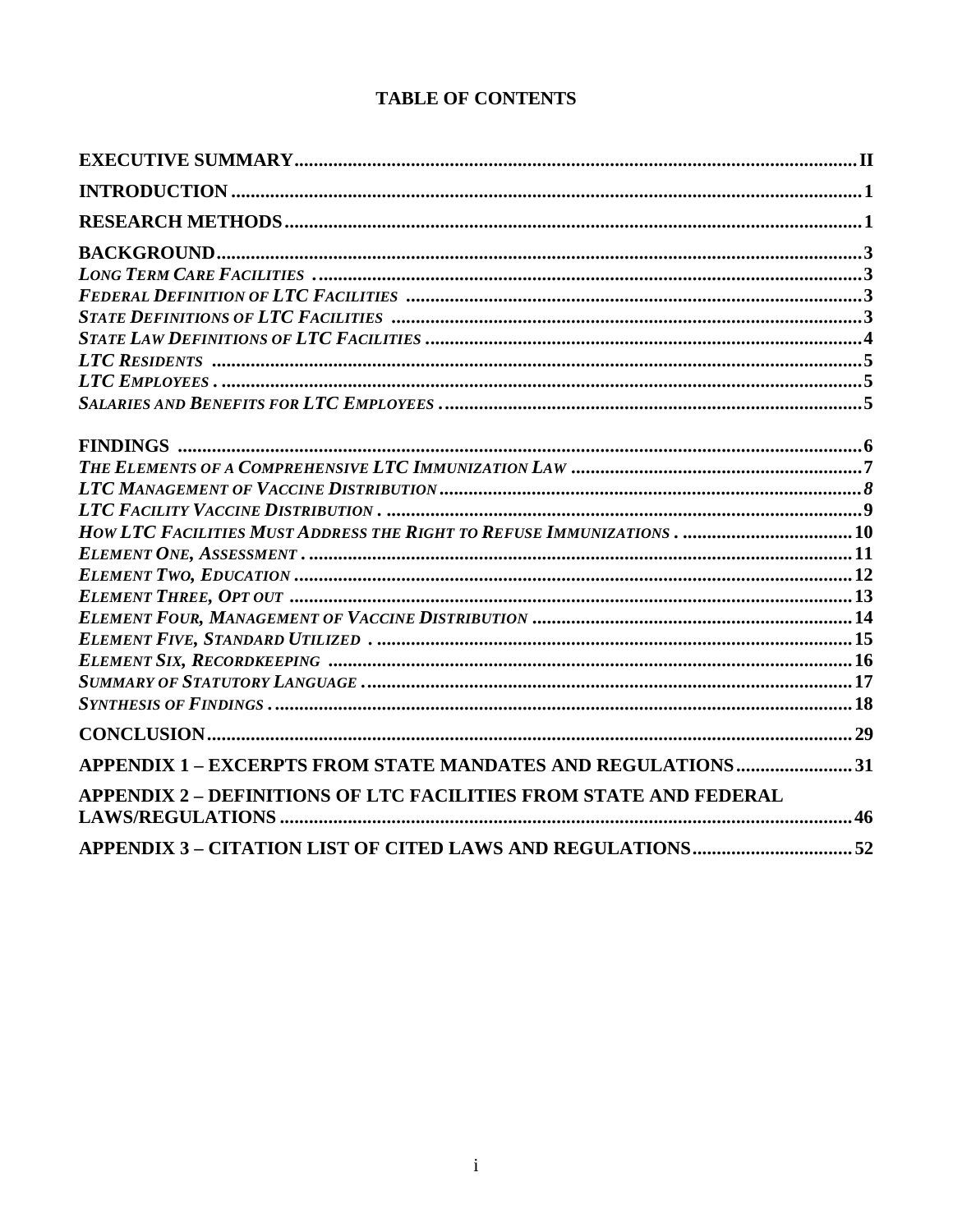# **EXECUTIVE SUMMARY**

Medically appropriate, timely immunizations are an important component of the medical plans for approximately 1.6 million individuals who reside in the nation's long-term care (LTC) facilities. Increasing the immunization rates among these persons is a recognized public health goal. LTC facility residents are often members of high risk groups and are more susceptible to infectious diseases. The elderly, many of whom reside in LTC facilities, comprise 90% of the 36,000 annual deaths from influenza.

Immunizations are equally important for employees of LTC facilities. Immunizations not only improve the individual's health status, but staff who have direct contact with residents represent the primary source of infectious disease outbreaks in facilities. However, 64% of all persons who work in health-care settings fail to receive immunization for influenza annually.

This study examines state laws and regulations that address the provision of immunizations recommended by the Advisory Committee on Immunization Practices (ACIP), to residents and/or staff of state-licensed long-term care facilities (LTC). To conduct the study, the laws were compared to the Medicare/Medicaid conditions of participation (COP) for LTC facilities. The COP are: 1) assessing individuals to determine their immunization status, 2) providing individuals with education regarding vaccines, 3) implementing methods so individuals may refuse vaccines, 4) providing vaccines to all eligible persons, 5) adhering to the ACIP standard, and 6) maintaining appropriate documentation regarding immunization status for residents/staff. These COP criteria were adopted as the optimal standard from which the laws were evaluated.

The study's principal findings are as follows:

- 29 state laws/regulations control how LTC facilities must manage immunizations for residents and/or staff, and 22 jurisdictions do not have any relevant statutory requirements.
- 28 of the 29 laws/regulations apply to residents of LTC facilities.
	- o 5 states meet or exceed COP for residents, and 23 states satisfy the COP to varying degrees.
	- o 19 states require vaccines to be distributed to residents according to the standard outlined by ACIP. The remaining 9 states that address residents, detail which vaccines are required without reference to ACIP.
	- o 16 of the 28 states that address residents, require facilities to actually *provide* vaccines. The remaining 12 states that have pertinent laws vary in how they describe the requirement to distribute vaccines to residents.
- 15 of the 29 laws/regulations apply to employees of LTC facilities.
	- o No state meets all COP for employees, and the 15 states that apply to staff satisfy various elements of the COP.
	- o 8 of the 15 laws that apply to employees require facilities to *provide* selected vaccines to staff. The remaining 7 states vary in how they describe the distribution of vaccine.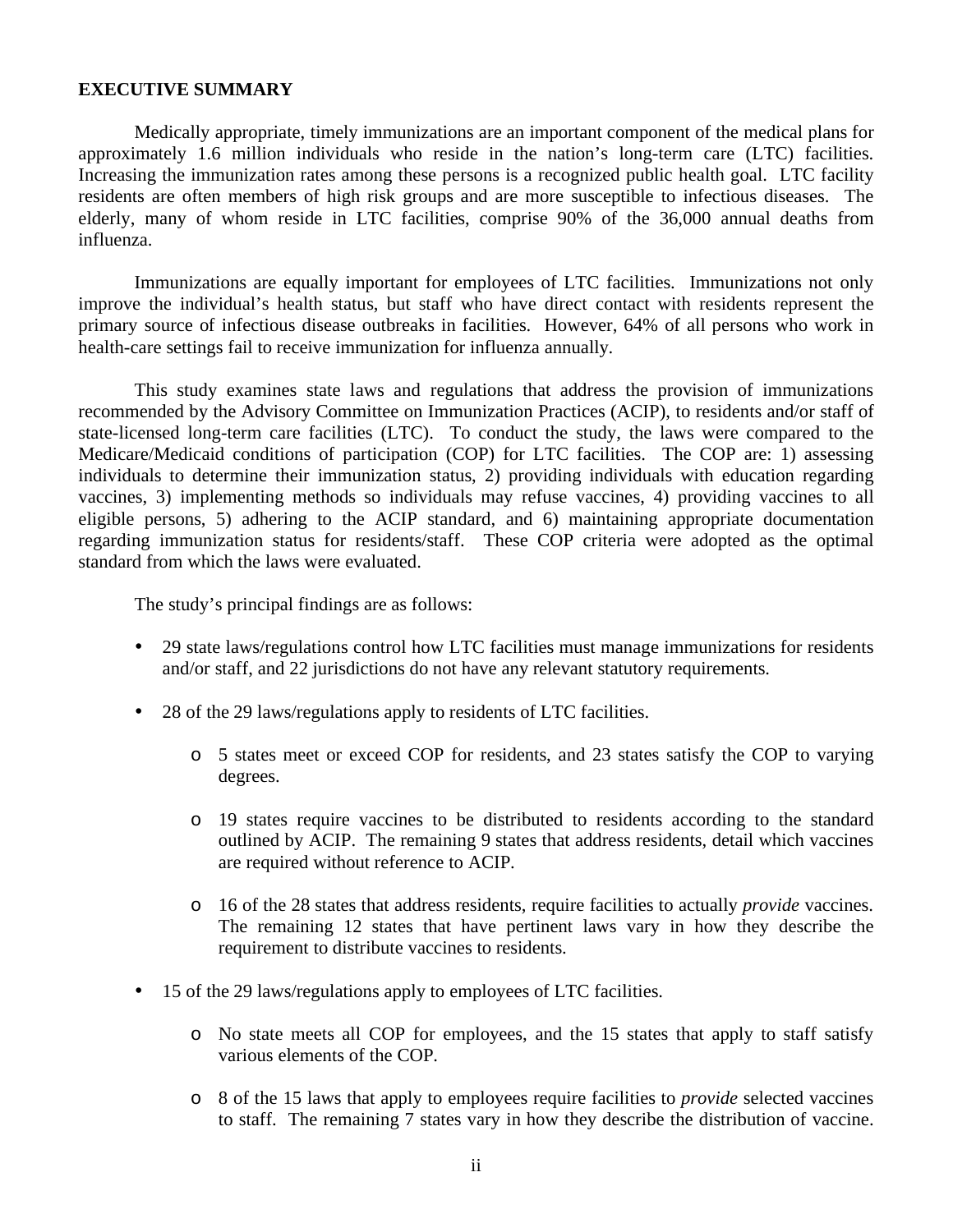# **INTRODUCTION**

This study examines state laws and regulations<sup>1</sup> that address the provision of recommended immunizations for residents and staff of state-licensed long-term care facilities (LTC). Increasing the immunization rates among these individuals is a recognized public health goal, because residents of LTC facilities are often at higher risk than the general public of contracting infectious diseases.<sup>2</sup> The elderly, many of whom reside in these facilities, comprise 90% of the 36,000 annual deaths from influenza.<sup>3</sup>

LTC workers, who have direct contact with residents, represent the primary source of infectious disease outbreaks in facilities. Generally, 64% of all persons who work in health care settings fail to receive immunizations for influenza annually, and in the case of one outbreak in a LTC setting, only 10% of the staff had been immunized.4

After outlining the study's research methods, background information regarding facilities, residents, and staff is provided, followed by the results of the research in a series of tables, and discussion of state composites.

# **RESEARCH METHODS**

This study was conducted by comparing pertinent state laws and regulations to an established standard of care, and then determining which of the laws best fulfilled the components of the standard. The study was completed in a 4-step process as follows:

A. Utilizing a standard legal electronic database, we identified the 29 state laws/regulations that address the provision of immunizations for LTC residents and/or staff.

B. The separate duties prescribed under the laws/regulations were identified and charted. Pertinent language is provided in Appendix 1.

C. The statutory duties were reviewed against a set of 6 elements drawn from the Medicare/Medicaid conditions of participation, which detail how LTC facilities must operate. The state laws in this report parallel these conditions. All facility management must comply with these requirements if they wish to receive payment for the beneficiaries of federal health insurance programs in their care.

 $\overline{a}$ 

<sup>1</sup> Regulations are legally enforceable directives issued by administrative agencies or local governments. They serve to interpret statutes, thus some of the laws reviewed for this study have authorized local agencies that control LTC facility operations to issue regulations governing the administration of immunizations. For that reason, we have included these regulations in this study.

<sup>&</sup>lt;sup>2</sup> Healthy People 2010 set a goal for 90% of all adults who reside in long-term or nursing homes to receive an annual influenza vaccine and a one-time pneumococcal vaccine. The target goal for individuals who work in long-term care facilities is to increase hepatitis B vaccine coverage to 98%.

<sup>3</sup> National Foundation for Infectious Diseases, *Influenza Immunization Among Health Care Workers*, available at:

http://www.nfid.org/publications.

 $^{4}$ *Id.*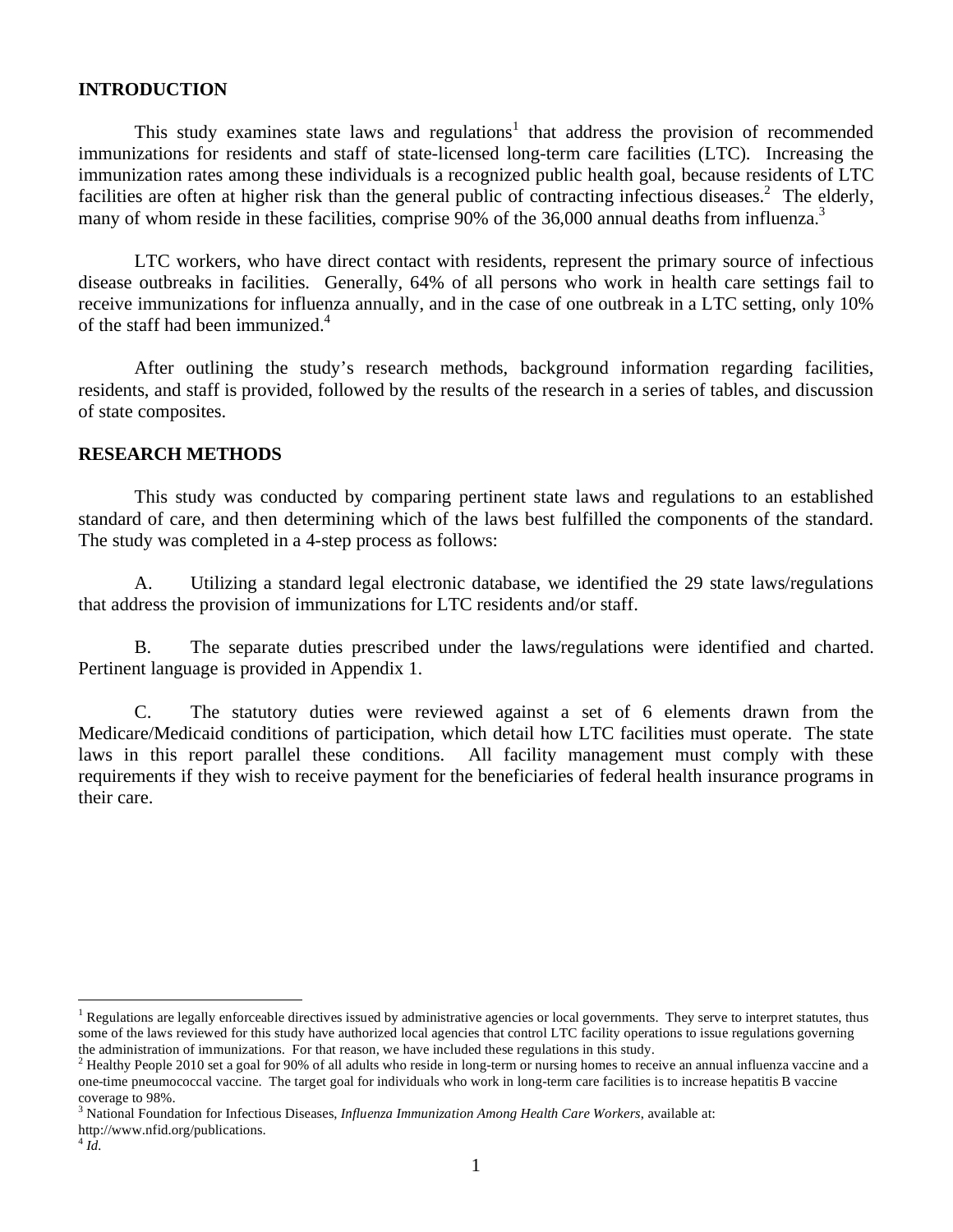Table 1 below, provides the conditions of participation, followed by the elements used to review the laws/regulations.

|                   | TABLE 1 - CMS CONDITIONS OF PARTICIPATION                                                                                     |  |  |  |  |  |  |
|-------------------|-------------------------------------------------------------------------------------------------------------------------------|--|--|--|--|--|--|
|                   | Nursing facilities participating in Medicaid/Medicare must meet certain specific requirements; and additional                 |  |  |  |  |  |  |
|                   | requirements [may be imposed] if they are necessary for the health and safety of individuals to whom services are             |  |  |  |  |  |  |
|                   | furnished in the facilities. (b) Scope. The provisions of this part contain the requirements that an institution must meet in |  |  |  |  |  |  |
|                   | order to qualify to participate as a SNF in the Medicare program, and as a nursing facility in the Medicaid program. They     |  |  |  |  |  |  |
|                   | serve as the basis for survey activities for the purpose of determining whether a facility meets the requirements for         |  |  |  |  |  |  |
|                   | participation in Medicare and Medicaid 42 CFR 483.1                                                                           |  |  |  |  |  |  |
|                   | Facility defined. Facility means a skilled nursing facility (SNF) or a nursing facility (NF) that meets [Medicaid/Medicare]   |  |  |  |  |  |  |
|                   | requirements "Facility" may include a distinct part of an institution but does not include an institution for the             |  |  |  |  |  |  |
|                   | mentally retarded or persons with related conditions 42 CFR 483.5                                                             |  |  |  |  |  |  |
| <b>ELEMENT</b>    | <b>CMS DEFINITION</b>                                                                                                         |  |  |  |  |  |  |
|                   | (b) Physician visits. The physician must (1) Review the resident's total program of care $\dots$ and (3) Sign and             |  |  |  |  |  |  |
| <b>Assessment</b> | date all orders with the exception of influenza and pneumococcal polysaccharide vaccines, which may be                        |  |  |  |  |  |  |
|                   | administered per physician approved facility policy after an assessment for contraindications                                 |  |  |  |  |  |  |
|                   | $§$ 483.40 (b) (1); (3)                                                                                                       |  |  |  |  |  |  |
|                   | (3) The resident has the right to be fully informed in language that he or she can understand of his or her total             |  |  |  |  |  |  |
| Education         | health status, including but not limited to, his or her medical condition (6) The facility must inform each                   |  |  |  |  |  |  |
|                   | resident before, or at the time of admission, and periodically during the resident's stay, of services available              |  |  |  |  |  |  |
|                   | in the facility and of charges for those services. $\S$ 483.10 (b)(3); (6)                                                    |  |  |  |  |  |  |
|                   |                                                                                                                               |  |  |  |  |  |  |
| <b>Opt Out</b>    | (4) The resident has the right to refuse treatment $$483.10$ (b)(4)                                                           |  |  |  |  |  |  |
|                   |                                                                                                                               |  |  |  |  |  |  |
|                   | (3) The facility must provide or obtain preventive and general medical care as well as annual physical                        |  |  |  |  |  |  |
| Provide           | examinations of each client that at a minimum include the following (ii) Immunizations                                        |  |  |  |  |  |  |
|                   | $§$ 483.460(a) (3)                                                                                                            |  |  |  |  |  |  |
|                   | (3) The facility must provide or obtain preventive and general medical care as well as annual physical                        |  |  |  |  |  |  |
| <b>Arrange</b>    | examinations of each client that at a minimum include the following (ii) Immunizations                                        |  |  |  |  |  |  |
|                   | $§$ 483.460 (a) (3)                                                                                                           |  |  |  |  |  |  |
|                   | (3) The facility must provide or obtain Immunizations, using as a guideline the recommendations of the                        |  |  |  |  |  |  |
| <b>Standard</b>   | Public Health Service Advisory Committee on Immunization Practices or of the Committee on Control of                          |  |  |  |  |  |  |
|                   | Infectious Diseases of the American Academy of Pediatrics $\dots$ § 483.460(a)(3)(ii)                                         |  |  |  |  |  |  |
|                   | (b) Physician visits. The physician must $\ldots$ (3) sign and date all orders with the exception of influenza and            |  |  |  |  |  |  |
| <b>Records</b>    | pneumococcal polysaccharide vaccines, which may be administered per physician approved facility policy                        |  |  |  |  |  |  |
|                   | after an assessment for contraindications § 483.40                                                                            |  |  |  |  |  |  |
|                   | <b>GRAY BOX = ELEMENT NOT ADDRESSED</b>                                                                                       |  |  |  |  |  |  |
|                   | SOURCE: GWU/SPHHS/CHSRP, Analysis of state immunization mandates for staff and residents of LTC facilities                    |  |  |  |  |  |  |

The elements outlined below comprise the optimal standard of care for immunization services in LTC facilities, and are the basis for the review instrument:

- *1. Whether facilities must assess new staff/residents' immunization status within a specified period of time after admission or employment.*
- *2. Whether facilities must educate staff/residents regarding needed vaccines and their value.*
- *3. Whether facilities must permit staff/residents to decline any immunization.*
- *4. Whether facilities must dispense all recommended immunizations to staff/residents.*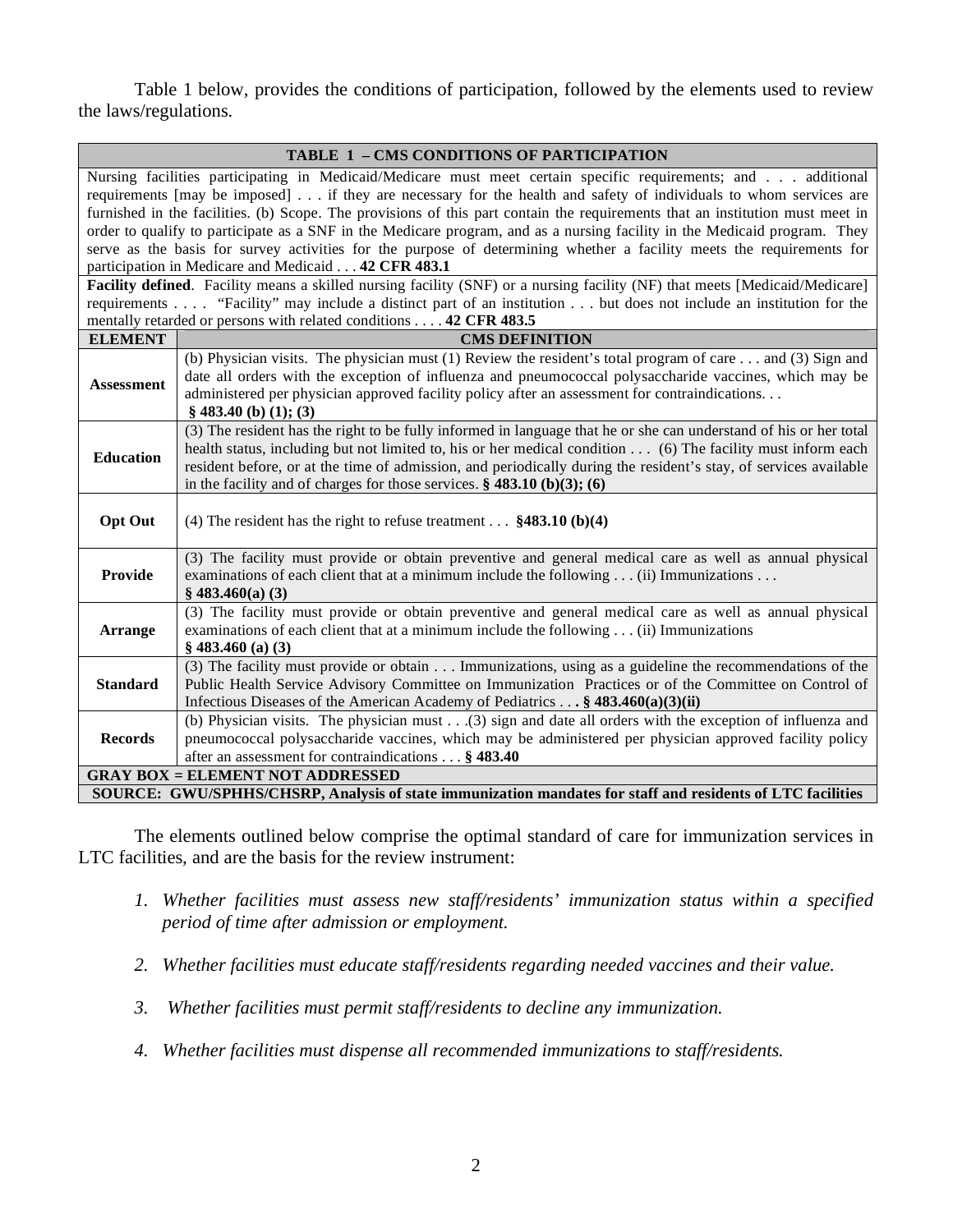*5. Whether facilities must immunize according to standards set by the Advisory Committee on Immunization Practices (ACIP).5*

*6. Whether the facility must maintain immunization records for staff/residents.* 

D. After each law/regulation was evaluated against the elements of the standard, state composites were created by grouping the states according to the jurisdictions that best satisfy the elements. We deemed those states that most thoroughly addressed the elements as having developed the most comprehensive LTC immunization policy.

# **BACKGROUND**

The reviewed laws/regulations obligate all state-licensed LTC facilities to provide immunizations to staff and/or residents to some extent. Because the federal health insurance programs Medicare and Medicaid combine to finance 73% of all LTC residents, the facilities must ensure they are in compliance with both federal and state requirements.

 provide 24-hour skilled nursing and residential care to *Long Term Care Facilities* - All the facilities persons diagnosed with physical and/or mental impairments. In 1999 there were approximately 18,000 nursing homes in the United States.<sup>6</sup> Almost all  $(97%)$ of these facilities were certified by Medicaid and/or Medicare, and must comply with federal requirements. Figure 1 shows how LTC facilities are certified.<sup>7</sup>

*Federal Definition of LTC Facilities* - Federal law defines skilled nursing facilities (SNF) and nursing facilities (NF) as:



[A]n institution (or a distinct part of an institution) which –

(1) is primarily engaged in providing to residents - (A) skilled nursing care and related services for residents who require medical or nursing care, or (B) rehabilitation services for the rehabilitation of injured, disabled, or sick persons, and is not primarily for the care and treatment of mental diseases  $8 \ldots$ .

*State Definitions of LTC Facilities* - State laws/regulations explicitly cover more types of facilities than the federal statute, thereby providing protection for those residents and/or staff who are excluded by federal law (such as individuals with cognitive impairments). This report includes all facilities identified by state laws/regulations. The laws/regulations describe the facilities in different ways, as follows:

 $\overline{a}$ 

<sup>&</sup>lt;sup>5</sup> The ACIP is a federally sponsored advisory group that recommends different immunization according to the most recent evidence-based research and is the foremost practiced standard available. ACIP recommends the following vaccines for all health care facility workers: Influenza, Measles Mumps Rubella, Hepatitis B, and Varicella. Recommendations for long-term care facility residents are: Influenza and Pneumococcal.

<sup>6</sup> National Center for Health Statistics. *1999 National Nursing Home Survey*, available at:

http://www.cdc.gov/nchs/about/major/nnhsd/nnhsd.htm [hereinafter *1999 Nat'l NHS*]*.* The survey defines nursing homes as facilities with 3 or more beds that routinely provide personal care services to the aged, infirm, or chronically ill. Facilities may be certified by Medicare or Medicaid, or not certified but licensed by the state as a nursing home. These facilities may be freestanding or a separate unit of a larger facility. Other surveys use a narrower definition of nursing home that requires the home to be certified and to provide 24-hour skilled nursing care.

 $<sup>7</sup>$  *Id* at Table 2.</sup>

 $8$  Institutions that have a primary purpose of furnishing health or rehabilitative services to persons with mental retardation or persons with related conditions are excluded from the federal definition.

<sup>&</sup>lt;sup>9</sup> 42 CFR 483.5.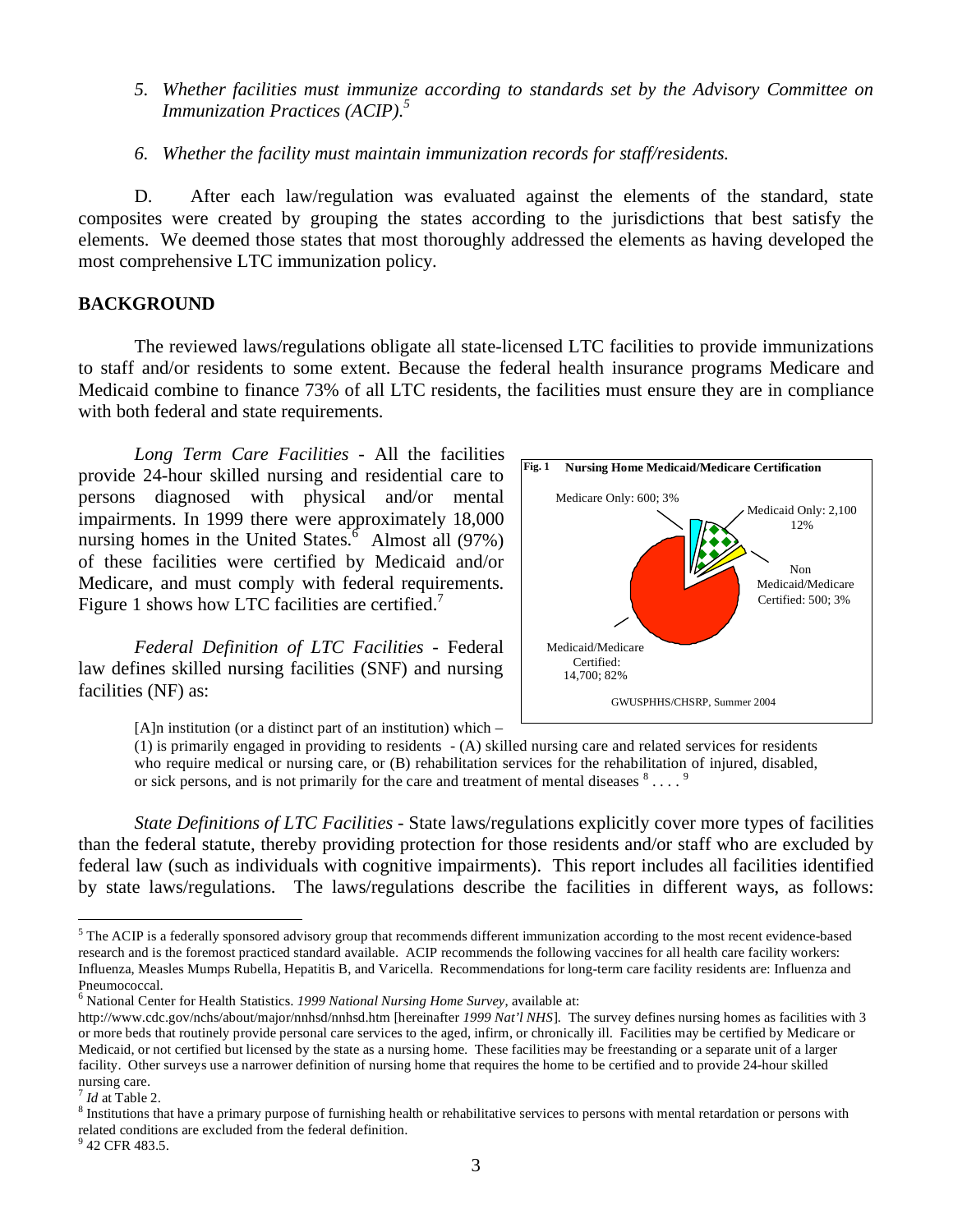assisted living facility, dementia care facility, home for the aged, home health agency, home health aide agency, home health care agency, homemaker, hospital, intermediate care facility for the mentally retarded (ICF/MR), licensed nursing facility, mental health facility, multi-level health care facility, nursing home, residential care facility, rest home, skilled nursing facility, specialty care assisted living facility, state-operated facilities, and substance abuse treatment facility.

*State Laws/Regulations Definition of LTC Facilities -* Table 2 below, provides a sample of the range of LTC facility definitions as outlined in state laws/regulations. All the definitions from the laws/regulations are excerpted in Appendix 2.

|                          | TABLE 2 - DEFINING LTC FACILITIES UNDER STATE LAW/REGULATION                                                                                                                                                                                                                                                                                                                                                                                                                                                                                                                                                                                                                                                                                                                                                                                                                                                                                                                                                                                                                                                                                                                                                                                                                                                                                                                                                                                                                                                                                                                                                                                                                                                                                                                                                                                                                                                                                                                                                                                                                                                              |
|--------------------------|---------------------------------------------------------------------------------------------------------------------------------------------------------------------------------------------------------------------------------------------------------------------------------------------------------------------------------------------------------------------------------------------------------------------------------------------------------------------------------------------------------------------------------------------------------------------------------------------------------------------------------------------------------------------------------------------------------------------------------------------------------------------------------------------------------------------------------------------------------------------------------------------------------------------------------------------------------------------------------------------------------------------------------------------------------------------------------------------------------------------------------------------------------------------------------------------------------------------------------------------------------------------------------------------------------------------------------------------------------------------------------------------------------------------------------------------------------------------------------------------------------------------------------------------------------------------------------------------------------------------------------------------------------------------------------------------------------------------------------------------------------------------------------------------------------------------------------------------------------------------------------------------------------------------------------------------------------------------------------------------------------------------------------------------------------------------------------------------------------------------------|
| <b>State</b>             | <b>Statutory Text</b>                                                                                                                                                                                                                                                                                                                                                                                                                                                                                                                                                                                                                                                                                                                                                                                                                                                                                                                                                                                                                                                                                                                                                                                                                                                                                                                                                                                                                                                                                                                                                                                                                                                                                                                                                                                                                                                                                                                                                                                                                                                                                                     |
| Maine                    | § 1812-A. Nursing home defined<br>A nursing home facility shall be defined as a facility which is operated in connection with a hospital, or in which nursing<br>care and medical services are prescribed by or performed under the general direction of persons licensed to practice<br>medicine or surgery in the State, for the accommodation of convalescent or other persons who are not acutely ill and not in<br>need of hospital care, but who do require skilled nursing care and related medical services. The term 'nursing home' or<br>'nursing facility' is restricted to those facilities, the purpose of which is to provide skilled nursing care and related medical<br>services for a period of not less than 24 hours per day to individuals admitted because of illness, disease or physical or<br>mental infirmity and which provides a community service.                                                                                                                                                                                                                                                                                                                                                                                                                                                                                                                                                                                                                                                                                                                                                                                                                                                                                                                                                                                                                                                                                                                                                                                                                                            |
| <b>North</b><br>Carolina | § 131E-101. Definitions<br>As used in this Part, unless otherwise specified: (1) "Adult care home", as distinguished from a nursing home, means a<br>facility operated as a part of a nursing home and which provides residential care for aged or disabled persons whose<br>principal need is a home with the shelter or personal care their age or disability requires. Medical care in an adult care<br>home is usually occasional or incidental, such as may be required in the home of any individual or family, but the<br>administration of medication is supervised. Continuing planned medical and nursing care to meet the resident's needs may<br>be provided under the direct supervision of a physician, nurse, or home health agency. Adult care homes are to be<br>distinguished from nursing homes subject to licensure under this Part (6) "Nursing home" means a facility, however<br>named, which is advertised, announced, or maintained for the express or implied purpose of providing nursing or<br>convalescent care for three or more persons unrelated to the licensee. A "nursing home" is a home for chronic or<br>convalescent patients, who, on admission, are not as a rule, acutely ill and who do not usually require special facilities such<br>as an operating room, X-ray facilities, laboratory facilities, and obstetrical facilities. A "nursing home" provides care for<br>persons who have remedial ailments or other ailments, for which medical and nursing care are indicated; who, however, are<br>not sick enough to require general hospital care. Nursing care is their primary need, but they will require continuing<br>medical supervision.                                                                                                                                                                                                                                                                                                                                                                                                                            |
| Washington               | § 18.51.010. Definitions<br>(1) "Nursing home" means any home, place or institution which operates or maintains facilities providing convalescent or<br>chronic care, or both, for a period in excess of twenty-four consecutive hours for three or more patients not related by blood<br>or marriage to the operator, who by reason of illness or infirmity, are unable properly to care for themselves. Convalescent<br>and chronic care may include but not be limited to any or all procedures commonly employed in waiting on the sick, such as<br>administration of medicines, preparation of special diets, giving of bedside nursing care, application of dressings and<br>bandages, and carrying out of treatment prescribed by a duly licensed practitioner of the healing arts. It may also include<br>care of mentally incompetent persons. It may also include community-based care.<br>Nothing in this definition shall be construed to include general hospitals or other places which provide care and treatment<br>for the acutely ill and maintain and operate facilities for major surgery or obstetrics, or both. Nothing in this definition shall<br>be construed to include any boarding home, guest home, hotel or related institution which is held forth to the public as<br>providing, and which is operated to give only board, room and laundry to persons not in need of medical or nursing<br>treatment or supervision except in the case of temporary acute illness. The mere designation by the operator of any place or<br>institution as a hospital, sanitarium, or any other similar name, which does not provide care for the acutely ill and maintain<br>and operate facilities for major surgery or obstetrics, or both, shall not exclude such place or institution from the provisions<br>of this chapter: PROVIDED, That any nursing home providing psychiatric treatment shall, with respect to patients receiving<br>such treatment, comply with the provisions.<br>SOURCE: GWU/SPHHS/CHSRP; Analysis of state immunization mandates for staff and residents of LTC facilities |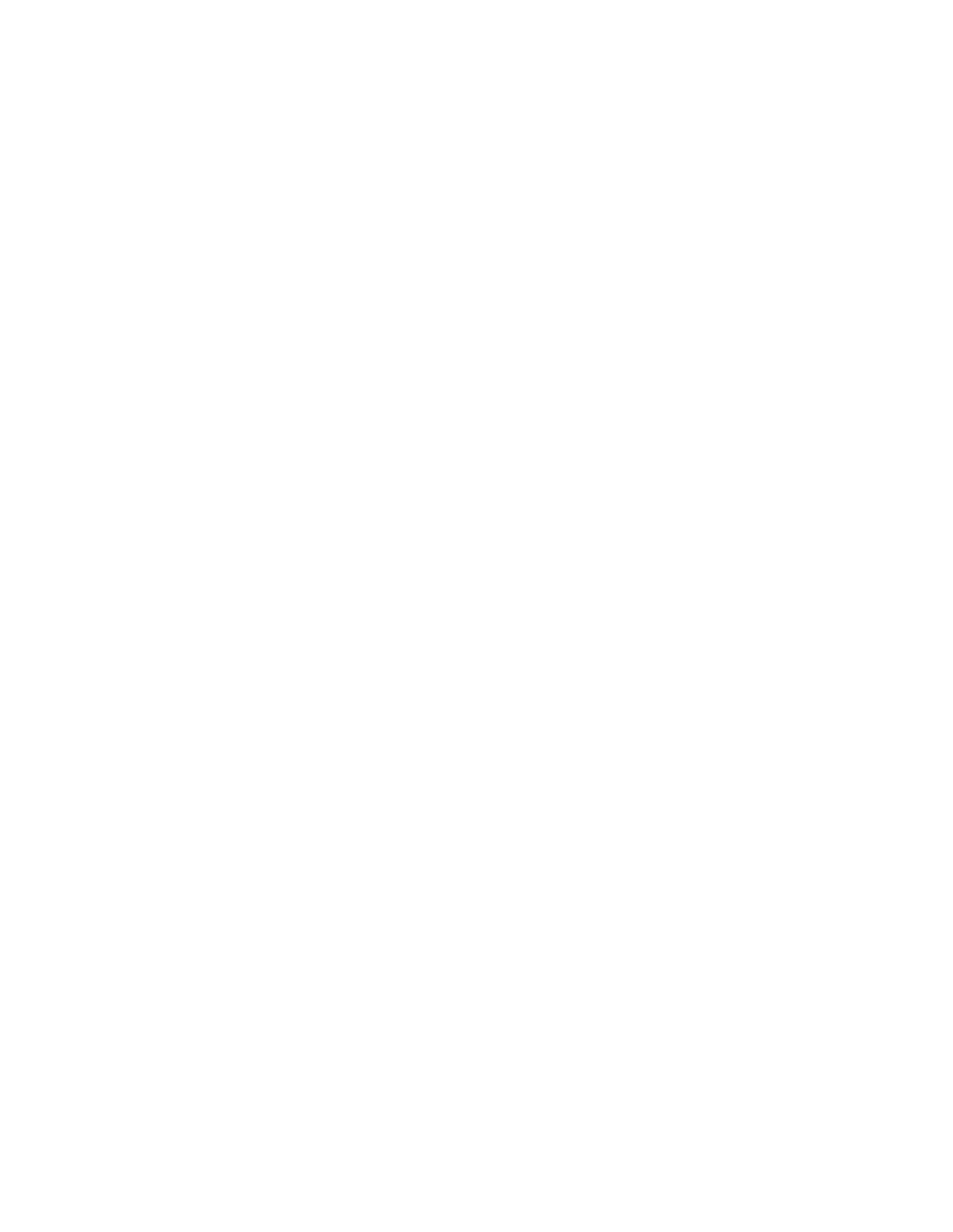**FINDINGS -** As of the Spring 2004, there were 22 states with pertinent laws, 7 other states had only regulations, and 4 states had both laws and regulations. Table 3 below, identifies these states.

|                    |                  | TABLE 3-STATES THAT ADDRESS IMMUNIZATIONS FOR STAFF AND/OR RESIDENTS OF LTC FACILITIES                   |                  |                      |        |
|--------------------|------------------|----------------------------------------------------------------------------------------------------------|------------------|----------------------|--------|
| <b>STATE</b>       |                  | LAWS $n = 22$<br><b>REGULATIONS</b> $n = 11$                                                             |                  |                      |        |
|                    | Applies to staff | Applies to residents                                                                                     | Applies to staff | Applies to residents | $n=22$ |
| Alabama (AL)       | ▲                |                                                                                                          |                  |                      |        |
| Alaska (AK)        |                  |                                                                                                          |                  |                      | ▲      |
| Arizona (AZ)       |                  | ▲                                                                                                        |                  |                      |        |
| Arkansas (AR)      | ▲                | ▲                                                                                                        |                  |                      |        |
| California (CA)    |                  | ▲                                                                                                        |                  |                      |        |
| Colorado (CO)      |                  |                                                                                                          |                  |                      | ▲      |
| Connecticut (CT)   |                  | ▲                                                                                                        |                  | ▲                    |        |
| Delaware (DE)      |                  |                                                                                                          |                  |                      |        |
| D.C. (DC)          |                  |                                                                                                          |                  |                      |        |
| Florida (FL)       | ▲                | ▲                                                                                                        |                  |                      |        |
| Georgia (GA)       |                  |                                                                                                          |                  |                      |        |
| Hawaii (HI)        |                  |                                                                                                          |                  |                      | ▲      |
| Idaho (ID)         |                  |                                                                                                          |                  |                      | ▲      |
| Illinois (IL)      |                  | ▲                                                                                                        |                  |                      |        |
| Indiana (IN)       |                  |                                                                                                          |                  |                      |        |
| Iowa (IA)          |                  |                                                                                                          |                  | ▲                    |        |
| Kansas (KS)        |                  |                                                                                                          |                  |                      | ▲      |
| Kentucky (KY)      | ▲                | ▲                                                                                                        |                  |                      |        |
| Louisiana (LA)     |                  |                                                                                                          |                  |                      | ▲      |
| Maine (ME)         | ▲                |                                                                                                          |                  |                      |        |
| Maryland (MD)      |                  | ▲                                                                                                        |                  |                      |        |
| Massachusetts (MA) |                  |                                                                                                          |                  |                      | ▲      |
| Michigan (MI)      |                  | ▲                                                                                                        |                  |                      |        |
| Minnesota (MN)     |                  |                                                                                                          |                  |                      | ▲      |
| Mississippi (MS)   |                  |                                                                                                          |                  |                      |        |
| Missouri (MO)      |                  |                                                                                                          |                  |                      |        |
| Montana (MT)       |                  |                                                                                                          |                  | ▲                    |        |
| Nebraska (NE)      |                  |                                                                                                          |                  |                      | ▲      |
| Nevada (NV)        |                  |                                                                                                          |                  |                      |        |
| N. Hampshire (NH)  | ▲                | ▲                                                                                                        |                  |                      |        |
| New Jersey (NJ)    |                  |                                                                                                          |                  | ▲                    |        |
| New Mexico (NM)    |                  |                                                                                                          |                  |                      | ▲      |
| New York (NY)      | ▲                | ▲                                                                                                        |                  |                      |        |
| N. Carolina (NC)   | ▲                | ▲                                                                                                        |                  |                      |        |
| N. Dakota (ND)     |                  |                                                                                                          |                  |                      |        |
| Ohio (OH)          |                  |                                                                                                          |                  |                      |        |
| Oklahoma (OK)      |                  |                                                                                                          | ▲                | ▲                    |        |
| Oregon (OR)        | ▲                | ▲                                                                                                        | ▲                | ▲                    |        |
| Pennsylvania (PA)  | ▲                | ▲                                                                                                        |                  |                      |        |
| R. Island (RI)     | ▲                | ▲                                                                                                        |                  |                      |        |
| S. Carolina (SC)   |                  |                                                                                                          |                  |                      | ▲      |
| S. Dakota (SD)     |                  |                                                                                                          |                  | ▲                    |        |
| Tennessee (TN)     |                  |                                                                                                          |                  | ▲                    |        |
| Texas (TX)         | ▲                | ▲                                                                                                        | ▲                | ▲                    |        |
| Utah (UT)          |                  |                                                                                                          | ▲                | ▲                    |        |
| Vermont (VT)       |                  |                                                                                                          |                  |                      | ▲      |
| Virginia (VA)      |                  | ▲                                                                                                        |                  |                      |        |
| Washington (WA)    |                  | ▲                                                                                                        |                  | ▲                    |        |
| W. Virginia (WV)   |                  |                                                                                                          |                  |                      | ▲      |
| Wisconsin (WI)     |                  |                                                                                                          |                  |                      | ▲      |
| Wyoming (WY)       |                  |                                                                                                          |                  |                      | ▲      |
| $TOTAL = 51$       | 13/51            | 21/51                                                                                                    | 4/51             | 11/51                | 22/51  |
|                    |                  | 29 States have a Law and/or a Regulation + 22 Jurisdictions do not have a Law and/or a Regulation = $51$ |                  |                      |        |
|                    |                  | NOTES: Numbers will not add to 51 due to overlap among categories GRAY BOX = Statute does not apply      |                  |                      |        |
|                    |                  | SOURCE: GWU/SPHHS/CHSRP, Analysis of state immunization laws for staff and residents of LTC facilities   |                  |                      |        |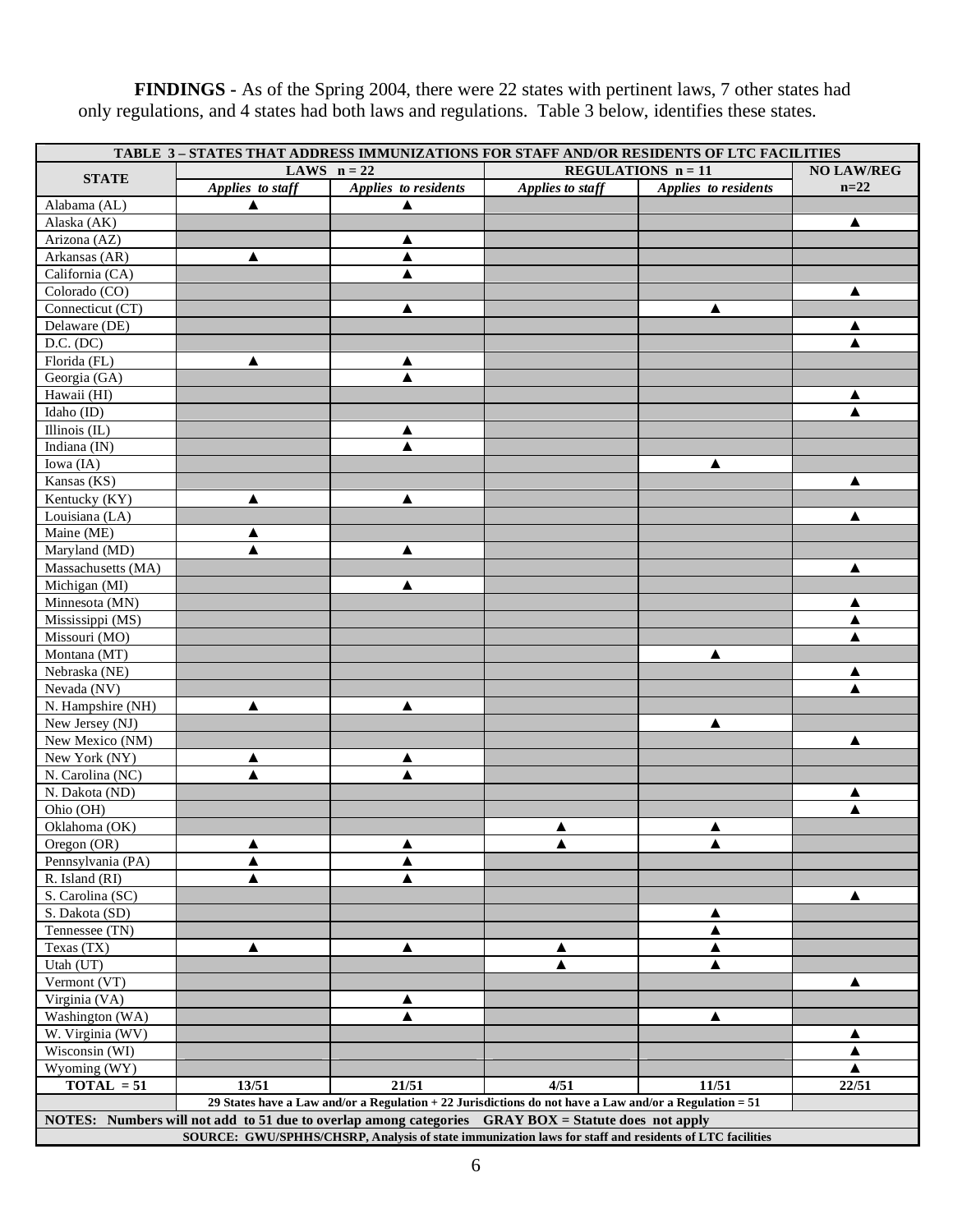The Elements of a Comprehensive LTC Immunization Law - Table 4 below, shows how the laws/regulations address each element of a comprehensive LTC facility immunization policy.

|                                                                                                        |                              |                  | TABLE 4 - STATE LAWS/ REGULATIONS THAT ADDRESS THE ELEMENTS OF A     |                  |                  |                                                                                                               | <b>COMPREHENSIVE IMMUNIZATION LAW FOR LTC FACILITIES</b> |                  |                                                           |                                                                                                                                           |              |                  |
|--------------------------------------------------------------------------------------------------------|------------------------------|------------------|----------------------------------------------------------------------|------------------|------------------|---------------------------------------------------------------------------------------------------------------|----------------------------------------------------------|------------------|-----------------------------------------------------------|-------------------------------------------------------------------------------------------------------------------------------------------|--------------|------------------|
| <b>STATE</b>                                                                                           | <b>ASSESS</b><br>$n = 12/29$ |                  | <b>EDUCATE</b><br>$n = 14/29$                                        |                  |                  | <b>MANAGEMENT</b><br><b>OPT OUT</b><br><b>OF VACCINE</b><br>$n = 23/29$<br><b>DISTRIBUTION</b><br>$n = 29/29$ |                                                          |                  | $ACIP$ **<br><b>RECORDS</b><br>$n = 21/29$<br>$n = 19/29$ |                                                                                                                                           |              |                  |
|                                                                                                        | <b>Staff</b>                 | Res.             | <b>Staff</b>                                                         | Res.             | <b>Staff</b>     | Res.                                                                                                          | <b>Staff</b>                                             | Res              | Staff.                                                    | Res                                                                                                                                       | <b>Staff</b> | Res.             |
| AL                                                                                                     | $\blacktriangle$             | $\blacktriangle$ | $\blacktriangle$                                                     | $\blacktriangle$ | $\blacktriangle$ | ▲                                                                                                             | $\blacktriangle$                                         | $\blacktriangle$ |                                                           |                                                                                                                                           | ▲            | ▲                |
| $\mathbf{A}\mathbf{Z}$                                                                                 |                              |                  |                                                                      |                  |                  | ▲                                                                                                             |                                                          | ▲                |                                                           |                                                                                                                                           |              | $\blacktriangle$ |
| AR                                                                                                     |                              |                  |                                                                      |                  | $\blacktriangle$ | $\blacktriangle$                                                                                              | $\blacktriangle$                                         | $\blacktriangle$ |                                                           |                                                                                                                                           | ▲            | $\blacktriangle$ |
| <b>CA</b>                                                                                              |                              | ▲                |                                                                      | ▲                |                  | ▲                                                                                                             |                                                          | ▲                |                                                           | ▲                                                                                                                                         |              | ▲                |
| CT                                                                                                     |                              |                  |                                                                      |                  |                  | ▲                                                                                                             |                                                          | ▲                |                                                           | ▲                                                                                                                                         |              | ▲                |
| FL                                                                                                     |                              | ▲                | $\blacktriangle$                                                     | ▲                |                  | ▲                                                                                                             |                                                          | ▲                | ▲                                                         | ▲                                                                                                                                         |              | ▲                |
| <b>GA</b>                                                                                              |                              |                  |                                                                      |                  |                  | ▲                                                                                                             |                                                          | ▲                |                                                           |                                                                                                                                           |              |                  |
| IL                                                                                                     |                              | ▲                |                                                                      | ▲                |                  | ▲                                                                                                             |                                                          | ▲                |                                                           | ▲                                                                                                                                         |              | ▲                |
| IN                                                                                                     |                              | ▲                |                                                                      | ▲                |                  | ▲                                                                                                             |                                                          | ▲                |                                                           | ▲                                                                                                                                         |              |                  |
| IA                                                                                                     |                              |                  |                                                                      |                  |                  |                                                                                                               |                                                          | ▲                |                                                           | ▲                                                                                                                                         |              | ▲                |
| KY                                                                                                     | ▲                            | ▲                | ▲                                                                    | ▲                | ▲                | ▲                                                                                                             | ▲                                                        | ▲                | ▲                                                         | ▲                                                                                                                                         | ▲            | ▲                |
| ME                                                                                                     |                              |                  | ▲                                                                    |                  | $\blacktriangle$ |                                                                                                               | ▲                                                        |                  |                                                           |                                                                                                                                           | ▲            |                  |
| MD                                                                                                     | $\blacktriangle$             | ▲                | $\blacktriangle$                                                     | $\blacktriangle$ | $\blacktriangle$ | $\blacktriangle$                                                                                              | ▲                                                        | ▲                | $\blacktriangle$                                          | ▲                                                                                                                                         | ▲            | $\blacktriangle$ |
| МI                                                                                                     |                              |                  |                                                                      | $\blacktriangle$ |                  |                                                                                                               |                                                          | $\blacktriangle$ |                                                           | ▲                                                                                                                                         |              |                  |
| MT                                                                                                     |                              |                  |                                                                      |                  |                  |                                                                                                               |                                                          | ▲                |                                                           | ▲                                                                                                                                         |              |                  |
| <b>NH</b>                                                                                              |                              | ▲                |                                                                      |                  | $\blacktriangle$ | ▲                                                                                                             | $\blacktriangle$                                         | ▲                | $\blacktriangle$                                          | $\blacktriangle$                                                                                                                          |              | ▲                |
| NJ                                                                                                     |                              |                  |                                                                      |                  |                  | ▲                                                                                                             |                                                          | ▲                |                                                           | ▲                                                                                                                                         |              | ▲                |
| N <sub>Y</sub>                                                                                         | $\blacktriangle$             | ▲                | ▲                                                                    | $\blacktriangle$ | $\blacktriangle$ | ▲                                                                                                             | ▲                                                        | ▲                | $\blacktriangle$                                          | $\blacktriangle$                                                                                                                          | ▲            | ▲                |
| NC                                                                                                     | ▲                            | ▲                | ▲                                                                    | ▲                | ▲                | ▲                                                                                                             | ▲                                                        | ▲                |                                                           |                                                                                                                                           | ▲            | ▲                |
| OK                                                                                                     |                              |                  |                                                                      |                  | $\blacktriangle$ | $\blacktriangle$                                                                                              | $\blacktriangle$                                         | $\blacktriangle$ | ▲                                                         | ▲                                                                                                                                         | ▲            | $\blacktriangle$ |
| <b>OR</b>                                                                                              |                              |                  |                                                                      |                  | ▲                |                                                                                                               | ▲                                                        | ▲                |                                                           |                                                                                                                                           |              |                  |
| PA                                                                                                     |                              |                  | ▲                                                                    | ▲                |                  |                                                                                                               | ▲                                                        | ▲                | ▲                                                         | ▲                                                                                                                                         | ▲            | ▲                |
| RI                                                                                                     | ▲                            | ▲                | $\blacktriangle$                                                     | ▲                | $\blacktriangle$ | ▲                                                                                                             | ▲                                                        | $\blacktriangle$ | ▲                                                         | $\blacktriangle$                                                                                                                          | ▲            | ▲                |
| SD                                                                                                     |                              |                  |                                                                      |                  |                  |                                                                                                               |                                                          | ▲                |                                                           |                                                                                                                                           |              |                  |
| <b>TN</b>                                                                                              |                              |                  |                                                                      |                  |                  | ▲                                                                                                             |                                                          | ▲                |                                                           | $\blacktriangle$                                                                                                                          |              | ▲                |
| $\mathbf{T}\mathbf{X}$                                                                                 |                              |                  |                                                                      |                  | $\blacktriangle$ | ▲                                                                                                             | $\blacktriangle$                                         | ▲                | $\blacktriangle$                                          | $\blacktriangle$                                                                                                                          | ▲            | $\blacktriangle$ |
| UT                                                                                                     | $\blacktriangle$             | $\blacktriangle$ |                                                                      |                  | $\blacktriangle$ | $\blacktriangle$                                                                                              | $\blacktriangle$                                         | $\blacktriangle$ |                                                           |                                                                                                                                           | ▲            | $\blacktriangle$ |
| VA                                                                                                     |                              |                  |                                                                      |                  |                  | ▲                                                                                                             |                                                          | ▲                |                                                           | ▲                                                                                                                                         |              |                  |
| <b>WA</b>                                                                                              |                              |                  |                                                                      | $\blacktriangle$ |                  |                                                                                                               |                                                          | ▲                |                                                           |                                                                                                                                           |              |                  |
| $Total =$<br>29                                                                                        | 7/29                         | 12/29            | 9/29                                                                 | 13/29            | 13/29            | 21/29                                                                                                         | 14/29                                                    | 28/29            | 9/29                                                      | 19/29                                                                                                                                     | 12/29        | 20/29            |
|                                                                                                        |                              |                  | have been covered. For further detail, see Table 6.                  |                  |                  |                                                                                                               |                                                          |                  |                                                           | ** The notations in the ACIP column mean that statutory language explicitly references ACIP even though not all ACIP-recommended vaccines |              |                  |
|                                                                                                        |                              |                  | NOTES: Numbers will not add up to 29 due to overlap among categories |                  |                  |                                                                                                               |                                                          |                  |                                                           | <b>GRAY BOX: Element not addressed</b>                                                                                                    |              |                  |
|                                                                                                        |                              |                  |                                                                      |                  |                  |                                                                                                               |                                                          |                  |                                                           |                                                                                                                                           |              |                  |
| SOURCE: GWU/SPHHS/CHSRP, Analysis of state immunization laws for staff and residents of LTC facilities |                              |                  |                                                                      |                  |                  |                                                                                                               |                                                          |                  |                                                           |                                                                                                                                           |              |                  |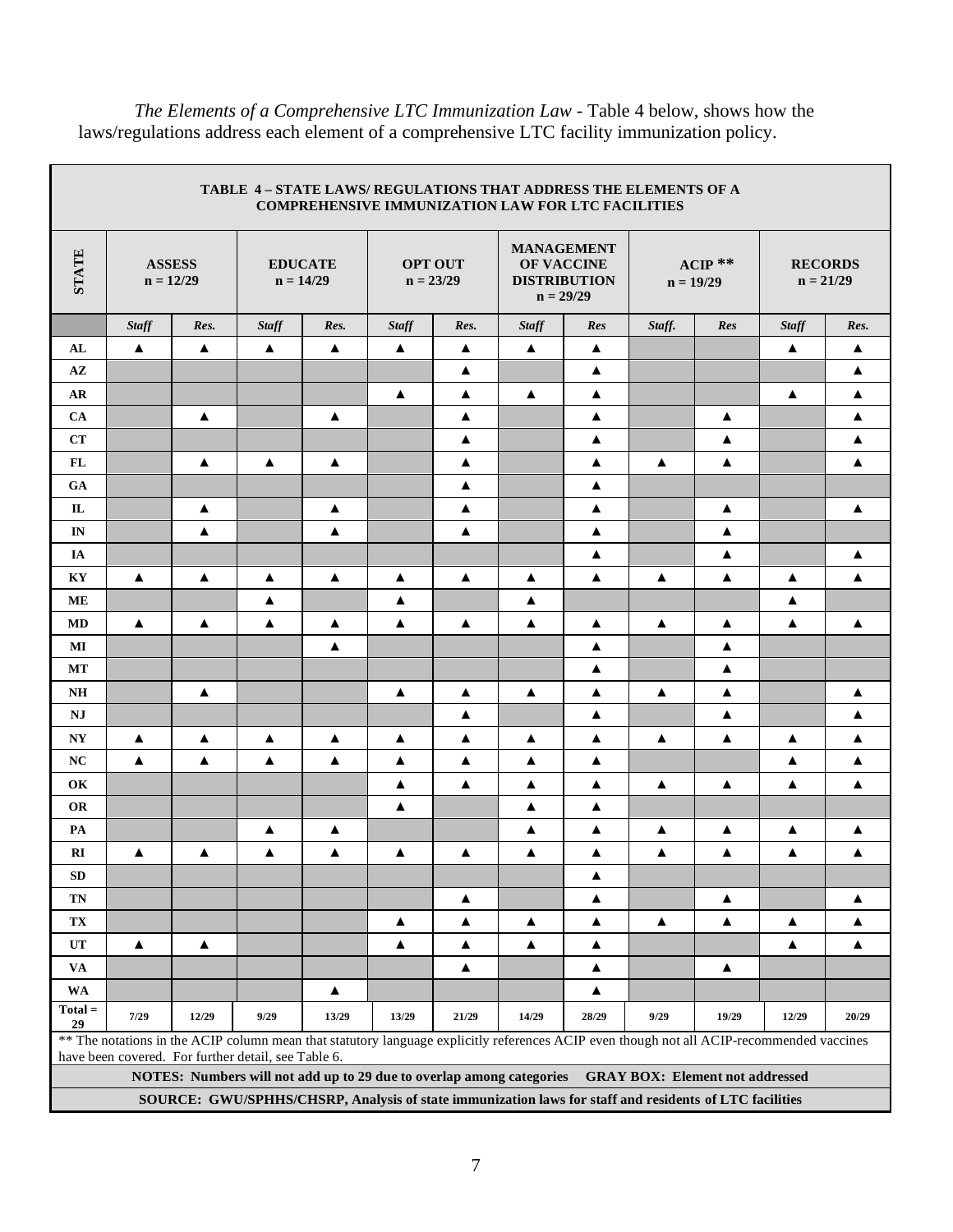*LTC Management of Vaccine Distribution -* Table 5 below, summarizes the methods LTC facilities employ to distribute vaccinations to residents and staff. Each of these methods is discussed in Table 11.

r.

| <b>STATE</b>                                                                                           | TABLE 5-LTC FACILITY MANAGEMENT OF VACCINE DISTRIBUTION |      |                  |                    |                |      |              |                  |                                        |                               |
|--------------------------------------------------------------------------------------------------------|---------------------------------------------------------|------|------------------|--------------------|----------------|------|--------------|------------------|----------------------------------------|-------------------------------|
|                                                                                                        | <b>MAKE</b><br><b>AVAILABLE</b>                         |      | <b>PROVIDE</b>   |                    | <b>ARRANGE</b> |      | <b>OFFER</b> |                  | <b>OTHER</b>                           |                               |
|                                                                                                        | <b>Staff</b>                                            | Res. | <b>Staff</b>     | Res.               | <b>Staff</b>   | Res. | <b>Staff</b> | Res.             | <b>Staff</b>                           | Res.                          |
| AL                                                                                                     |                                                         |      | ▲                | ▲                  | ▲              | ▲    |              |                  |                                        |                               |
| $A\mathbf{Z}$                                                                                          |                                                         | ▲    |                  |                    |                |      |              |                  |                                        |                               |
| AR                                                                                                     |                                                         |      | $\blacktriangle$ | ▲                  |                |      |              |                  |                                        |                               |
| CA                                                                                                     |                                                         |      |                  |                    |                |      |              | ▲                |                                        |                               |
| <b>CT</b>                                                                                              |                                                         |      |                  |                    |                |      |              |                  |                                        | $\blacktriangle^1$            |
| FL                                                                                                     |                                                         |      |                  | ▲                  |                |      |              |                  |                                        |                               |
| GA                                                                                                     |                                                         |      |                  |                    |                |      |              | $\blacktriangle$ |                                        |                               |
| $\mathbf{IL}$                                                                                          |                                                         |      |                  | ▲                  |                | ▲    |              |                  |                                        | $\blacktriangle^2$            |
| IN                                                                                                     |                                                         |      |                  |                    |                |      |              |                  |                                        | $\triangle^{2,3}$             |
| IA                                                                                                     |                                                         |      |                  | $\blacktriangle^4$ |                |      |              |                  |                                        |                               |
| KY                                                                                                     |                                                         |      | ▲                | $\blacktriangle$   | ▲              | ▲    |              |                  |                                        |                               |
| <b>ME</b>                                                                                              | ▲                                                       |      |                  |                    |                |      | ▲            |                  |                                        |                               |
| <b>MD</b>                                                                                              |                                                         |      | ▲                | ▲                  | ▲              | ▲    |              |                  |                                        |                               |
| $\bf{MI}$                                                                                              |                                                         |      |                  |                    |                |      |              |                  |                                        | $\triangle^6$                 |
| <b>MT</b>                                                                                              |                                                         |      |                  | $\blacktriangle^4$ |                |      |              |                  |                                        |                               |
| $\mathbf{N} \mathbf{H}$                                                                                |                                                         |      | ▲                |                    |                |      |              |                  |                                        | $\blacktriangle^3$            |
| NJ                                                                                                     |                                                         |      |                  | ▲                  |                |      |              |                  |                                        |                               |
| $\mathbf{N}\mathbf{Y}$                                                                                 |                                                         |      | ▲                | ▲                  | ▲              | ▲    |              |                  |                                        |                               |
| <b>NC</b>                                                                                              |                                                         |      | ▲                | ▲                  | ▲              | ▲    |              |                  |                                        |                               |
| OK                                                                                                     |                                                         |      |                  |                    |                |      | ▲            | ▲                |                                        |                               |
| <b>OR</b>                                                                                              |                                                         |      | $\blacktriangle$ |                    |                |      |              |                  |                                        | $\blacktriangle^3$            |
| PA                                                                                                     | ▲                                                       | ▲    |                  |                    |                |      |              |                  |                                        |                               |
| RI                                                                                                     | ▲                                                       | ▲    |                  |                    |                |      |              |                  |                                        |                               |
| SD                                                                                                     |                                                         |      |                  | $\blacktriangle^4$ |                |      |              |                  |                                        |                               |
| TN                                                                                                     |                                                         |      |                  | ▲                  |                | ▲    |              |                  |                                        | $\overline{\blacktriangle}^5$ |
| TX                                                                                                     |                                                         |      |                  |                    |                |      | ▲            | ▲                |                                        |                               |
| <b>UT</b>                                                                                              | $\blacktriangle$                                        |      |                  | $\blacktriangle^4$ |                |      |              |                  |                                        |                               |
| <b>VA</b>                                                                                              |                                                         |      |                  | ▲                  |                | ▲    |              |                  |                                        |                               |
| <b>WA</b>                                                                                              |                                                         | ▲    |                  | ▲                  |                |      |              |                  |                                        |                               |
| $Total = 29$                                                                                           | 4/29                                                    | 4/29 | 8/29             | 16/29              | 5/29           | 8/29 | 3/29         | 4/29             | 0/29                                   | 7/29                          |
| NOTES: Numbers will not add up to 29 due to overlap among categories                                   |                                                         |      |                  |                    |                |      |              |                  | <b>GRAY BOX: Element not addressed</b> |                               |
| Notes:                                                                                                 |                                                         |      |                  |                    |                |      |              |                  |                                        |                               |
| 1. Assure each patient is protected                                                                    |                                                         |      |                  |                    |                |      |              |                  |                                        |                               |
| 2. Administer or cause to be administered                                                              |                                                         |      |                  |                    |                |      |              |                  |                                        |                               |
| 3. Shall be immunized                                                                                  |                                                         |      |                  |                    |                |      |              |                  |                                        |                               |
|                                                                                                        | 4. Provide or obtain                                    |      |                  |                    |                |      |              |                  |                                        |                               |
| 5. Shall receive                                                                                       |                                                         |      |                  |                    |                |      |              |                  |                                        |                               |
| 6. [Facility] shall provide assistance in obtaining an annual vaccination                              |                                                         |      |                  |                    |                |      |              |                  |                                        |                               |
| SOURCE: GWU/SPHHS/CHSRP, Analysis of state immunization laws for staff and residents of LTC facilities |                                                         |      |                  |                    |                |      |              |                  |                                        |                               |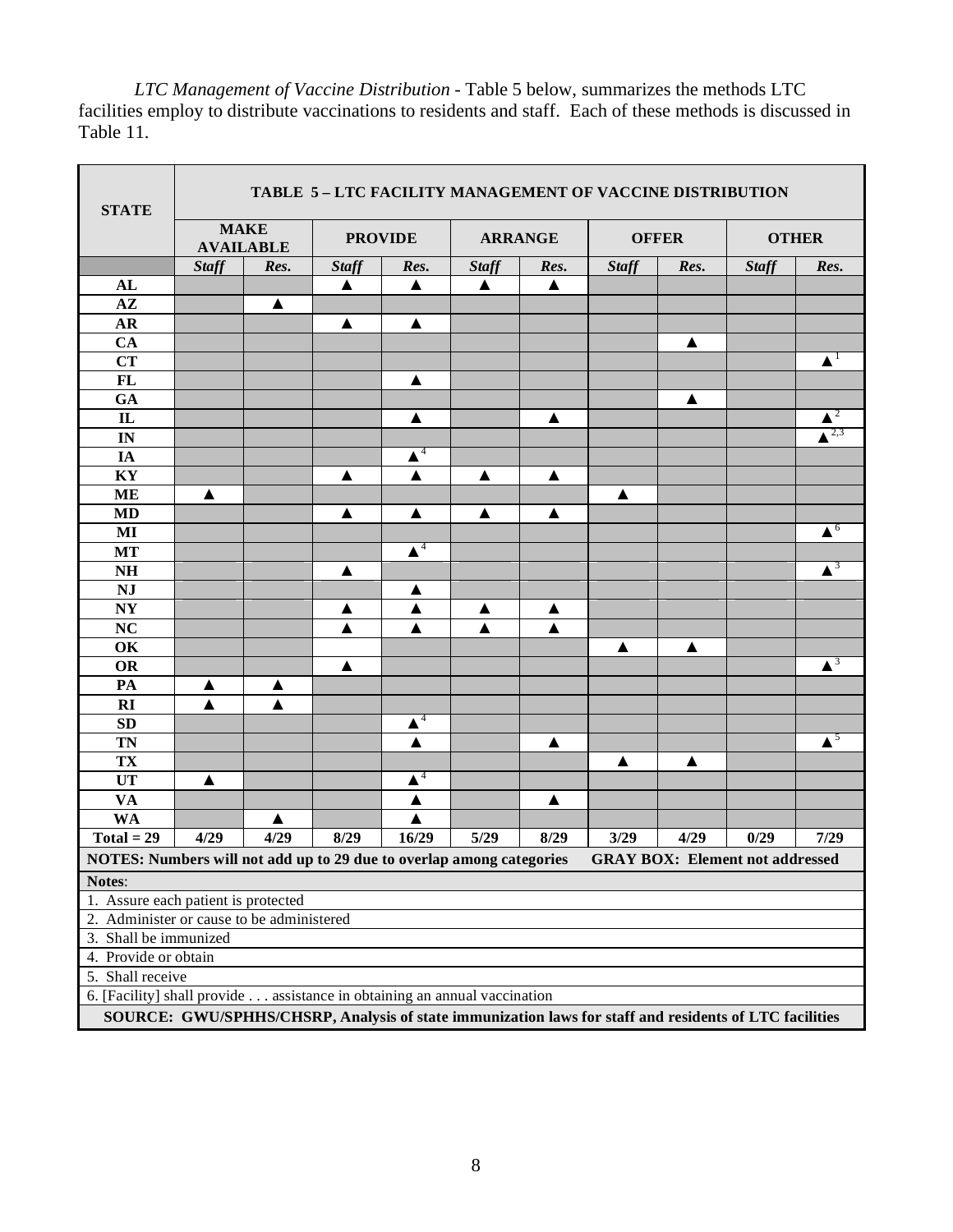*LTC Facility Vaccine Distribution* – Table 6 below, illustrates the type of vaccines state laws/regulations require LTC facilities to distribute to staff and/or residents. The clear majority of the laws/regulations require influenza and pneumococcal vaccines for residents, which complies with ACIP requirements. Oregon addresses employee needs by requiring "preventive immunization for infectious diseases" only, without specifically outlining which vaccines are required. Additionally, South Dakota's regulation is general, including "individuals" without indicating whether it applies to staff and/or residents.

r

| <b>STATE</b>                                                                                                                                                          |                                                                                                                          |                  |                  | TABLE 6-LTC FACILITY VACCINE DISTRIBUTION |                                        |                    |
|-----------------------------------------------------------------------------------------------------------------------------------------------------------------------|--------------------------------------------------------------------------------------------------------------------------|------------------|------------------|-------------------------------------------|----------------------------------------|--------------------|
|                                                                                                                                                                       | <b>INFLUENZA</b>                                                                                                         |                  |                  | <b>PNEUMOCOCCAL</b>                       |                                        | <b>HEPATITIS B</b> |
|                                                                                                                                                                       | <b>Staff</b>                                                                                                             | Res.             | <b>Staff</b>     | Res.                                      | <b>Staff</b>                           | Res.               |
| AL                                                                                                                                                                    | $\blacktriangle$                                                                                                         | ▲                |                  | ▲                                         |                                        |                    |
| $A\mathbf{Z}$                                                                                                                                                         |                                                                                                                          | ▲                |                  | ▲                                         |                                        |                    |
| AR                                                                                                                                                                    | ▲                                                                                                                        | ▲                |                  | ▲                                         |                                        |                    |
| <b>CA</b>                                                                                                                                                             |                                                                                                                          |                  |                  | ▲                                         |                                        |                    |
| <b>CT</b>                                                                                                                                                             |                                                                                                                          | ▲                |                  | ▲                                         |                                        |                    |
| $\overline{FL}$                                                                                                                                                       |                                                                                                                          |                  |                  |                                           |                                        |                    |
| GA                                                                                                                                                                    |                                                                                                                          |                  |                  |                                           |                                        |                    |
| $\mathbf{L}$                                                                                                                                                          |                                                                                                                          | ▲                |                  | ▲                                         |                                        |                    |
| IN                                                                                                                                                                    |                                                                                                                          |                  |                  | ▲                                         |                                        |                    |
| IA                                                                                                                                                                    |                                                                                                                          |                  |                  | ▲                                         |                                        |                    |
| KY                                                                                                                                                                    | ▲                                                                                                                        |                  | ▲                |                                           |                                        |                    |
| <b>ME</b>                                                                                                                                                             | ▲                                                                                                                        |                  |                  |                                           | ▲                                      |                    |
| <b>MD</b>                                                                                                                                                             | ▲                                                                                                                        | ▲                |                  | ▲                                         |                                        |                    |
| MI                                                                                                                                                                    |                                                                                                                          | ▲                |                  |                                           |                                        |                    |
| <b>MT</b>                                                                                                                                                             |                                                                                                                          | A                |                  | ▲                                         |                                        |                    |
| <b>NH</b>                                                                                                                                                             | ▲                                                                                                                        |                  |                  | ▲                                         |                                        |                    |
| NJ                                                                                                                                                                    |                                                                                                                          |                  |                  |                                           |                                        |                    |
| $\overline{\textbf{N}}$                                                                                                                                               | ▲                                                                                                                        |                  | ▲                | ▲                                         |                                        |                    |
| NC                                                                                                                                                                    |                                                                                                                          |                  |                  | ▲                                         |                                        |                    |
| OK                                                                                                                                                                    | ▲                                                                                                                        |                  |                  | ▲                                         |                                        |                    |
| OR                                                                                                                                                                    | See note 1 below                                                                                                         |                  | See note 1 below |                                           | See note 1 below                       |                    |
| $\overline{PA}$                                                                                                                                                       | ▲                                                                                                                        | ▲                |                  | ▲                                         |                                        |                    |
| RI                                                                                                                                                                    | $\blacktriangle$                                                                                                         |                  |                  |                                           |                                        |                    |
| $\overline{SD}$                                                                                                                                                       |                                                                                                                          | See note 2 below |                  | See note 2 below                          |                                        | See note 2 below   |
| <b>TN</b>                                                                                                                                                             |                                                                                                                          | ▲                |                  | ▲                                         |                                        |                    |
| <b>TX</b>                                                                                                                                                             | ▲                                                                                                                        | ▲                |                  | ▲                                         |                                        |                    |
| UT                                                                                                                                                                    |                                                                                                                          |                  | ▲                | ▲                                         |                                        |                    |
| $\overline{\mathbf{VA}}$                                                                                                                                              |                                                                                                                          |                  |                  |                                           |                                        |                    |
| <b>WA</b>                                                                                                                                                             |                                                                                                                          |                  |                  |                                           |                                        |                    |
| $Total = 29$                                                                                                                                                          | 13/29                                                                                                                    | 27/29            | 4/29             | 25/29                                     | $\overline{2/29}$                      | 0/29               |
|                                                                                                                                                                       | NOTES: Numbers will not add up to 29 due to overlap among categories                                                     |                  |                  |                                           | <b>GRAY BOX: Element not addressed</b> |                    |
| 1. [Facilities] shall provide the worker preventive immunization for infectious disease if such preventive immunization is available<br>and is medically appropriate. |                                                                                                                          |                  |                  |                                           |                                        |                    |
| immunizations.                                                                                                                                                        | 2. [The facility] shall provide or obtain preventive  care  of each individual that, at a minimum, include the following |                  |                  |                                           |                                        |                    |
|                                                                                                                                                                       | SOURCE: GWU/SPHHS/CHSRP, Analysis of state immunization laws for staff and residents of LTC facilities                   |                  |                  |                                           |                                        |                    |
|                                                                                                                                                                       |                                                                                                                          |                  |                  |                                           |                                        |                    |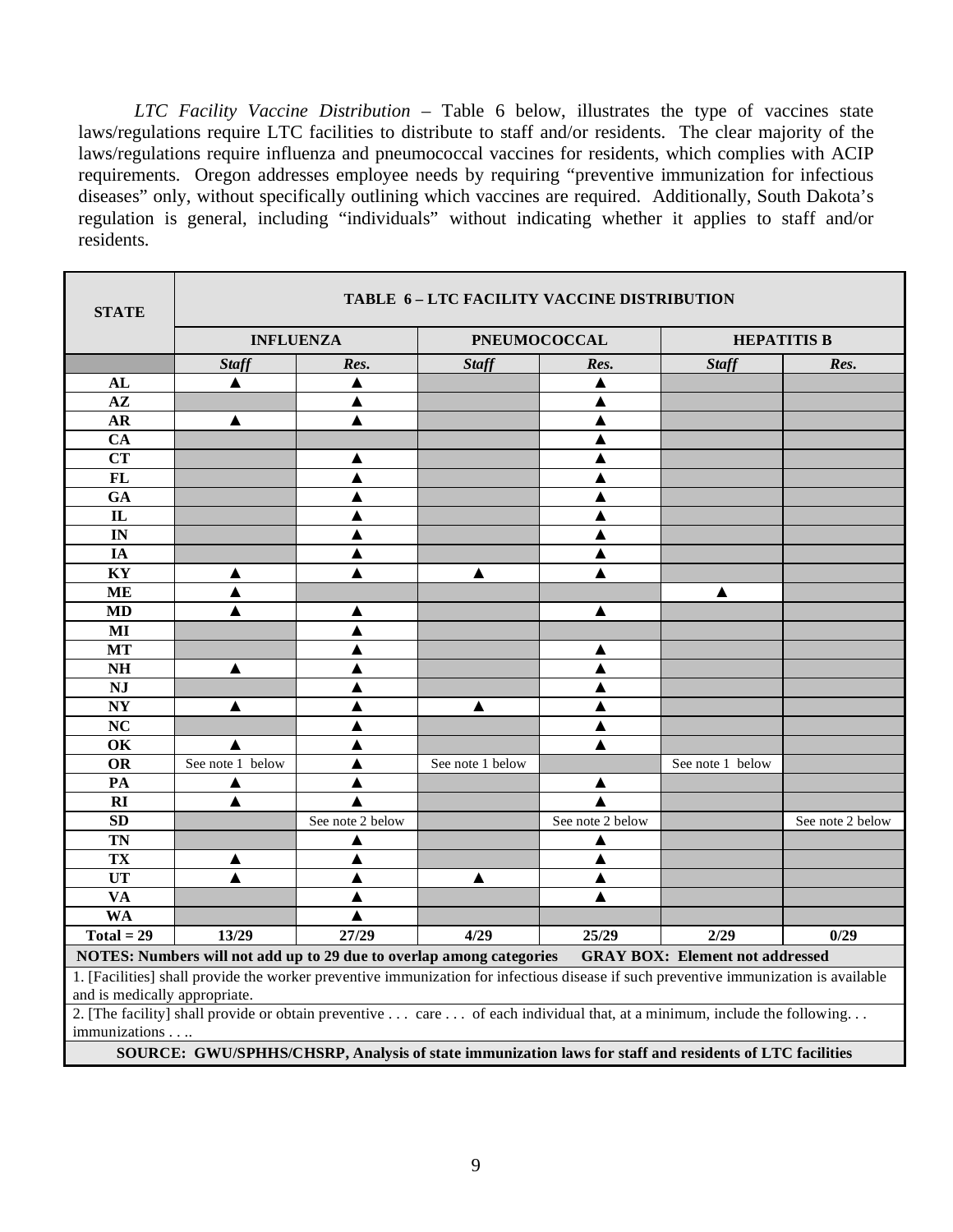|                          |                | <b>TABLE 7 - HOW STATES ADDRESS THE RIGHT TO REFUSE TREATMENT</b>                                      |          |                                        |
|--------------------------|----------------|--------------------------------------------------------------------------------------------------------|----------|----------------------------------------|
| <b>STATE</b>             | <b>Refusal</b> | <b>Personal Belief</b>                                                                                 | Religion | <b>Medically</b><br>Contraindicated    |
| AL                       | ▲              |                                                                                                        | ▲        |                                        |
| $\overline{AZ}$          |                |                                                                                                        |          |                                        |
| $\mathbf{AR}$            |                |                                                                                                        | ▲        | A                                      |
| $\overline{CA}$          | ▲              | ▲                                                                                                      |          |                                        |
| $\overline{\text{CT}}$   |                |                                                                                                        |          |                                        |
| FL                       |                |                                                                                                        |          |                                        |
| GA                       |                |                                                                                                        |          |                                        |
| $\overline{\text{IL}}$   | ▲              |                                                                                                        |          |                                        |
| $\overline{\mathbb{N}}$  |                |                                                                                                        | ▲        |                                        |
| <b>IA</b>                |                |                                                                                                        |          |                                        |
| KY                       | ▲              |                                                                                                        | ▲        | ▲                                      |
| <b>ME</b>                |                |                                                                                                        |          |                                        |
| <b>MD</b>                | ▲              |                                                                                                        | ▲        | ▲                                      |
| $\mathbf{M}\mathbf{I}$   |                |                                                                                                        |          |                                        |
| MT                       |                |                                                                                                        |          |                                        |
| $\mathbf{N} \mathbf{H}$  |                |                                                                                                        | ▲        | ▲                                      |
| NJ                       | ▲              |                                                                                                        |          |                                        |
| $\bold{NY}$              | ▲              |                                                                                                        |          |                                        |
| $\overline{\text{NC}}$   | ▲              |                                                                                                        |          | ▲                                      |
| OK                       |                |                                                                                                        |          |                                        |
| <b>OR</b>                |                |                                                                                                        |          |                                        |
| PA                       |                |                                                                                                        |          |                                        |
| RI                       | ▲              |                                                                                                        | ▲        | ▲                                      |
| SD                       |                |                                                                                                        |          |                                        |
| <b>TN</b>                | A              |                                                                                                        |          | ▲                                      |
| TX                       | ▲              |                                                                                                        |          | ▲                                      |
| UT                       | ▲              |                                                                                                        |          | ▲                                      |
| $\overline{\mathbf{VA}}$ |                |                                                                                                        |          |                                        |
| <b>WA</b>                |                |                                                                                                        |          |                                        |
| $\overline{TOTAL} = 29$  | 15/29          | $\overline{2/29}$                                                                                      | 11/29    | 20/29                                  |
|                          |                | NOTES: Numbers will not add up to 29 due to overlap among categories                                   |          | <b>GRAY BOX: Element not addressed</b> |
|                          |                | SOURCE: GWU/SPHHS/CHSRP, Analysis of state immunization laws for staff and residents of LTC facilities |          |                                        |

*How LTC Facilities Must Address the Right to Refuse Immunizations -* Table 7 below, shows the four different bases that states use to address the right to refuse immunizations.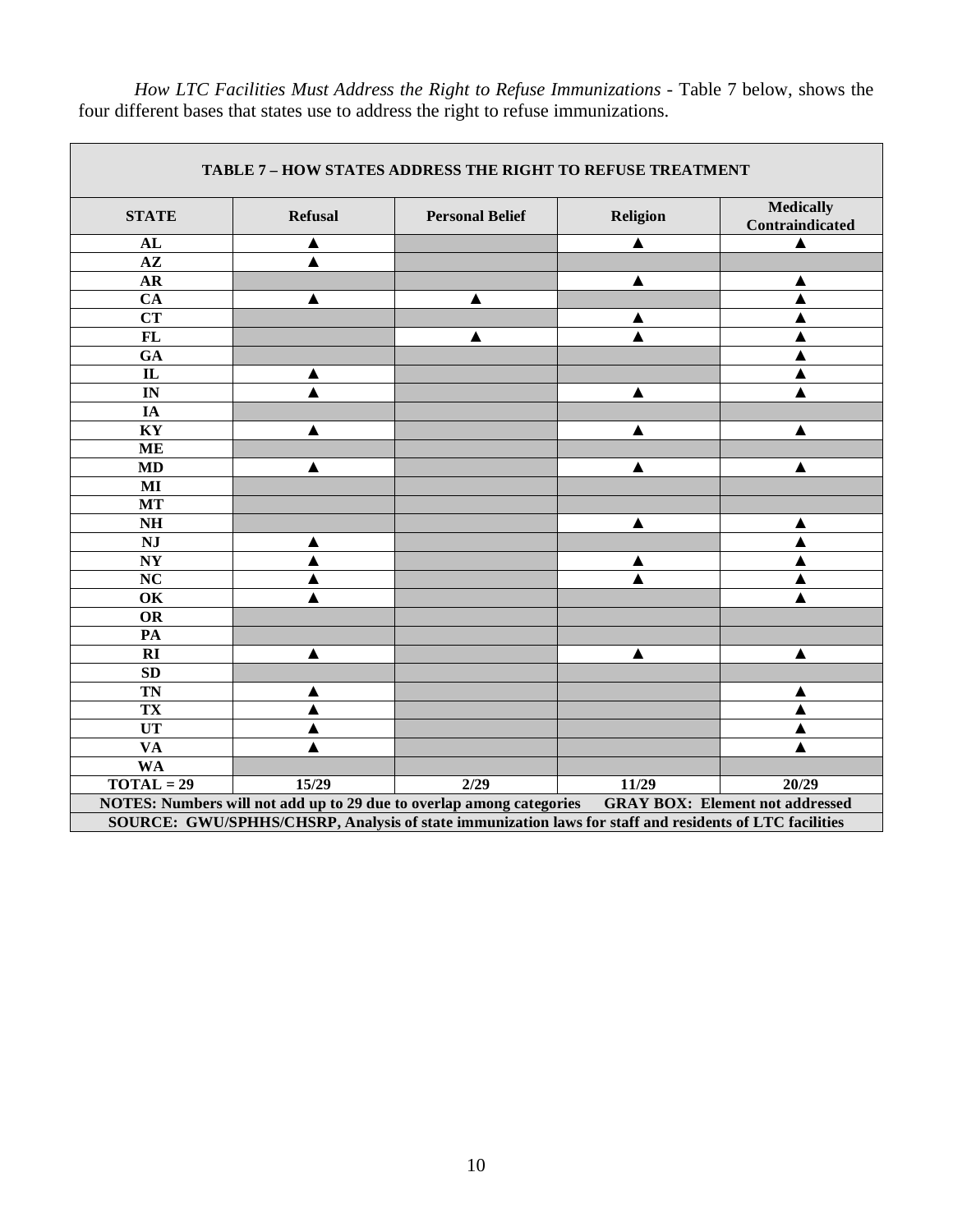*Element One, Assessment -* Table 8 below, shows the three methods states utilize to determine whether new residents/staff could benefit from medically appropriate immunizations. Language from the CMS conditions of participation relevant to assessment is included for ease of comparison.

# **TABLE 8 - Element One: ASSESSMENT**

# **Federal Definition:**

(b) Physician visits. The physician must (1) Review the resident's total program of care . . . and (3) Sign and date all orders with the exception of influenza and pneumococcal polysaccharide vaccines, which may be administered per physician approved

facility policy after an assessment for contraindications. . . **§ 483.40 (b) (1); (3) 12 states address assessment: Staff Only**: 0 **Residents Only:** CA, FL, IL, IN, NH **Both:** AL, KY, MD, NY, NC, RI, UT **Assessment required within a certain number of days after admittance: AL, FL** 

# **Alabama**

(2) The annual immunization and documentation program provided by this section for pneumococcal disease shall be assessed within 5 days of admission and when indicated . . .

# **Florida**

(23) Assess all residents for eligibility for pneumococcal polysaccharide vaccination (PPV) and vaccinate residents when indicated within 60 days after the effective date of this act . . .

# **Assessment required during critical period of the year: AL, CA, MD, NY, NC, RI, UT**

# **Alabama**

(2) . . . (f) For an individual who becomes a resident of or who is newly employed by the long term care facility after November 30, but before March 30 of the following year, the long term care facility shall determine the individual's status for the influenza virus required under this section, and if found to be deficient, the long term care facility shall provide the required immunizations.

# **California**

(a) A resident who receives services at a health care facility during the period of October 1 to April 1 shall have his or her status for influenza and pneumococcal immunization determined by his or her physician or facility medical director . . .

# **Assessment required either prior to or upon admission: IL, IN, KY**

# **Illinois**

Before a prospective resident's admission to an assisted living establishment or a shared housing establishment, the establishment shall advise the prospective resident to consult a physician to determine whether the prospective resident should obtain a vaccination against pneumococcal pneumonia.

# **Kentucky**

(1) . . . Upon admission, the long-term care facility shall . . . (b) Assess the resident's immunization status for influenza virus and pneumococcal disease  $\dots$  (3)  $\dots$  Upon employment, the long-term care facility shall  $\dots$  (b) Assess the employee's immunization status for influenza virus and pneumococcal disease.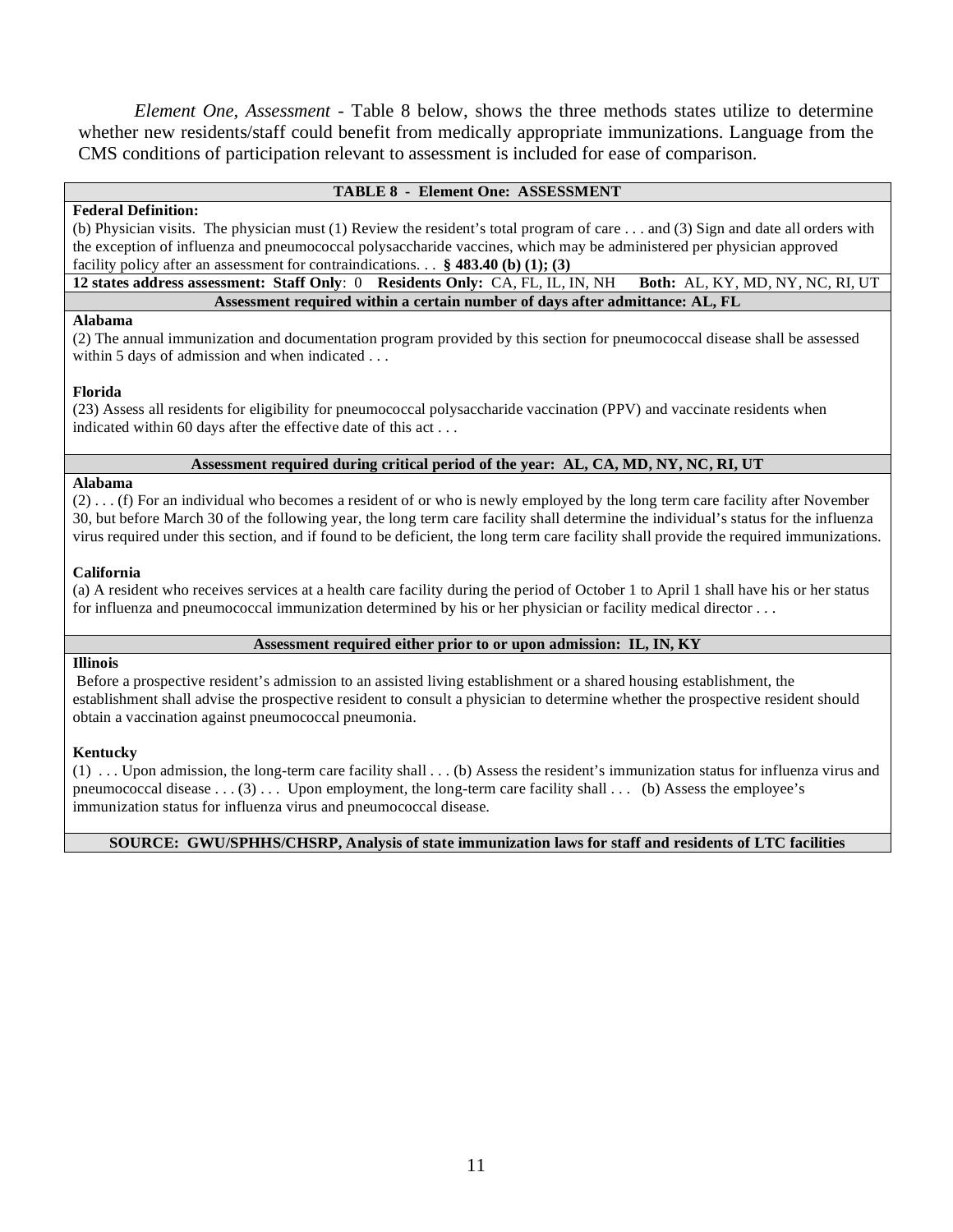*Element Two, Education -* Table 9 shows those states that require LTC facilities to inform residents/staff about the benefits of receiving medically appropriate vaccines. The educational requirement is addressed in a variety of ways.

# **TABLE 9 - Element Two: EDUCATION**

# **Federal Definition:**

(3) The resident has the right to be fully informed in language that he or she can understand of his or her total health status,

including but not limited to, his or her medical condition . . . (6) The facility must inform each resident before, or at the time of admission, and periodically during the resident's stay, of services available in the facility and of charges for those services. **§ 483.10 (b)(3); (6)** 

# **14 states address education:**

**Staff Only**: ME **Residents Only:** CA, IL, IN, MI, WA **Both:** AL, FL, KY, MD, NY, NC, PA, RI **Facility must provide educational materials: AL, KY, MI, MD, NY, RI** 

# **Kentucky**

(c) Counsel each resident on the risks of influenza and pneumococcal disease; the efficacy, side effects, and contraindications of these immunizations; and the recommendations of the Centers for Disease Control prior to administration of the vaccines . . .

(1) The department shall make educational literature that describes the risks of influenza and pneumococcal disease; the efficacy, side effects, and contraindications of these immunizations; and the recommendations from the Centers for Disease Control available to every long-term care facility.

# **Michigan**

A home for the aged shall offer each resident, or shall provide each resident with information and assistance in obtaining, an annual vaccination against influenza . . .

A nursing home shall offer each resident, or shall provide each resident with information and assistance in obtaining, an annual vaccination against influenza . . .

**Facility must obtain informed consent: CA, IN**

# **California**

(b) A health care facility shall obtain from a resident who requests immunization services, or, if the person lacks the capacity to make medical decisions, from the person legally authorized to make medical decisions on the resident's behalf, informed consent for the resident to be immunized by vaccination against influenza or pneumococcal disease, or both, to be conducted by the facility while the resident is receiving services at the facility.

# **Indiana**

(a) A health facility shall attempt to obtain informed consent from: (1) a patient; or (2) a patient's legal guardian for a patient to participate in immunization programs conducted within the health facility while the patient is residing at the health facility.

**Facility shall notify the individual about immunization requirement: NC, PA, RI** 

# **Pennsylvania**

(a) . . .Upon admission, the facility shall notify the resident and legal guardian of the immunization requirements of this act . . .

(a) . . . Every facility shall notify every employee of the immunization requirements of this act and request that the employee agree to be immunized against influenza virus. .

# **Facility shall recommend or promote immunizations: FL, IL, ME, WA**

# **Florida**

 $(22)$ . . . provide for immunizations against influenza virus to all its consenting residents . . . (24) Annually encourage and promote to its employees the benefits associated with immunizations against influenza viruses in accordance with the recommendations of the United States Centers for Disease Control and Prevention . . .

# **Washington**

(b) Require that each resident, or the resident's legal representative, upon admission to the facility, be informed verbally and in writing of the benefits of receiving the influenza virus immunization and, if not previously immunized against pneumococcal disease, the benefits of the pneumococcal immunization. Rev. Code Wash. (ARCW) § 74.42.285 (2004)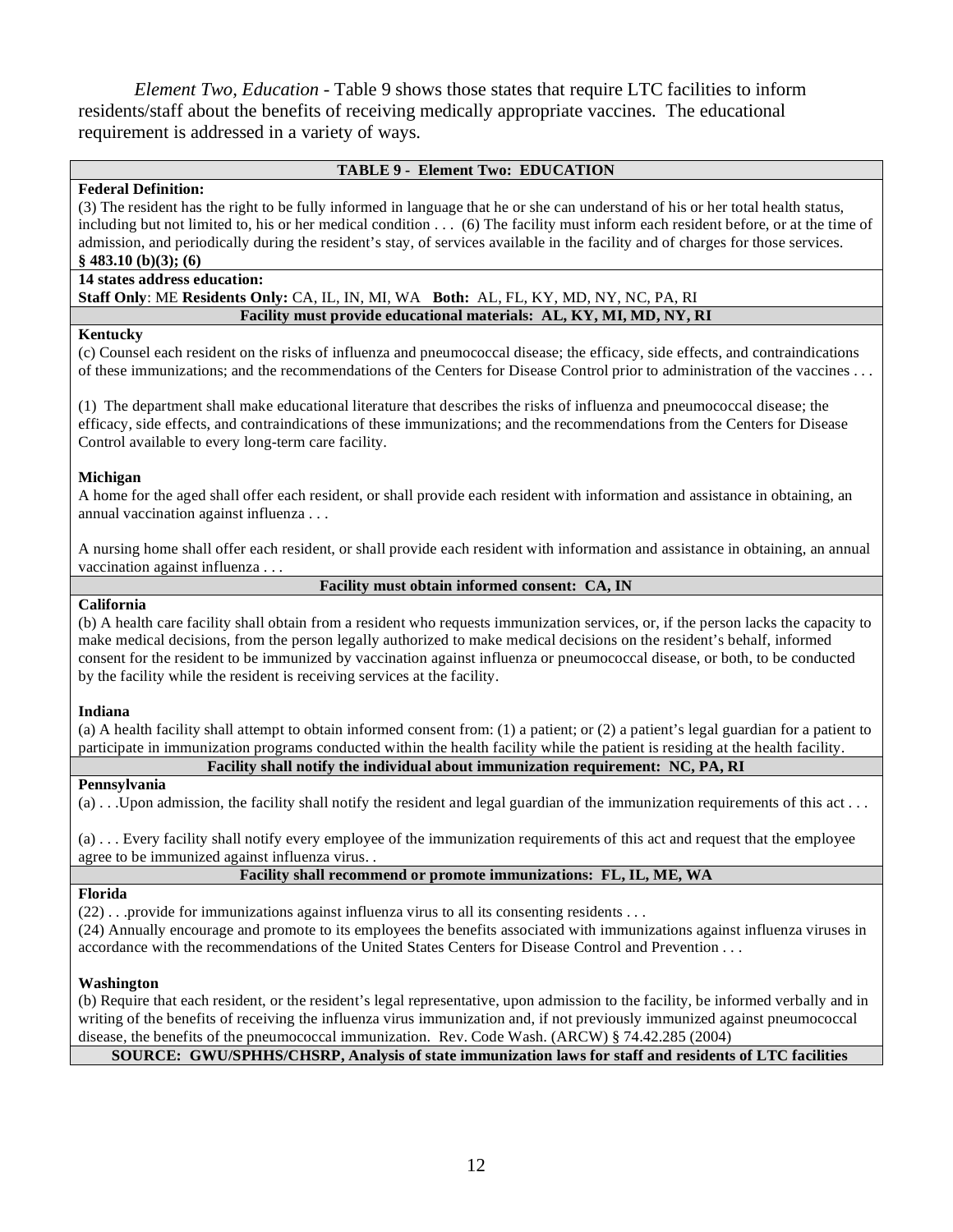*Element Three, Opt out -* Table 10 shows the 4 ways that state laws/regulations permit residents/staff to refuse immunizations.

| <b>TABLE 10 - Element Three: OPT OUT</b>                            |  |                                                                                                                 |  |  |  |
|---------------------------------------------------------------------|--|-----------------------------------------------------------------------------------------------------------------|--|--|--|
| <b>Federal Definition:</b>                                          |  |                                                                                                                 |  |  |  |
| (4) The resident has the right to refuse treatment $$483.10 (b)(4)$ |  |                                                                                                                 |  |  |  |
|                                                                     |  | 23 states address opt out provisions: Staff Only: ME, OR Residents Only: AZ, CA, CT, FL, GA, IL, IN, NJ, TN, VA |  |  |  |
| <b>Both:</b> AL, AR, KY, MD, NH, NY, NC, OK, RI, TX, UT             |  |                                                                                                                 |  |  |  |
|                                                                     |  | Refusal: AL, AZ, CA, IL, IN, KY, MD, NJ, NY, NC, OK, RI, TN, TX, UT, VA                                         |  |  |  |

# **Indiana**

Not withstanding any other provision of this chapter, a health facility shall not require an individual to receive an immunization under this chapter if . . . (4) the individual refuses to permit the immunization as provided by state or federal law.

# **Virginia**

B. Such regulations . . . 12. Shall require, unless the . . . resident declines the offer of the vaccination . . .

# **Personal Belief: CA, FL**

# **California**

120392.6 No person who has been offered the vaccine as required under this chapter may receive either an influenza vaccine or pneumococcal vaccine pursuant to this chapter if any of the following conditions exists: . . . (b) Receipt of the vaccine is against the resident's personal beliefs.

# **Florida**

 $(22)$ ... provide for immunizations against influenza viruses to all its consenting residents ... subject to exemptions for ... personal beliefs.

# **Religion: AL, AR, CT, FL, IN, KY, MD, NH, NY, NC, RI**

# **North Carolina**

(e) No individual shall be required to receive vaccine under this section if . . . the vaccine is against the individual's religious beliefs . . . .

# **Arkansas**

All residents of full-time or part-time employees of nursing home facilities shall be immunized according to this chapter with the following exemptions: . . . (2) The provisions of this section shall not apply if the resident or legal guardian objects on the ground that the immunization conflicts with the religious tenets and practices of a recognized church or religious denomination of which the resident or guardian is an adherent member.

# **Medical Contraindication: AL, AR, CA, CT, FL, GA, IL, IN, KY, MD, NH, NJ, NY, NC, OK, RI, TN, TX, UT, VA**

# **Alabama**

(g) No individual, resident, or employee, shall be required to receive vaccine under this section if the vaccine is medically contraindicated . . .

# **Georgia**

[R]equire that all nursing homes annually offer unless contraindicated . . . an influenza virus vaccine . . .

# **Illinois**

(a) A facility shall annually administer a vaccination against influenza to each resident . . . unless the vaccination is medically contraindicated . . . (b) A facility shall provide or arrange for administration of a pneumococcal vaccine to each resident who is age 65 and over . . . unless the . . . vaccination is medically contraindicated.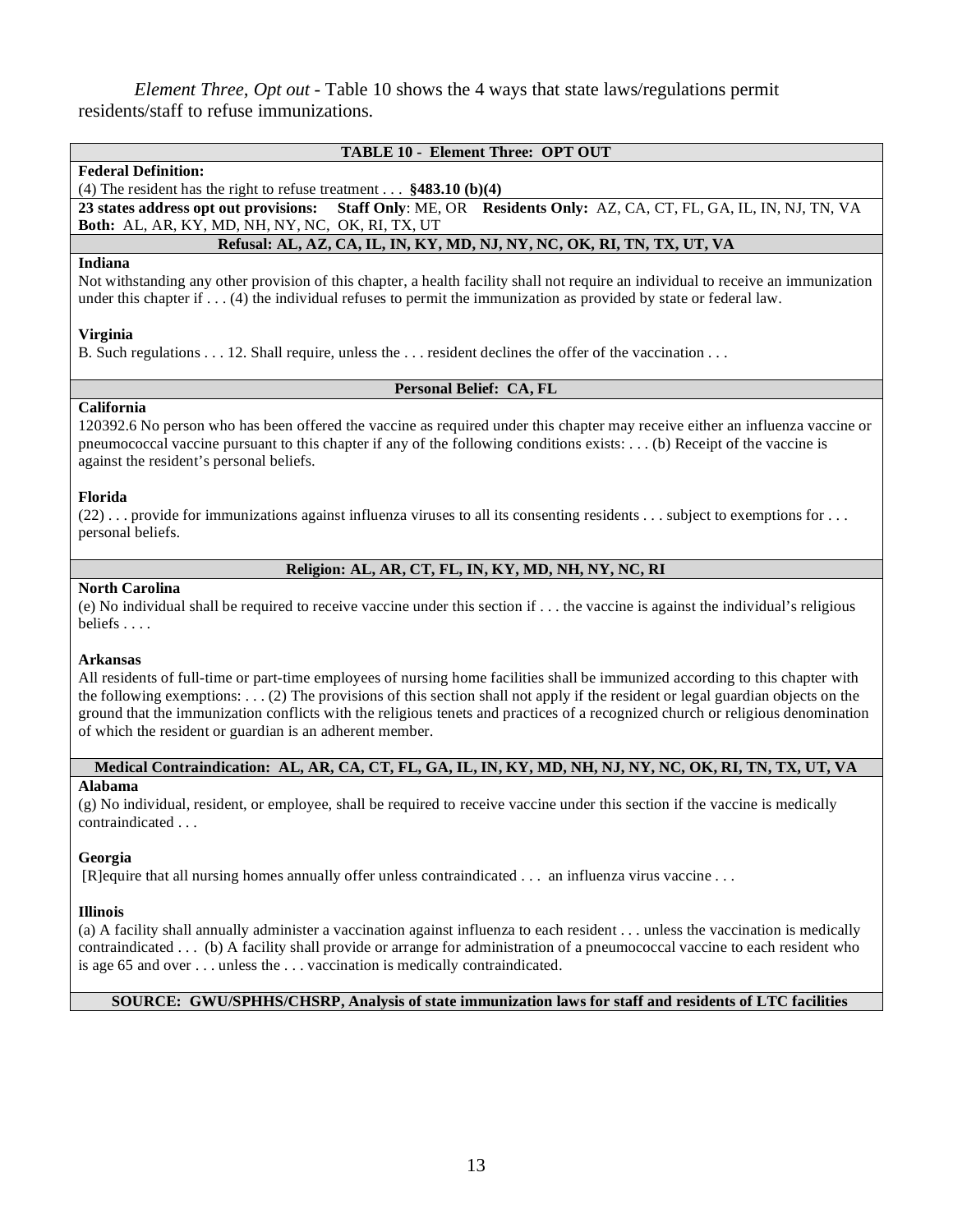*Element Four, Management of Vaccine Distribution -* Table 11 outlines the methods facilities are permitted to use when delivering vaccine to residents/staff.

| <b>TABLE 11 - Element Four: MANAGEMENT OF VACCINE DISTRIBUTION</b>                                                                                                                                                                                                                                                                                                                                                                                                                                                                                                      |
|-------------------------------------------------------------------------------------------------------------------------------------------------------------------------------------------------------------------------------------------------------------------------------------------------------------------------------------------------------------------------------------------------------------------------------------------------------------------------------------------------------------------------------------------------------------------------|
| <b>Federal Definition:</b>                                                                                                                                                                                                                                                                                                                                                                                                                                                                                                                                              |
| (3) The facility must provide or obtain preventive and general medical care as well as annual physical examinations of each client that                                                                                                                                                                                                                                                                                                                                                                                                                                 |
| at a minimum include the following $\dots$ (ii) Immunizations $\dots$                                                                                                                                                                                                                                                                                                                                                                                                                                                                                                   |
| § 483.460: Health care services. (a) (3) Standard: Physician services. p. 564                                                                                                                                                                                                                                                                                                                                                                                                                                                                                           |
| 29 states address how facilities must distribute vaccine:                                                                                                                                                                                                                                                                                                                                                                                                                                                                                                               |
| Staff Only: ME Residents Only: AZ, CA, CT, FL, GA, IL, IN, IA, MI, MT, NJ, SD, TN, VA, WA                                                                                                                                                                                                                                                                                                                                                                                                                                                                               |
| Both: AL, AR, KY, MD, NH, NY, NC, OK, OR, PA, RI, TX, UT                                                                                                                                                                                                                                                                                                                                                                                                                                                                                                                |
| Make Available: AZ, ME, PA, RI, UT, WA                                                                                                                                                                                                                                                                                                                                                                                                                                                                                                                                  |
| <b>Maine</b><br>2. Immunizations Required B. (effective July 6, 1992) Designated Healthcare Facilities shall make available the Hepatitis B<br>vaccine to all health care workers with a risk of occupational exposure, at no cost to the employee.                                                                                                                                                                                                                                                                                                                     |
| Pennsylvania                                                                                                                                                                                                                                                                                                                                                                                                                                                                                                                                                            |
| (b)  Upon finding that a resident is lacking such immunization or the facility or individual is unable to provide documentation that<br>the individual has received the appropriate immunization, the facility shall make available the immunization.                                                                                                                                                                                                                                                                                                                   |
| (b)  Upon finding that an employee is lacking such immunization or the facility or individual is unable to provide documentation<br>that the individual has received the appropriate immunization, the facility shall make available the immunization. The immunization<br>and documentation shall take place in a manner consistent with the recommendations of the Centers for Disease Control and<br>Prevention.                                                                                                                                                     |
| Provide immunizations: AL, AR, FL, IL, IA, KY, MD, MT, NH, NJ, NY, NC, OR, SD, TN, UT, VA, WA                                                                                                                                                                                                                                                                                                                                                                                                                                                                           |
| <b>Illinois</b><br>(b) A facility shall provide or arrange for administration of a pneumococcal vaccination to each resident who is age 65 or over $\dots$                                                                                                                                                                                                                                                                                                                                                                                                              |
|                                                                                                                                                                                                                                                                                                                                                                                                                                                                                                                                                                         |
| Virginia<br>B. Such regulations 12. Shall require that each certified nursing facility and nursing home provide or arrange for the<br>administration to its residents of $(1)$ an annual vaccination against influenza and $(ii)$ a pneumococcal vaccination                                                                                                                                                                                                                                                                                                            |
| Arrangement of Immunizations: AL, IL, KY, MD, NY, NC, TN, VA.                                                                                                                                                                                                                                                                                                                                                                                                                                                                                                           |
| <b>Alabama</b>                                                                                                                                                                                                                                                                                                                                                                                                                                                                                                                                                          |
| (d)  Upon finding that a resident is lacking the immunizations as provided herein or that an employee has not been immunized<br>against influenza virus, or if the long term care facility is unable to verify that the individual has received the required vaccination, the<br>long term care facility shall provide or arrange for immunization.                                                                                                                                                                                                                     |
| Offer Immunizations: CA, GA, ME, OK, TX                                                                                                                                                                                                                                                                                                                                                                                                                                                                                                                                 |
| $\overline{\text{California}}$<br>(b) Each health care facility, as defined in subdivision (a) of Section 120392, shall offer, pursuant to Section 120392.4, pneumococcal<br>vaccine to all new admittees to the health care facility, based on the latest recommendations of the ACIP.                                                                                                                                                                                                                                                                                 |
| <b>Texas</b><br>(1) The facility must offer pneumococcal vaccine to all residents  (2) The facility must offer influenza vaccination to residents<br>and employees in contact with residents 25 TAC § 97.202 (2004)                                                                                                                                                                                                                                                                                                                                                     |
| Other immunization distribution methods: CT, IL, IN, MI, NH, OR, TN                                                                                                                                                                                                                                                                                                                                                                                                                                                                                                     |
| Connecticut<br>The regulations shall: (1) Assure that each patient admitted to a nursing home facility is protected by adequate immunization against<br>influenza and pneumococcal disease in accordance with the recommendations of the National Advisory Committee on Immunization<br>Practices, established by the Secretary of Health and Human Services; (2) specify that each patient be protected annually against<br>influenza and be vaccinated against pneumonia in accordance with the recommendations of the National Advisory Committee on<br>Immunization |
| <b>Illinois</b>                                                                                                                                                                                                                                                                                                                                                                                                                                                                                                                                                         |

Sec. 2-213. Vaccinations. (a) A facility shall annually administer a vaccination against influenza to each resident . . .

# **Oregon**

(6) All residents shall be immunized and vaccinated . . . **SOURCE: GWU/SPHHS/CHSRP, Analysis of state immunization laws for staff and residents of LTC facilities**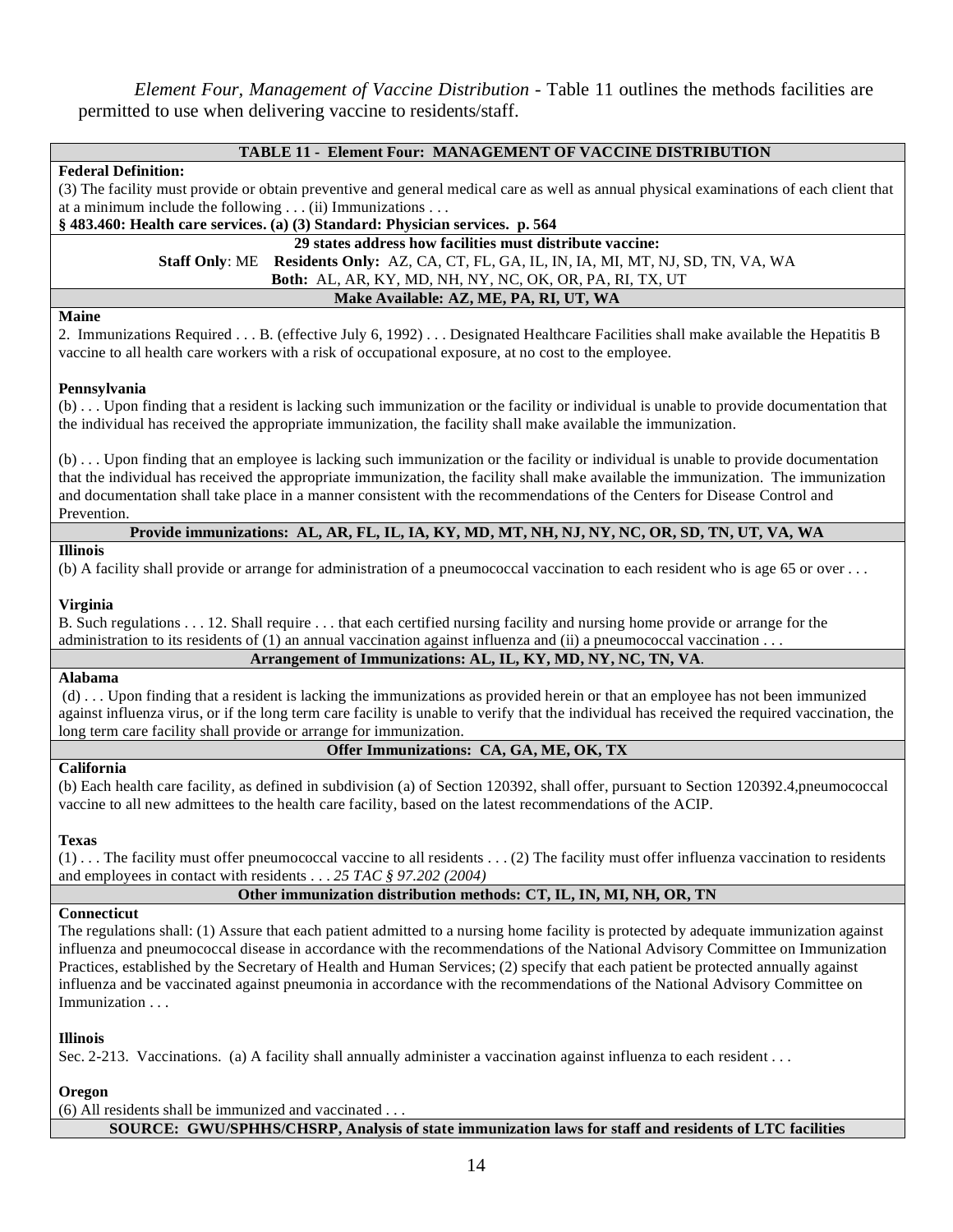*Element Five, Standard Utilized -* Table 12 shows that most state laws/regulations reference facilities to follow the ACIP standard when determining which vaccines are required.

# **TABLE 12 - Element Five: STANDARD UTILIZED**

# **Federal Definition:**

3) The facility must provide or obtain . . . Immunizations, using as a guideline the recommendations of the Public Health Service Advisory Committee on Immunization Practices or of the Committee on Control of Infectious Diseases of the American Academy of Pediatrics . . **. § 483.460 Health care services. (a)(3)(ii) Standard: Physician services. p. 564 19 states address which standard must be utilized:** 

**Staff Only**: 0 **Residents Only:** CA, CT, IL, IN, IA, MI, MT, NJ, TN, VA **Both:** FL, KY, MD, NH, NY, OK, PA, RI, TX **Vaccine recommendations of ACIP:** 

# **Illinois**

(a) A facility shall annually administer a vaccination against influenza to each resident, in accordance with the recommendations of the Advisory Committee on Immunization Practices of the Centers for Disease Control and Prevention . . . *§ 210 ILCS 45/2-213* 

# **Michigan**

A home for the aged shall offer each resident, or shall provide each resident with information and assistance in obtaining, an annual vaccination against influenza in accordance with the most recent recommendations of the advisory committee on immunization practices of the federal centers for disease control and prevention, as approved by the department of community health. *MI § 333.21332.* 

A nursing home shall offer each resident, or shall provide each resident with information and assistance in obtaining, an annual vaccination against influenza in accordance with the most recent recommendations of the advisory committee on immunization practices of the federal centers for disease control and prevention, as approved by the department of community health. *MI § 333.21716* 

# **Rhode Island**

(a) . . .The department shall promulgate regulation relating to the immunization requirements of this chapter, taking into consideration the recommendations of the advisory committee on immunization practices (ACIP) of the centers for disease control and prevention. *R.I. Gen. Laws § 23-17.19-7 (2003)* 

# **Texas**

(B) Vaccine administration must be in accordance with the recommendations of the Advisory Committee on Immunization Practices of the Centers for Disease Control and Prevention at the time of the most recent vaccination. *25 TAC §97.202 (2004)*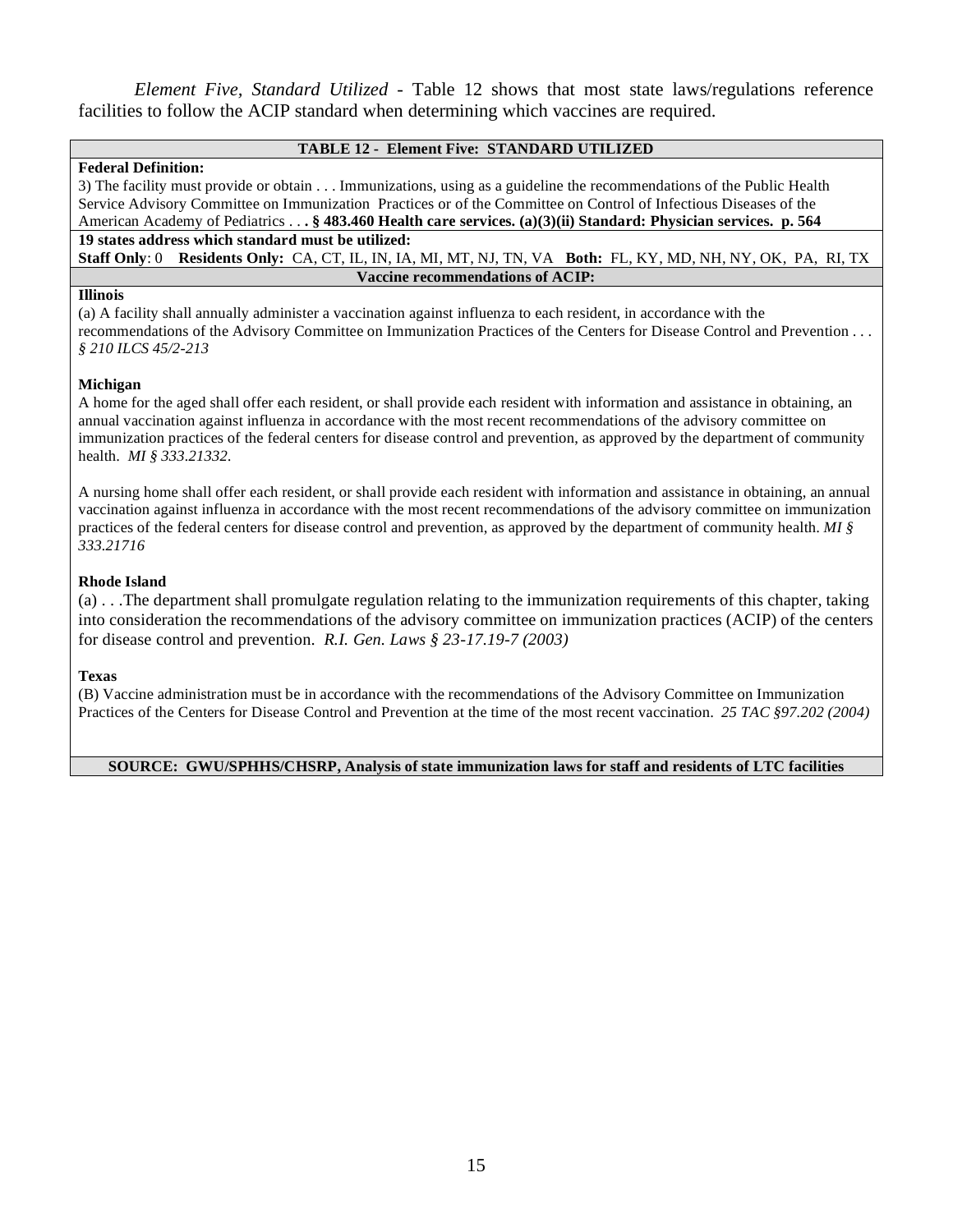*Element Six, Recordkeeping - Table 13 details the level of documentation facilities are required to* maintain.

| <b>TABLE 13 - Element Six: RECORDKEEPING</b>                                                                                    |
|---------------------------------------------------------------------------------------------------------------------------------|
| <b>Federal Definition:</b>                                                                                                      |
| (b) Physician visits. The physician must $\ldots$ (3) sign and date all orders with the exception of influenza and pneumococcal |
| polysaccharide vaccines, which may be administered per physician approved facility policy after an assessment for               |
| contraindications § 483.40 Physician services.                                                                                  |
| 21 states address record keeping: Staff Only: ME Residents Only: AZ, CA, CT, FL, IL, IA, NH, NJ, TN                             |
| <b>Both:</b> AL, AR, KY, MD, NC, NY, OK, PA, RI, TX, UT                                                                         |
| Documentation regarding immunizations must include certification of refusals: AZ, IL, ME, MD, OK, TX,                           |
| Arizona                                                                                                                         |
| 1 The department shall prescribe the manner by which the institutions and facilities shall document compliance with this        |
| subdivision, including documenting residents who refuse to be immunized.                                                        |

# **Maine**

4. Certification of Immunization and Proof of Immunity. A. Certificate of Immunization. To demonstrate proper immunization against each disease, an employee shall present the designated healthcare facility with a Certificate of Immunization from a physician, nurse or health official who has administered the immunizing agent(s) to the employee. Physicians within their own practice may authorize their own employees to issue a certificate of immunization on behalf of the physician. The certificate shall specify the immunizing agent, and the date(s), including month and year, on which it was administered. Physicians, having reviewed official patient records created by another practitioner which indicate that a particular patient has received an immunization on a specified date, demonstrating at a minimum the month and year the immunization was give, may certify that the immunization was given. Adequately prepared secondary and/or collegiate school health records will also be considered acceptable for the purpose of meeting this requirement.

7. Records and Record Keeping . . . C. List of Non-Immunized Employees. The chief administrative office or his/her designee in each designated healthcare facility shall keep a listing of the names of all employees within the facility who are not currently immunized or do not have documented serological immunity against each disease. The list shall include the names of all employees with authorized exemptions from immunization as well as any who are otherwise not known to be immune and shall state the reason that the employee is not immune. The purpose of the list is to provide an efficient means to rapidly contact non-immunized employees in the event of disease outbreaks and exclude them from the workplace as necessary . . .

# **Documentation of immunizations required from a health care provider: PA, RI, UT**

# **Pennsylvania**

(b) . . . Every facility shall document the annual immunization against influenza virus and immunization against pneumococcal disease for each resident, which includes written evidence from a health care provider indicating the date the vaccine was administered. . .

(b) . . . The facility shall require documentation of annual immunization against influenza virus for each employee, which includes written evidence from a health care provider indicating the date and location the vaccine was administered. The documents shall be maintained by the facility for not less than 18 months.

# **General documentation of immunizations required: AL, AK, CA, CT, FL, IA, KY, NH, NJ, NY, NC, TN**

# **Connecticut**

Individuals' records shall be started at the time of admission and remain current and shall include as appropriate: (a) reports of . . . immunizations . . .

# **New Hampshire**

I. All hospitals, residential care facilities, adult day care facilities, and assisted living facilities licensed under this chapter shall document evidence of immunization against influenza, for all consenting patients in accordance with the current recommendations of the Advisory Committee on Immunization Practices for the Centers for Disease Control and Prevention with respect to indications such as age, timing, dosing, and administration . . . Receipt of the vaccination shall be documented on the patient's chart and made a part of the patient's permanent record.

II. All hospitals, residential care facilities, adult day care facilities, and assisted living facilities licensed under this chapter shall document evidence of immunization against pneumococcal disease, for all consenting patients in accordance with the current recommendations of the Advisory Committee on Immunization Practices for the Centers for Disease Control and Prevention with respect to indications such as age, timing, dosing, and administration ... Receipt of the vaccination shall be documented on the patient's chart and made a part of the patient's permanent record.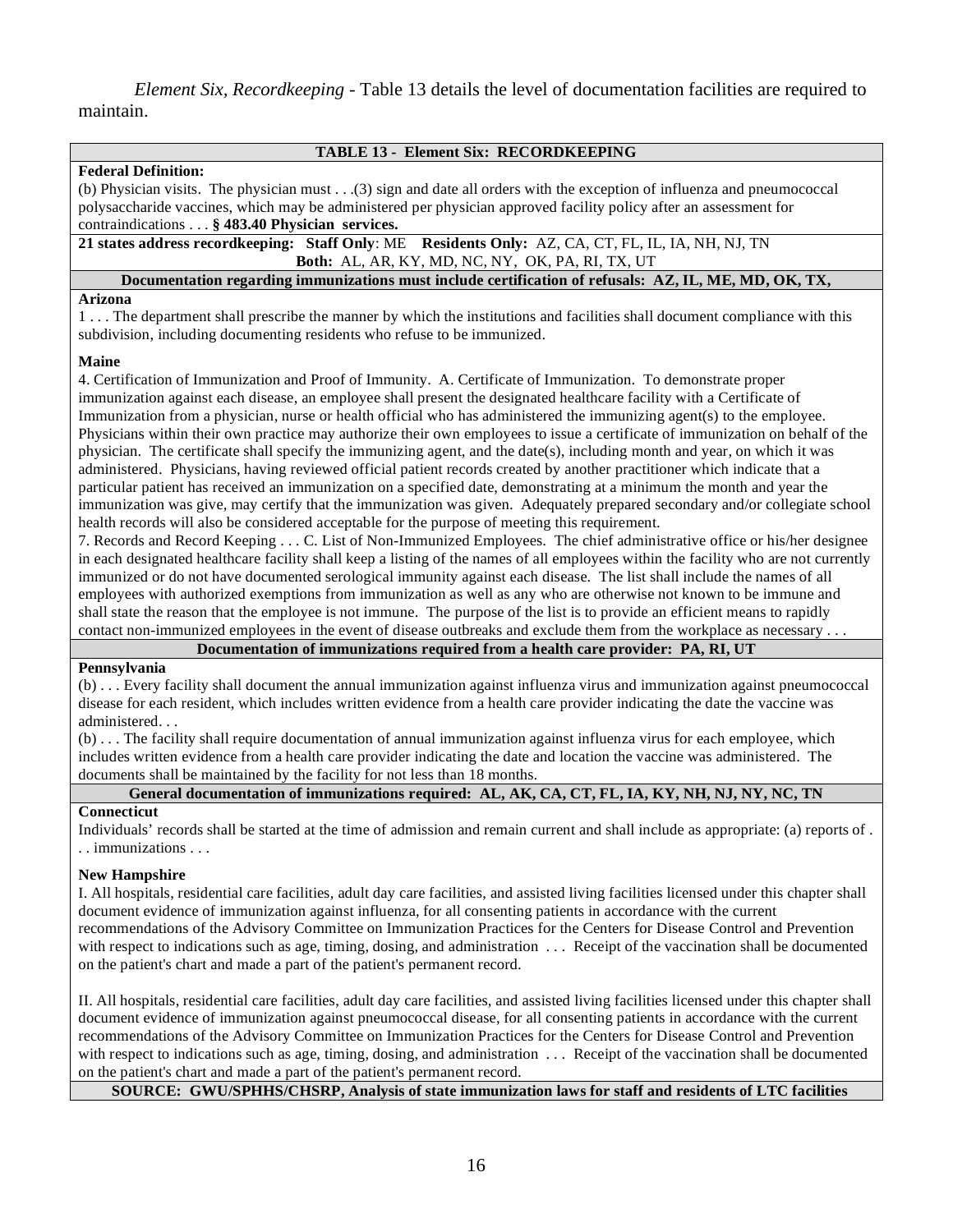*Summary of Statutory Language* – Table 14 below, provides a summary of pertinent language from state laws/regulations.

# **TABLE 14 - SUMMARY of ELEMENTS of COMPREHENSIVE IMMUNIZATION POLICY for LTCs and**

 **EXCERPTS from STATE LAWS/REGULATIONS**

**Element: ASSESSMENT (12 States) Staff Only**: 0 **Residents Only:** CA, FL, IL, IN, NH **Both:** AL, KY, MD, NY, NC, RI, UT  **Alabama:** (2) The annual immunization and documentation program provided by this section for pneumococcal disease shall be assessed within 5 days of admission and when indicated . . . (f) For an individual who becomes a resident of or who is newly employed by the long term care facility after November 30, but before March 30 of the following year, the long term care facility shall determine the individual's status for the influenza virus required under this Section, and if found to be deficient, the long term care facility shall provide the required immunizations.

**Element: EDUCATION (14 States) Staff Only**: ME **Residents Only:** CA, IL, IN, MI, WA **Both:** AL, FL, KY, MD, NY, NC, PA, RI **Kentucky:** (c) Counsel each resident on the risks of influenza and pneumococcal disease; the efficacy, side effects, and contraindications of these immunizations; and the recommendations of the Centers for Disease Control prior to administration of the vaccines. (1) The department shall make educational literature that describes the risks of influenza and pneumococcal disease; the efficacy, side effects, and contraindications of these immunizations; and the recommendations from the Centers for Disease Control available to every LTC facility.

# **Element: OPT OUT (23 States)**

**Staff Only**: ME, OR **Residents Only:** AZ, CA, CT, FL, GA, IL, IN, NJ, TN, VA **Both:** AL, AR, KY, MD, NH, NY, NC, OK, RI, TX, UT **Alabama** (g) No individual, resident, or employee, shall be required to receive vaccine under this section if the vaccine is medically contraindicated, if the vaccine is against the individual's religious beliefs, or if the individual refuses the vaccine after being fully informed of the health risks of not being immunized.

**Kentucky** The provisions of this section shall not apply if: (a) The vaccine is medically contraindicated (b) The employee, resident, or resident's legal guardian objects to the immunization due to religious beliefs; or (c) the employee or resident refuses the vaccine after being fully informed of the health risks.

**Element: MANAGEMENT OF VACCINE DISTRIBUTION (29 States) Staff Only**: ME **Residents Only:** AZ, CA, CT, GA, IL, IN, IA, MI, MT, NJ, SD, TN, VA, WA **Both:** AL, AR, FL, KY, MD, NH, NY,NC, OK, OR, PA, RI, TX, UT

*MAKE AVAILABLE***: Washington** (1) Long-term care facilities shall" (a) Provide access on-site or make available elsewhere for all residents to obtain the influenza virus immunization on an annual basis.

*PROVIDE***: Virginia** B. Such regulations . . . 12. Shall require . . . that each certified nursing facility and nursing home provide or arrange for the administration to its residents of (1) an annual vaccination against influenza and (ii) a pneumococcal vaccination

*ARRANGEMENT FOR***: North Carolina** (c) . . . Upon finding that a resident is lacking one or both of these immunizations or that an employee has not been immunized against influenza virus, or if the adult care home is unable to verify that the individual has received the required immunization, the adult care home shall provide or arrange for immunization.

*OFFER***: Georgia** (a) . . . Such rules and regulations shall require that all nursing homes annually offer unless contraindicated contingent on availability, an influenza virus vaccine to all Medicare and Medicaid eligible patients and private pay patients in their facilities

*OTHER***: Oregon** (6) All residents shall be immunized and vaccinated.

| Element: STANDARD UTILIZED (19 States)                                                                                   |
|--------------------------------------------------------------------------------------------------------------------------|
| <b>Staff Only:</b> 0 Residents Only: CA, CT, IL, IN, IA, MI, MT, NJ, TN, VA Both: FL, KY, MD, NH, NY, OK, PA, RI, TX     |
| Indiana (b) A health facility shall conduct the immunizations required under subsection (a) in accordance with the       |
| recommendations established by the Advisory Committee on Immunization Practices of the United States Centers for Disease |
| Control and Prevention that are in effect at the time the health facility conducts the immunizations.                    |

**Element: RECORDKEEPING (21 States)** 

 **Staff Only**: ME **Residents Only:** AZ, CA, CT, FL, IL, IA, NH, NJ, TN **Both:** AL, AR, KY, MD, NY, NC, NY, OK, PA, RI, TX, UT

**Rhode Island** (b) . . . Every facility shall document the annual immunization against influenza virus and immunization against pneumococcal disease for each resident which includes written evidence from a health care provider indicating the date and location the vaccine was administered. (b) ... The facility shall require documentation of annual immunization against influenza virus for each employee, which includes written evidence from a health care provider indicating the date and location the vaccine was administered.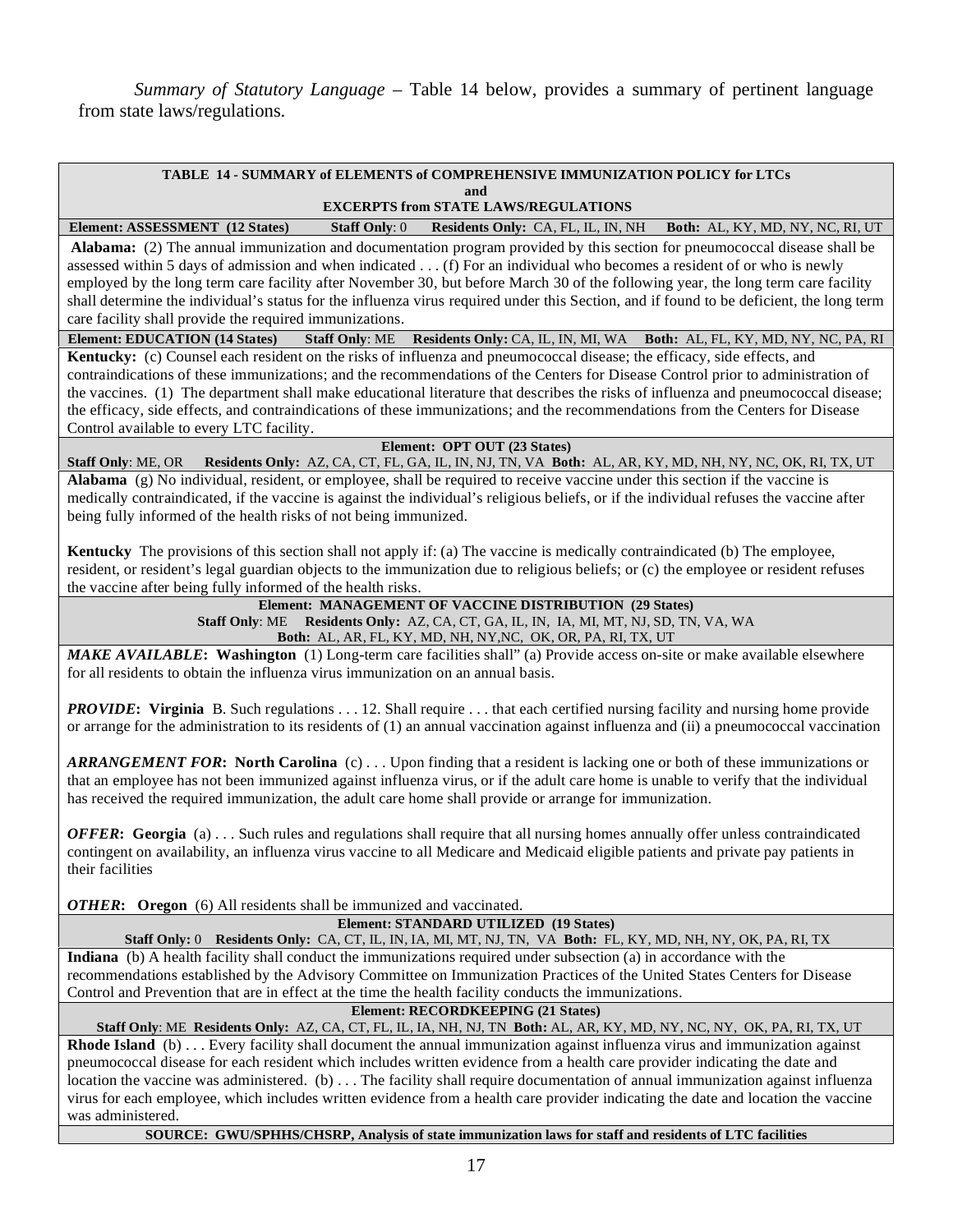*Synthesis of Findings -* The following composites were developed in a 3-step process: 1) identified the states that *provide* vaccine and satisfy all COP; 2) identified the states that *provide* vaccine, but fail to satisfy all COP; 3) identified the states that fail to *provide* vaccine, and satisfy varying elements of COP.

| TABLE 15 - Composites of LTC Facility Immunization Laws                                                |                                                                                                                      |                                                       |                                                                    |  |  |
|--------------------------------------------------------------------------------------------------------|----------------------------------------------------------------------------------------------------------------------|-------------------------------------------------------|--------------------------------------------------------------------|--|--|
| 14 of the 28 state laws address immunization requirements for residents of LTC facilities              |                                                                                                                      |                                                       |                                                                    |  |  |
| Composite                                                                                              | <b>Description of Composite</b>                                                                                      | <b>States that Satisfy</b><br>the Composite           | <b>Elements that the Law/Regulations</b><br><b>Fail to Address</b> |  |  |
| <b>Composite 1</b><br><b>Residents Only</b><br>$n = 5$                                                 | 5 states meet or exceed<br>Medicare conditions of<br>participation for residents<br>including "providing"<br>vaccine | Florida, Illinois,<br>Kentucky, Maryland,<br>New York | These states fulfill all Medicare conditions of<br>participation   |  |  |
|                                                                                                        |                                                                                                                      | Alabama                                               | <b>ACIP</b>                                                        |  |  |
|                                                                                                        |                                                                                                                      | Arkansas                                              | Assess, Educate, ACIP                                              |  |  |
|                                                                                                        |                                                                                                                      | Iowa                                                  | Assess, Educate, Opt-out                                           |  |  |
|                                                                                                        |                                                                                                                      | Montana                                               | Assess, Educate, Opt-out, Records                                  |  |  |
| <b>Composite 2</b>                                                                                     | 11 states provide vaccine,                                                                                           | New Jersey                                            | Assess, Educate                                                    |  |  |
| <b>Residents Only</b><br>$n = 16$                                                                      | but fail to satisfy other<br>Medicare conditions of                                                                  | Utah                                                  | Educate, ACIP                                                      |  |  |
| (# is cumulative)                                                                                      | participation                                                                                                        | South Dakota                                          | Assess, Educate, Opt-out, ACIP, Records                            |  |  |
|                                                                                                        |                                                                                                                      | Tennessee                                             | Assess, Educate                                                    |  |  |
|                                                                                                        |                                                                                                                      | North Carolina                                        | <b>ACIP</b>                                                        |  |  |
|                                                                                                        |                                                                                                                      | Virginia                                              | Assess, Educate, Records                                           |  |  |
|                                                                                                        |                                                                                                                      | Washington                                            | Assess, Opt-out, ACIP, Records                                     |  |  |
| <b>Composite 3</b><br><b>Residents Only</b>                                                            | 2 states satisfy all Medi-<br>care conditions of par-<br>ticipation except the                                       | California                                            | Provide Vaccine                                                    |  |  |
| $n = 18$<br>(# is cumulative)                                                                          | management of vaccine<br>distribution fails to provide<br>vaccine                                                    | Rhode Island                                          | Provide Vaccine                                                    |  |  |
|                                                                                                        |                                                                                                                      | Arizona                                               | Assess, Educate, ACIP, Provide                                     |  |  |
|                                                                                                        |                                                                                                                      | Connecticut                                           | Assess, Educate, Provide                                           |  |  |
|                                                                                                        |                                                                                                                      | Georgia                                               | Assess, Educate, Provide, ACIP, Records                            |  |  |
| <b>Composite 4</b>                                                                                     | 10 states fail to provide vac-                                                                                       | Indiana                                               | Provide, Records                                                   |  |  |
| <b>Residents Only</b>                                                                                  | cine, and fail to meet other                                                                                         | Michigan                                              | Assess, Opt-out, Provide, Records                                  |  |  |
| $n = 28$                                                                                               | Medicare conditions of                                                                                               | New Hampshire                                         | Educate, Provide                                                   |  |  |
| (# is cumulative)                                                                                      | participation                                                                                                        | Oklahoma                                              | Assess, Educate, Provide                                           |  |  |
|                                                                                                        |                                                                                                                      | Oregon                                                | Assess, Educate, Opt-out, Provide, ACIP, Records                   |  |  |
|                                                                                                        |                                                                                                                      | Pennsylvania                                          | Assess, Opt-out, Provide                                           |  |  |
|                                                                                                        |                                                                                                                      | Texas                                                 | Assess, Educate, Provide                                           |  |  |
| SOURCE: GWU/SPHHS/CHSRP, Analysis of state immunization laws for staff and residents of LTC facilities |                                                                                                                      |                                                       |                                                                    |  |  |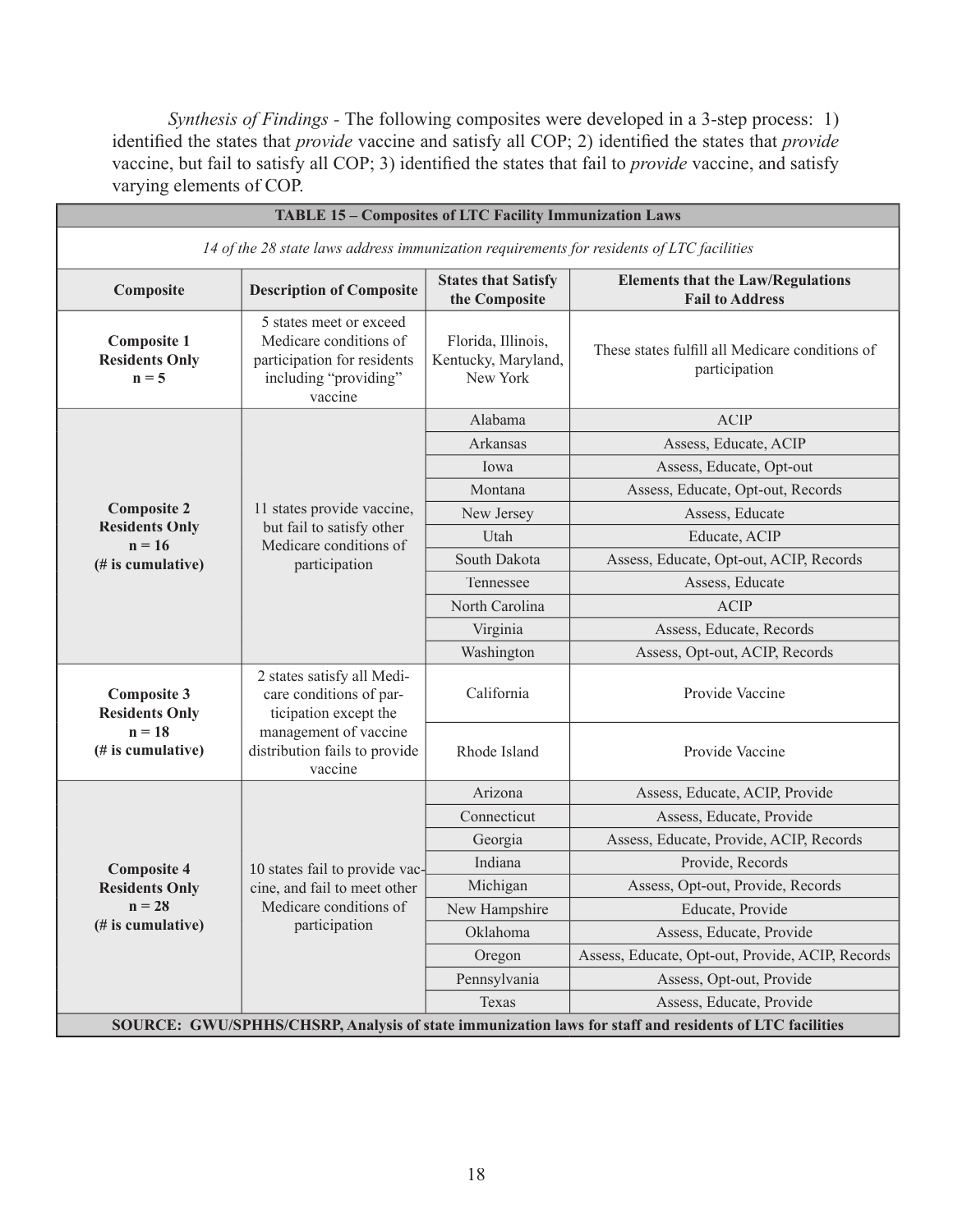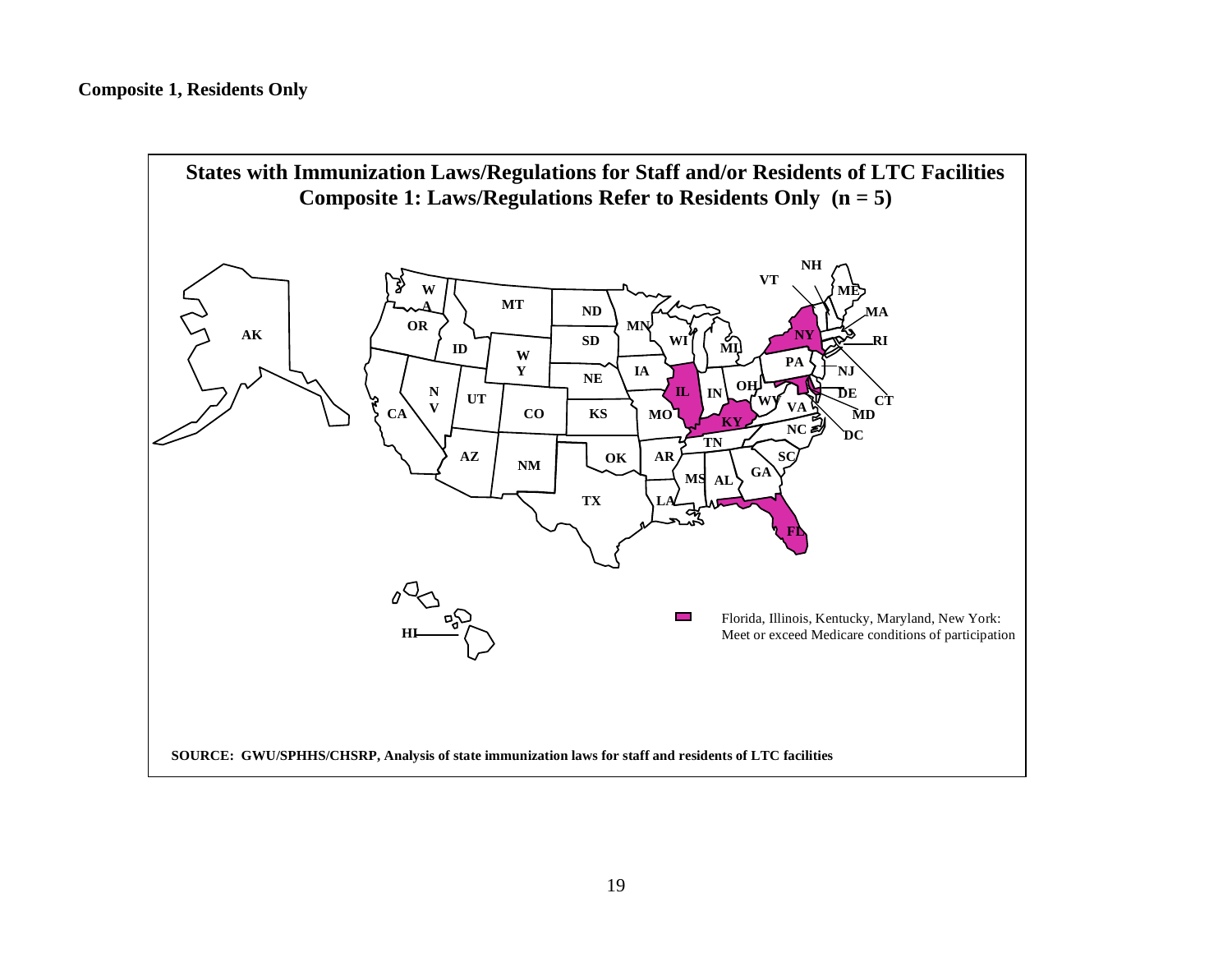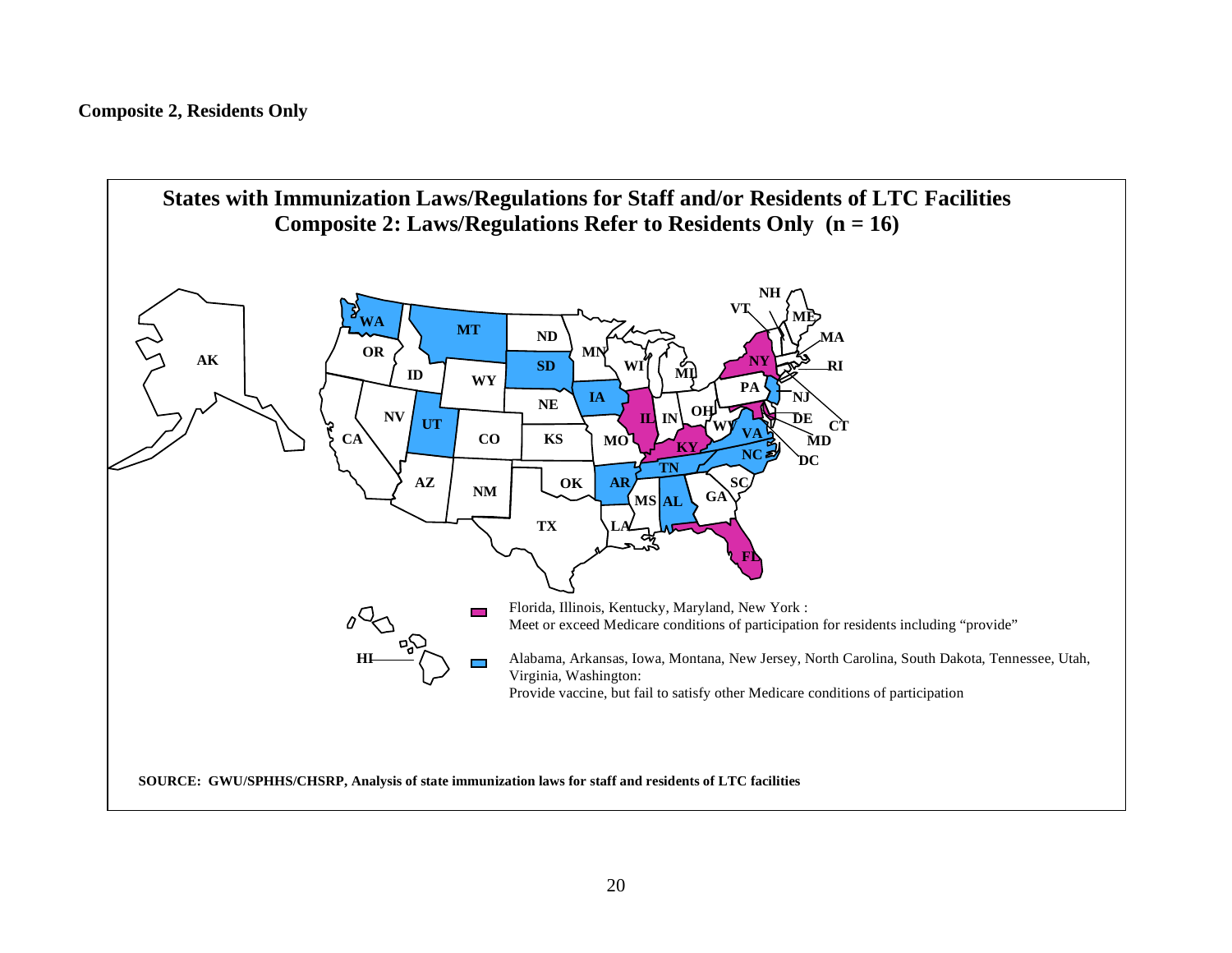**Composite 3, Residents Only** 

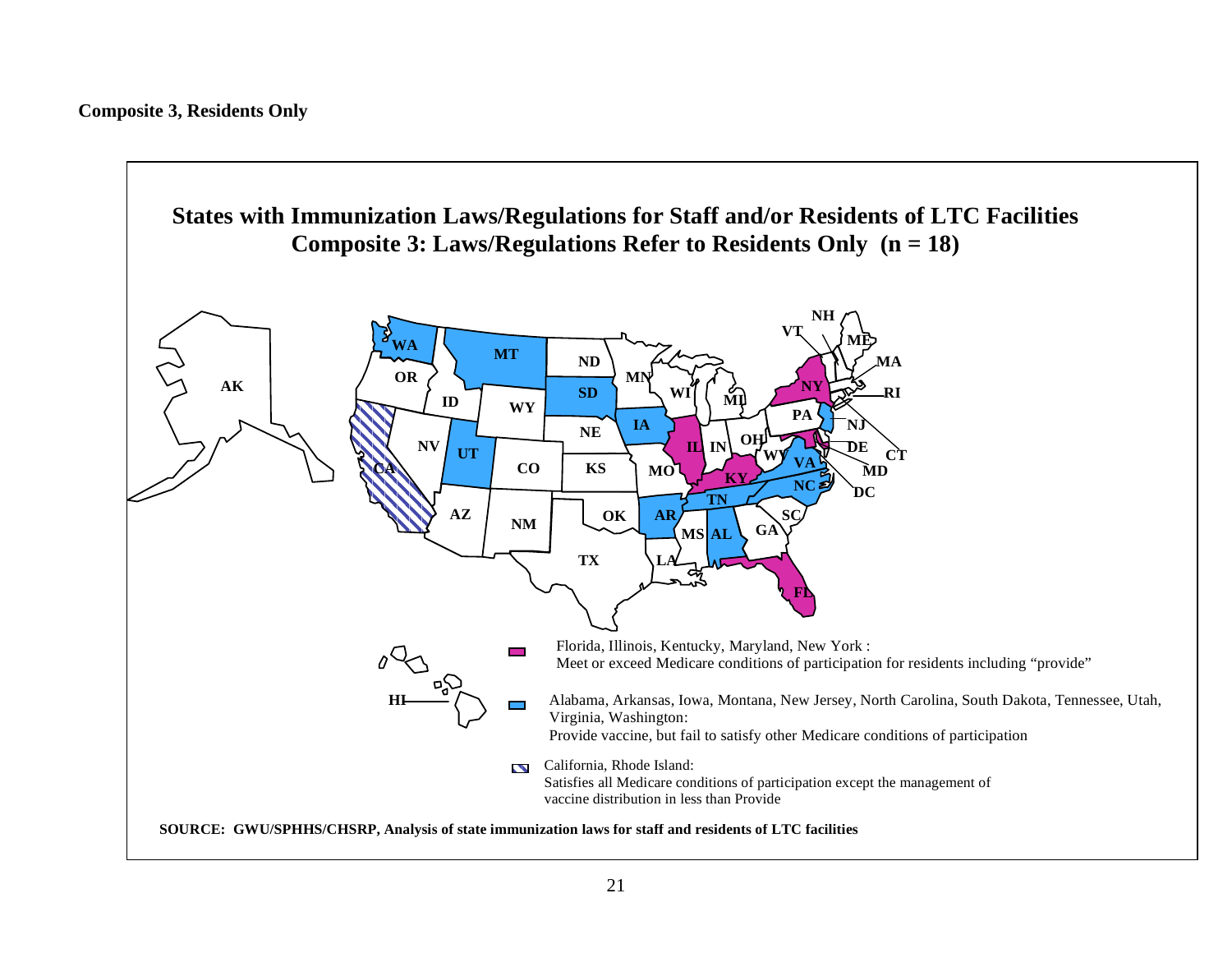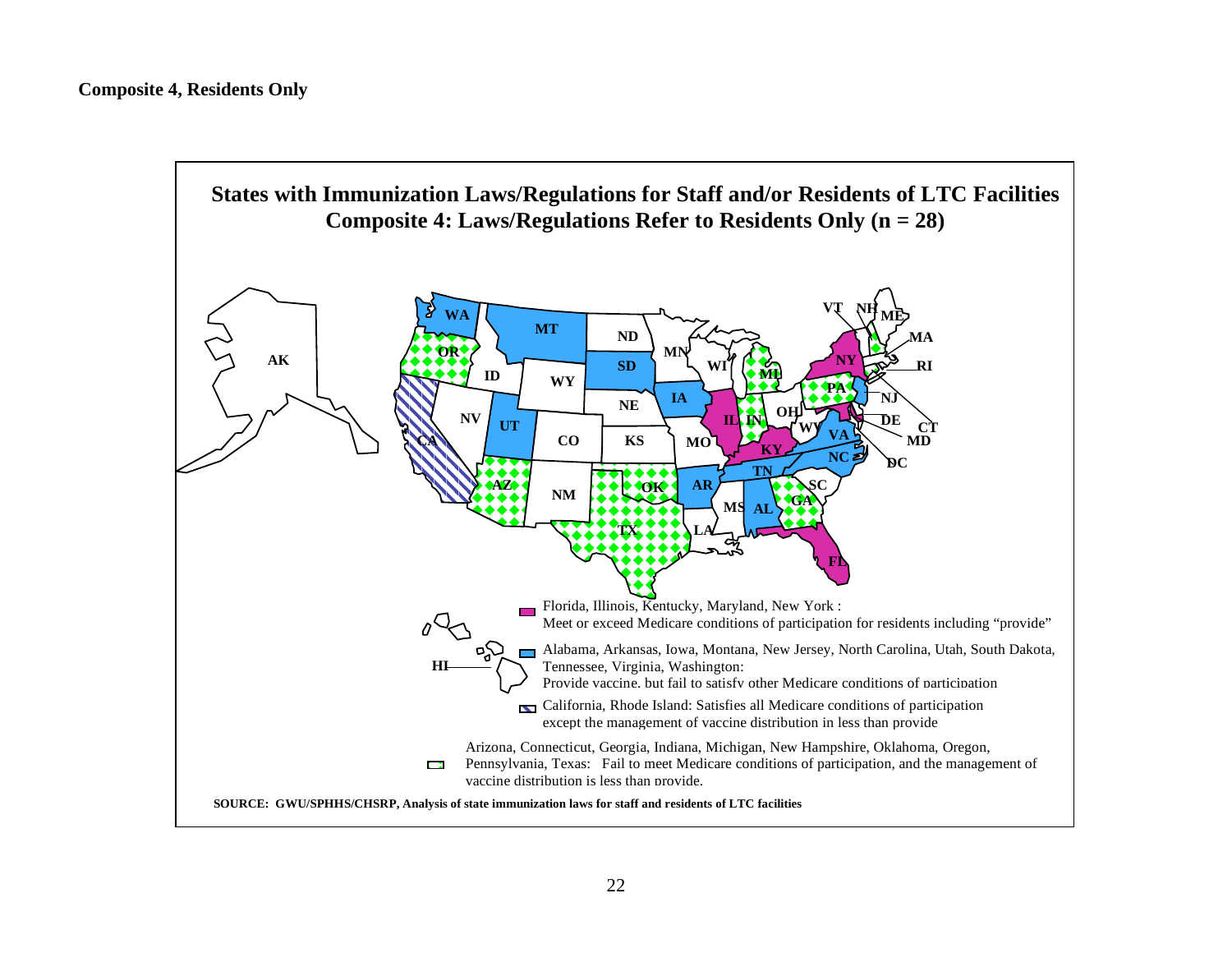| <b>TABLE 16 - Composites of LTC Facility Immunization Laws</b>                                         |                                                                                                                                             |                                          |                                                              |  |  |
|--------------------------------------------------------------------------------------------------------|---------------------------------------------------------------------------------------------------------------------------------------------|------------------------------------------|--------------------------------------------------------------|--|--|
| 15 of the 29 state laws address immunization requirements for staff of LTC facilities                  |                                                                                                                                             |                                          |                                                              |  |  |
| Composite                                                                                              | <b>Description of Com-</b><br>posite                                                                                                        | <b>States that Satisfy the Composite</b> | <b>Elements that the Law/</b><br><b>Regulations</b><br>Lacks |  |  |
| <b>Composite 1</b><br><b>Staff Only</b><br>$n = 0$                                                     | Meets or exceeds<br>Medicare conditions of<br>participation for staff in-<br>cluding the provision of<br>all ACIP-recommended<br>vaccines   | No state fulfills the composite          |                                                              |  |  |
| <b>Composite 2</b><br><b>Staff Only</b><br>$n = 3$<br>(# is cumulative)                                | Meets or exceed Medi-<br>care conditions of<br>participation for staff<br>including the provision<br>of some ACIP-recom-<br>mended vaccines | Kentucky                                 | <b>ACIP</b>                                                  |  |  |
|                                                                                                        |                                                                                                                                             | Maryland                                 | <b>ACIP</b>                                                  |  |  |
|                                                                                                        |                                                                                                                                             | New York                                 | <b>ACIP</b>                                                  |  |  |
|                                                                                                        | Provides some ACIP-<br>recommended vaccines,<br>but fails to satisfy other<br>Medicare conditions of<br>participation                       | Alabama                                  | <b>ACIP</b>                                                  |  |  |
| <b>Composite 3</b><br><b>Staff Only</b><br>$n = 8$<br>(# is cumulative)                                |                                                                                                                                             | Arkansas                                 | Assess, Educate, ACIP                                        |  |  |
|                                                                                                        |                                                                                                                                             | New Hampshire                            | Assess, Educate, Records                                     |  |  |
|                                                                                                        |                                                                                                                                             | North Carolina                           | <b>ACIP</b>                                                  |  |  |
|                                                                                                        |                                                                                                                                             | Oregon                                   | Assess, Educate, ACIP, Records                               |  |  |
| <b>Composite 4</b><br><b>Staff Only</b><br>$n = 9$<br>(# is cumulative)                                | Satisfies all Medicare<br>conditions of participa-<br>tion except the manage-<br>ment of vaccine distribu-<br>tion is less than provide     | Rhode Island                             | Provide                                                      |  |  |
|                                                                                                        | 5 states fail to provide<br>vaccine, and fail to meet<br>other Medicare condi-<br>tions of participation                                    | Florida                                  | Assess, Opt-out, Provide, Records                            |  |  |
| <b>Composite 5</b>                                                                                     |                                                                                                                                             | Maine                                    | Assess, Provide, ACIP                                        |  |  |
| <b>Staff Only</b>                                                                                      |                                                                                                                                             | Oklahoma                                 | Assess, Educate, Provide                                     |  |  |
| $n = 14$                                                                                               |                                                                                                                                             | Pennsylvania                             | Assess, Opt-out, Provide                                     |  |  |
| (# is cumulative)                                                                                      |                                                                                                                                             | Texas                                    | Assess, Educate, Provide                                     |  |  |
|                                                                                                        |                                                                                                                                             | Utah                                     | Educate, ACIP, Provide                                       |  |  |
| SOURCE: GWU/SPHHS/CHSRP, Analysis of state immunization laws for staff and residents of LTC facilities |                                                                                                                                             |                                          |                                                              |  |  |

٦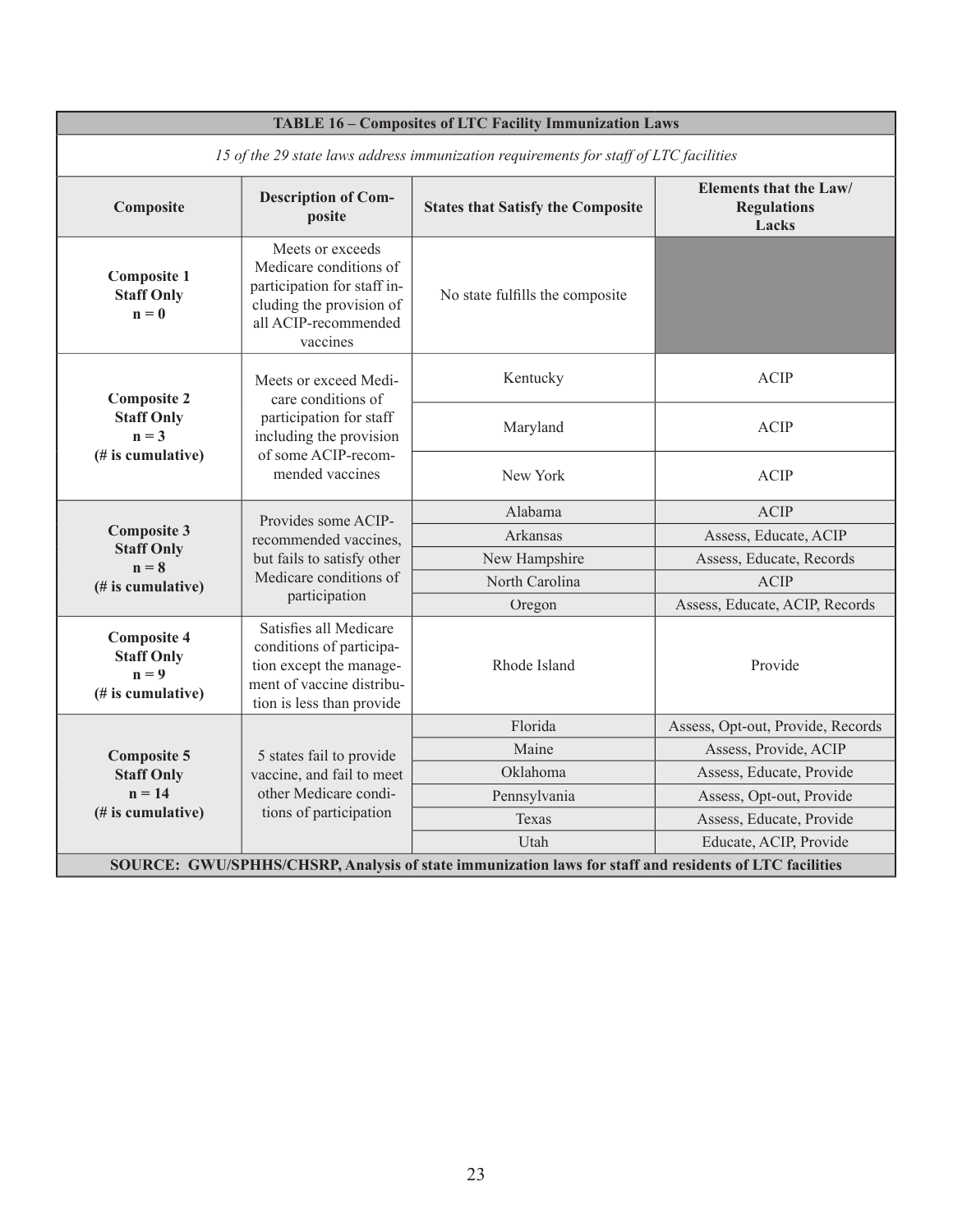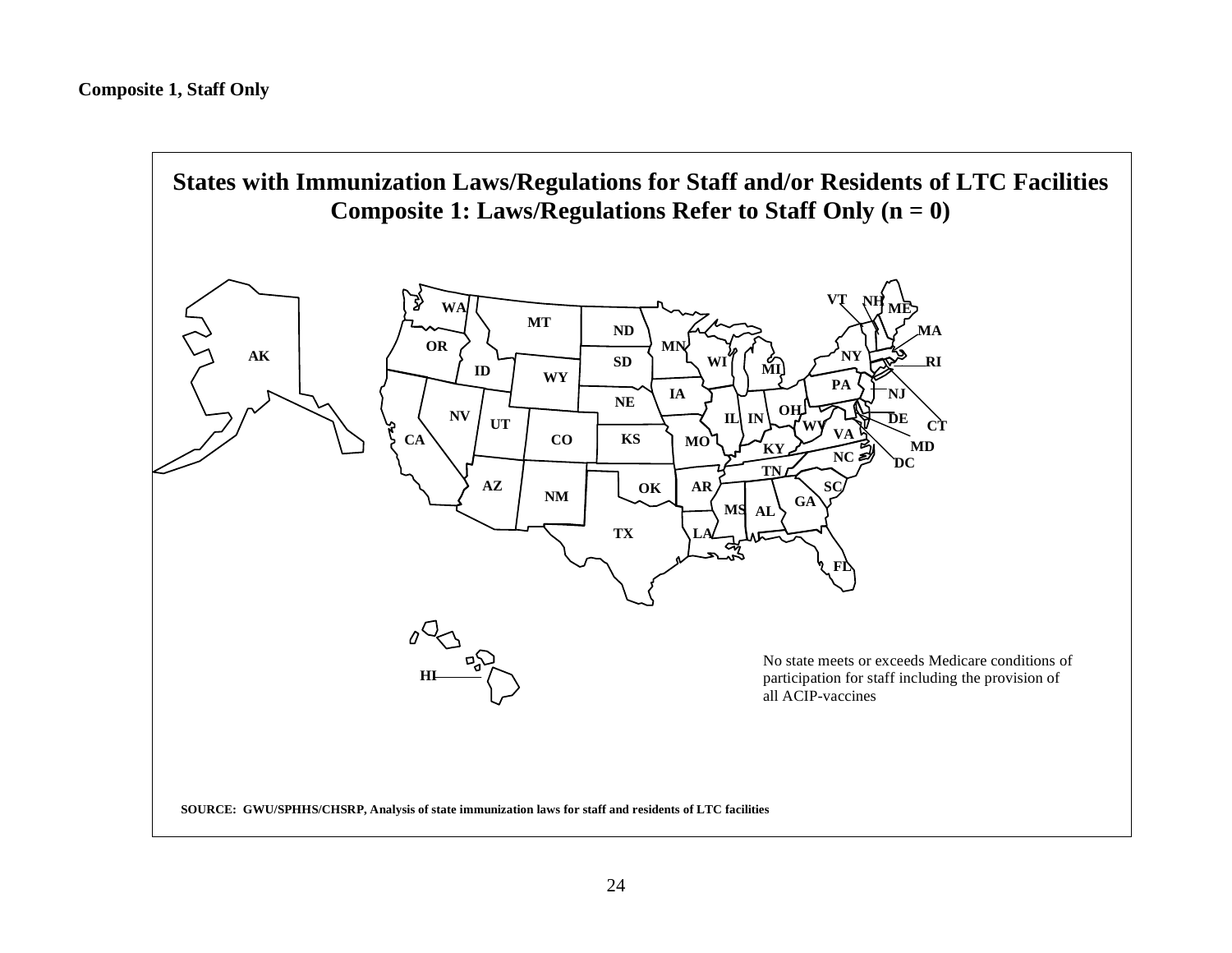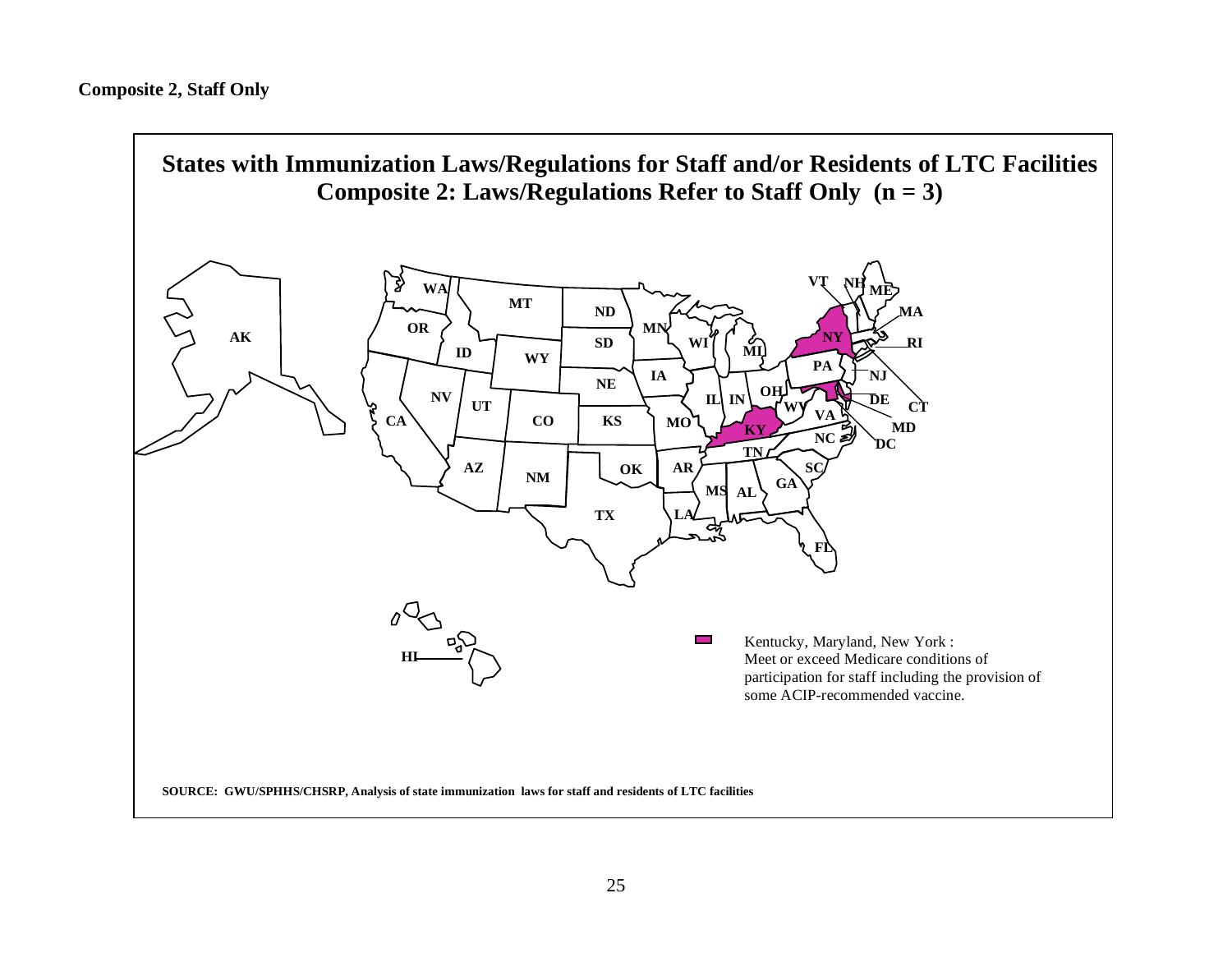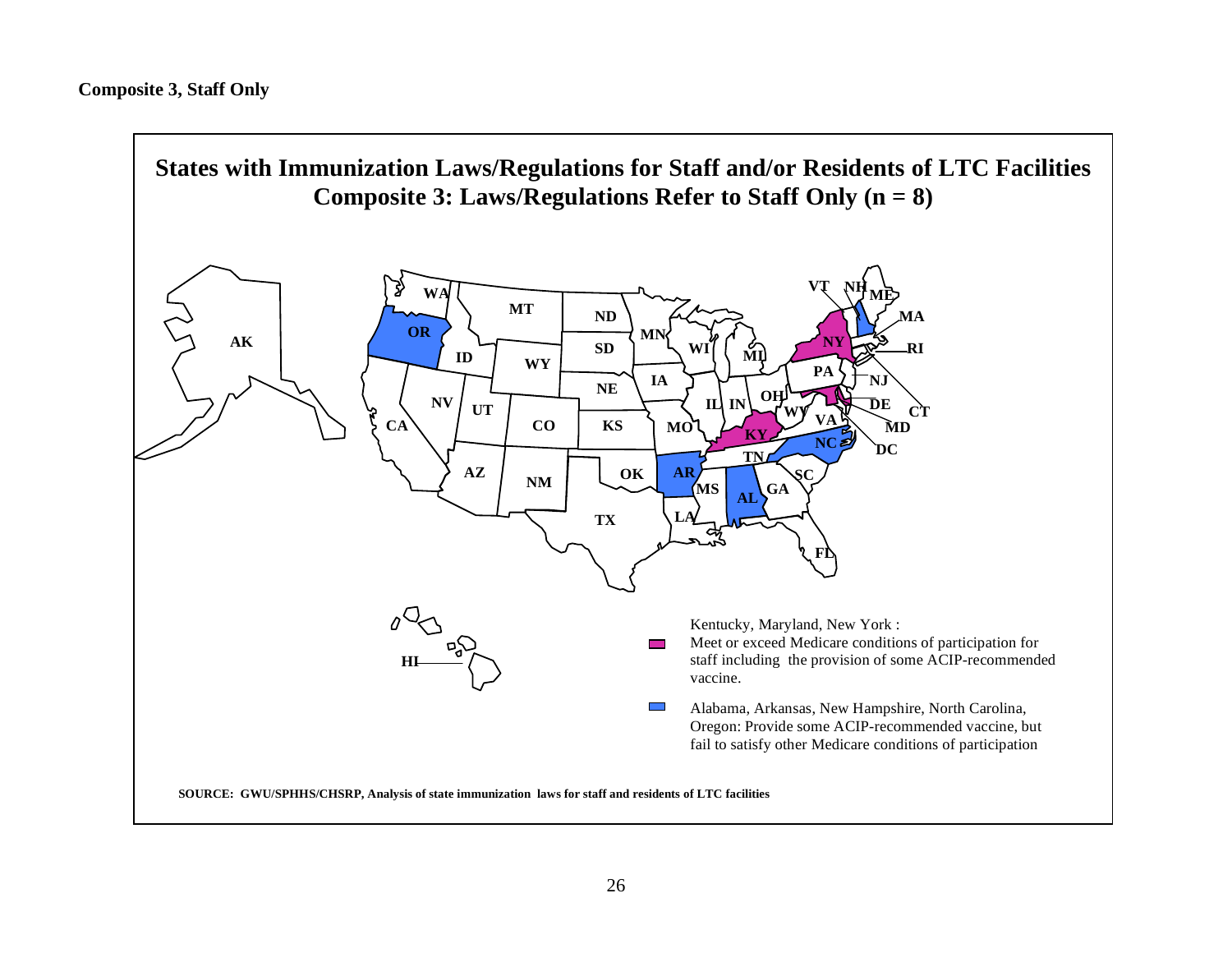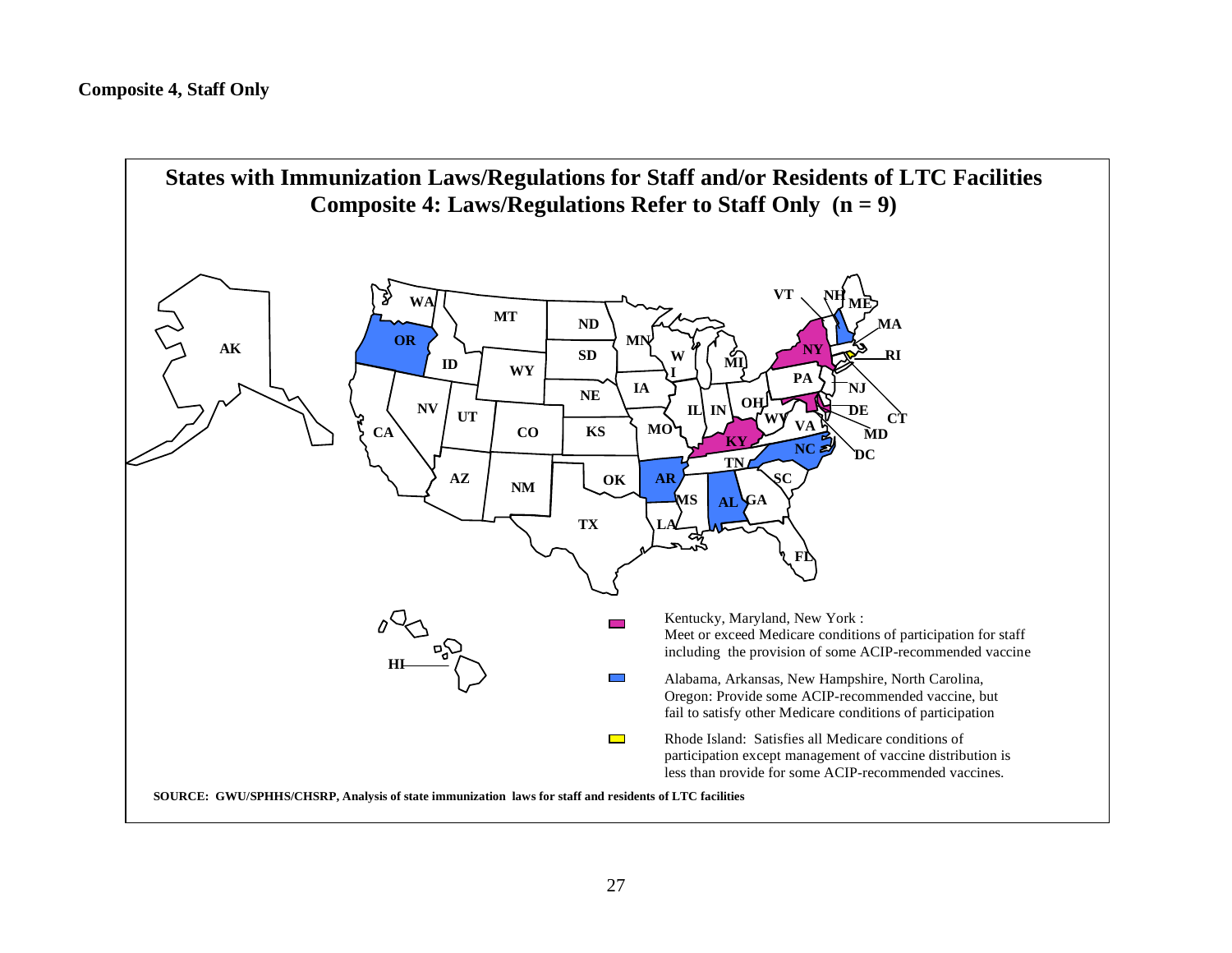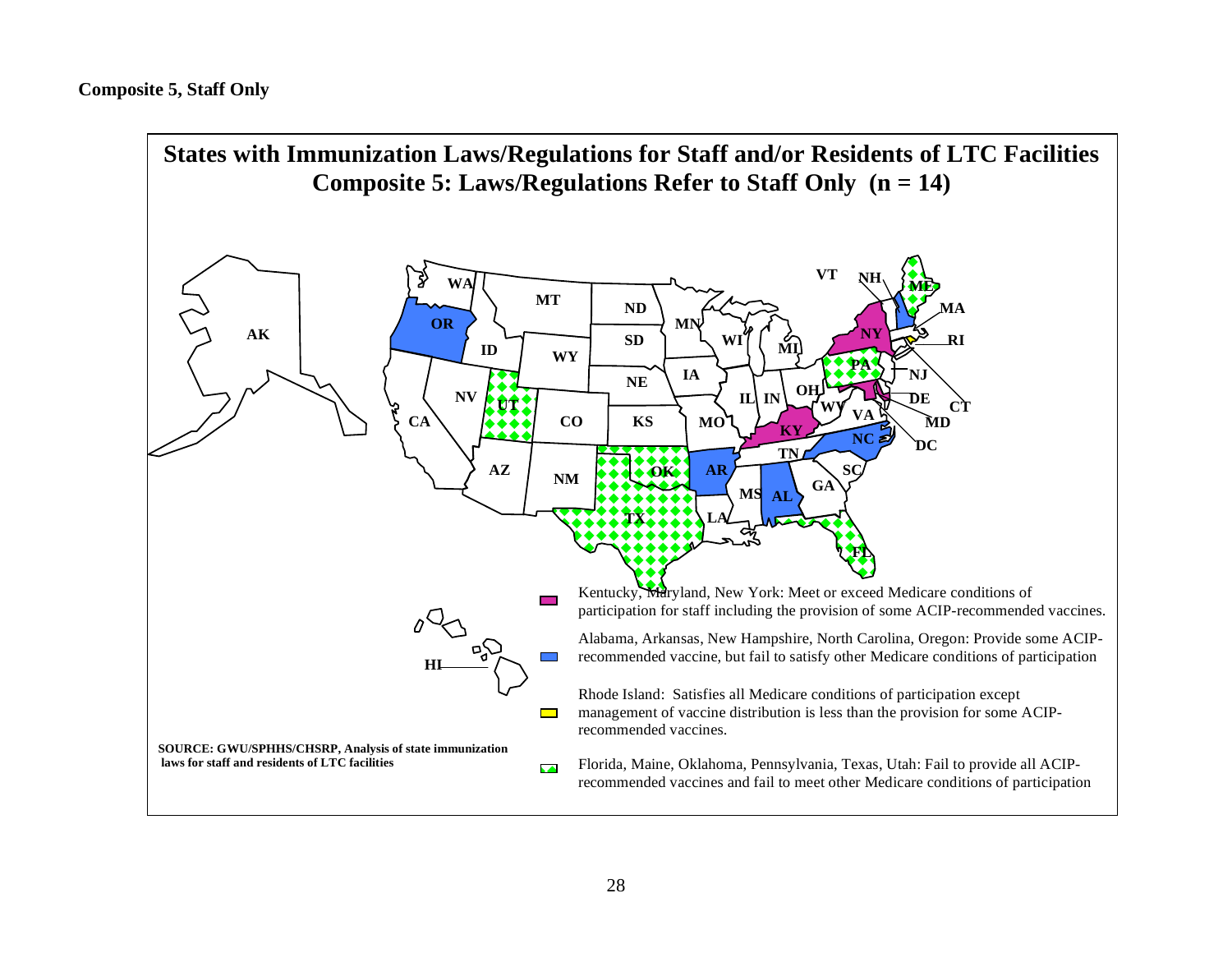# **CONCLUSION**

*LTC Residents and State Laws/Regulations -* Residents of LTC facilities are among the nation's most vulnerable citizens, and experience the highest risk of contracting infectious diseases. The actual provision of vaccine to these individuals is the essence of the Medicare/Medicaid conditions of participation. Of the 29 reviewed state laws/regulations, Composite 1 for Residents, shows that only 5 are in full compliance with all the elements of the COP by clearly requiring facilities to "provide or obtain" ACIP-recommended vaccines for residents.

Eleven other states, shown in Composite 2 for Residents, provide vaccine to residents, but do not satisfy other aspects of the COP. Most often, the language excludes specific reference to assessing immunization status and providing any level of education regarding appropriate vaccines.

The remaining 12 states, in Composites 3 and 4 for Residents, utilize ambiguous language that could be interpreted to permit an LTC facility to provide a level of service that fails to satisfy the federal provision requirement. These states reference "making vaccines available," "arranging for a vaccine," or "offering vaccine to residents".

*Some Groups Lack any Statutory Immunization Protection - Under federal law, vaccines are a* mandatory service for all residents of Medicare/Medicaid-certified facilities. However, institutions for mental diseases are excluded from Medicaid participation. Thus, state laws/regulations would be necessary for these individuals. In the absence of federal safeguards, state requirements become the only source of protection, and should comply with the established standard of care.

Twenty-one states and the District of Columbia lack any law/regulation that addresses resident immunizations and LTC facilities (Table 3, page 6). In these 22 jurisdictions, significant protection gaps exist among populations that fall outside of the federal guidelines. These groups include all persons with mental diseases who reside in LTC facilities, all persons who reside in non-Medicare-certified LTC facilities, and all LTC employees who work in states that fail to maintain laws/regulations that require immunizations at the ACIP standard.

*Vaccines for LTC Employees* – Laws/regulations controlling LTC facilities' distribution of vaccines do not apply equally to staff and residents. Because employees may introduce infectious agents to residents, statutory requirements should call for provision of all recommended vaccines to staff. Thus, this study applied the elements of the COP for residents to the staff as well. A state law/regulation is deemed comprehensive regarding staff only if it complies with all elements of the COP.

Table 3 on page 6 indicates that 15 states address staff utilizing provisions similar to the elements of the COP. Of these 15, **no** state law/regulation is comprehensive because no state requires facilities to provide all ACIP-recommended vaccines for health-care workers to LTC staff according to the COP.

As Composite 2 for Staff shows, 3 states require facilities to provide workers with selected ACIPrecommended vaccines. These limited vaccines are distributed according to all the elements of the COP. In 2 of these states, facilities must provide influenza and pneumococcal vaccines, and 1 state requires only influenza. None of these states require the provision of hepatitis B vaccine.

As Composite 3 for Staff outlines, 5 of the 15 states also provide some ACIP-recommended vaccines, however the majority fail to satisfy the assessment and education elements of the COP. Note that Oregon requires facilities to provide workers with preventive immunizations without delineating the vaccines.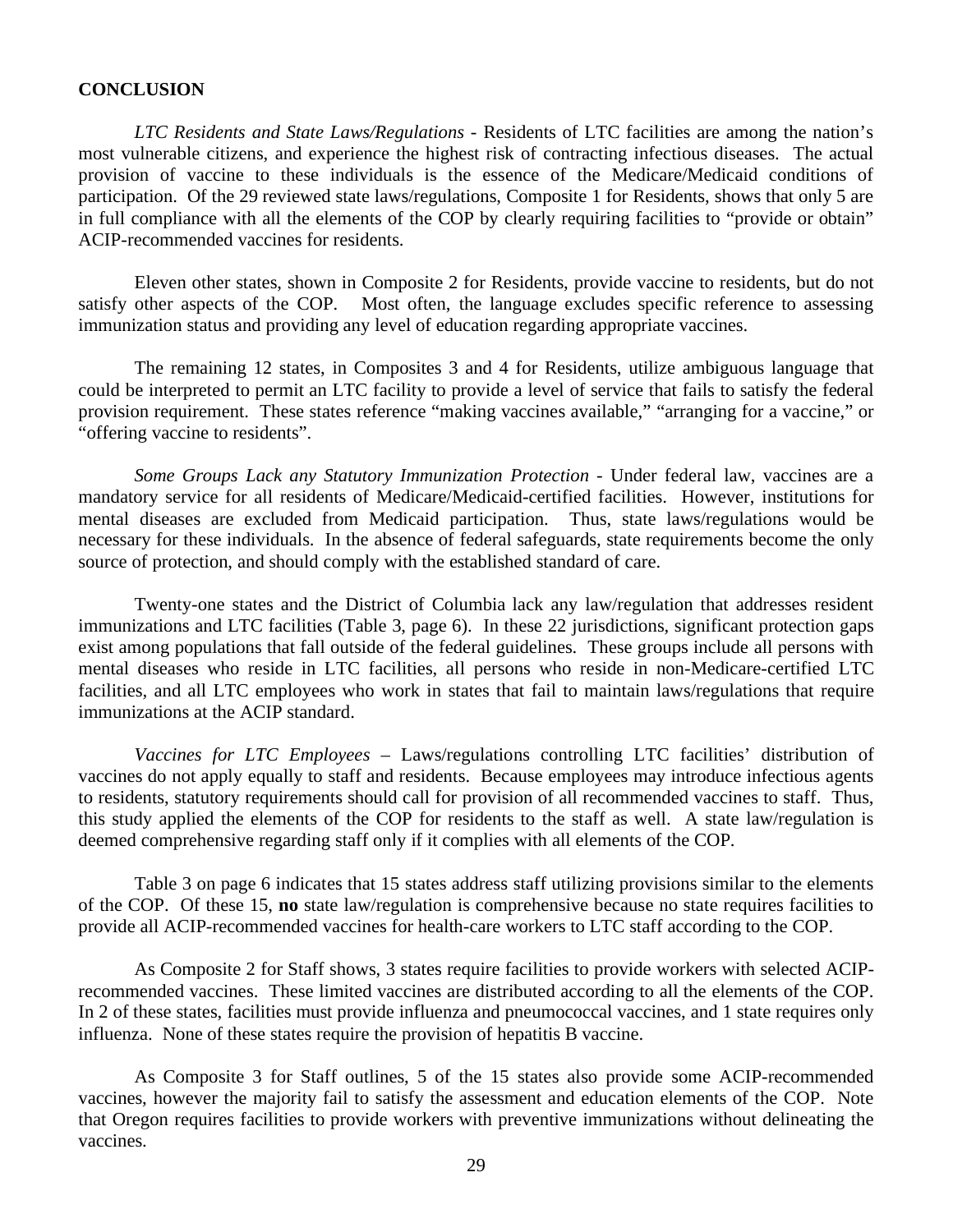Composites 4 and 5 for Staff shows that the other 7 states fail to provide any ACIP-recommended vaccines. These states permit a less rigorous standard such as "make available," "offer," or arrange for" immunizations. Additionally, 5 of the 7 states fail to meet all elements of the COP by not requiring the assessment of the immunization status of staff.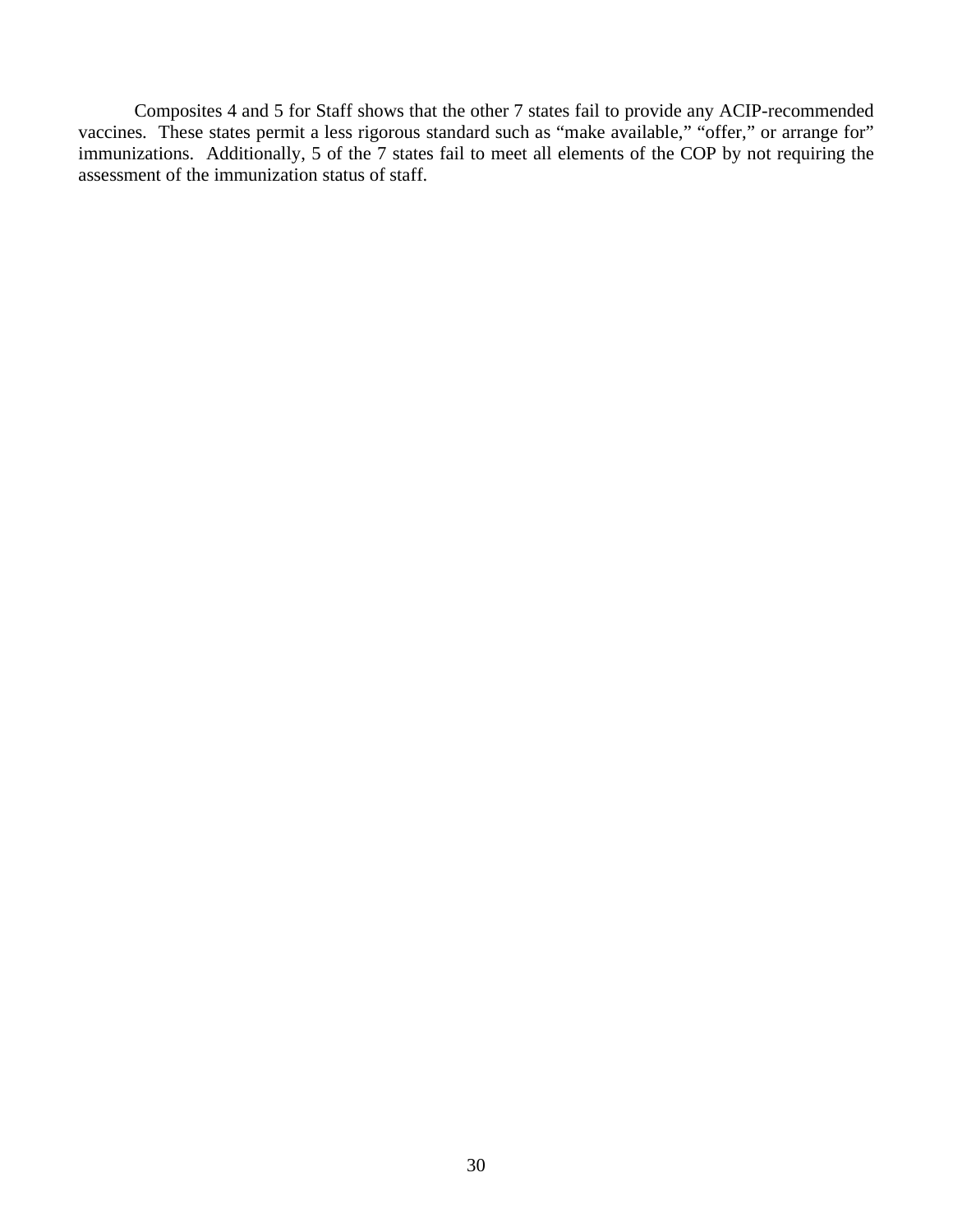# **APPENDIX 1 – EXCERPTS FROM STATE MANDATES AND REGULATIONS**

# **ALABAMA**

# **Code of Ala. § 22-21-10. Flu and pneumonia vaccination program** . . .

(a) As used in this section, the following words have the following meanings: . . . (2) Long term care facility. The term includes a skilled nursing facility, intermediate care facility, specialty care assisted living facility or dementia care facility, or an assisted living facility licensed under this chapter.

(b) Each long term care facility in this state shall conduct an immunization program as provided in this section which gives residents the opportunity to be immunized annually against the influenza virus and to be immunized against pneumococcal disease and employees the opportunity to be immunized against influenza virus.

(c) A long term care facility shall notify the resident upon admission of the immunization program provided by this section and shall request that the resident agree to be immunized against influenza virus and pneumococcal disease.

(d) A long term care facility shall document the annual immunization against influenza virus and the immunization against pneumococcal disease for each resident and the annual immunization against influenza virus for each employee, as provided in this section. Upon finding that a resident is lacking the immunizations as provided herein or that an employee has not been immunized against influenza virus, or if the long term care facility is unable to verify that the individual has received the required immunizations, the long term care facility shall provide or arrange for immunization.

(e) (1) The annual immunization and documentation program provided by this section for influenza shall be completed not later than November 30 of each year. (2) The annual immunization and documentation program provided by this section for pneumococcal disease shall be assessed within 5 days of admission and when indicated.

(f) For an individual who becomes a resident of or who is newly employed by the long term care facility after November 30, but before March 30 of the following year, the long term care facility shall determine the individual's status for the influenza virus required under this section, and if found to be deficient, the long term care facility shall provide the required immunizations.

(g) No individual, resident, or employee, shall be required to receive vaccine under this section if the vaccine is medically contraindicated, if the vaccine is against the individual's religious beliefs, or if the individual refuses the vaccine after being fully informed of the health risks of not being immunized.

(h) The State Board of Health may adopt rules to implement the immunization provisions of this section.

(i) The State Health Officer shall waive the requirements of this chapter in the event that there is a shortage of vaccine.

(j) The State Board of Health shall make available to long term care facilities educational and informational materials pertaining to the vaccination program provided in this section.

# **ARIZONA**

# **A.R.S. §** 36-406. **Powers and duties of the department** . . .

In addition to its other powers and duties  $\dots$  [t]he department shall  $\dots$  (d) Require as a condition of licensure that nursing care institutions and assisted living facilities make vaccinations for influenza and pneumonia available to residents on site on a yearly basis. The department shall prescribe the manner by which the institutions and facilities shall document compliance with this subdivision, including documenting residents who refuse to be immunized. The department shall not impose a violation on a licensee for not making a vaccination available if there is a shortage of that vaccination in this state as determined by the director.

# **ARKANSAS**

#### **A.C.A. §20-10-1302. Purpose** . . .

It is recognized that the sixth leading cause of death in Arkansas is the combined diagnostic category of pneumonia and influenza; that approximately ninety percent (90%) of the pneumonia and influenza deaths are in those over sixty-five (65) years of age; that the Centers for Disease Control and Prevention recommends that individuals over the age of sixty-five (65) years have annual flu shots and a pneumococcal vaccine one (1) time; that the Centers for Disease Control and Prevention further suggests that consent for immunization be acquired at the time of nursing home admission; that current utilization of the flu shots by nursing home residents is approximately fifty percent (50%); that the elderly living in an institutional setting, where disease may be more easily transmitted, are less protected than those living in the community; and that the pneumococcal vaccine utilization by nursing home residents is approximately thirty percent (30%).

#### **A.C.A. § 20-10-1304. Implementation** . . .

 (b) Each nursing home facility in this state shall . . . (1) Obtain consent from residents or their legal guardians upon admission to participate in all immunization programs that are conducted within the facility while that person is a resident of that facility, and not in violation of the resident's right to refuse treatment; (2) As a condition of their employment, require all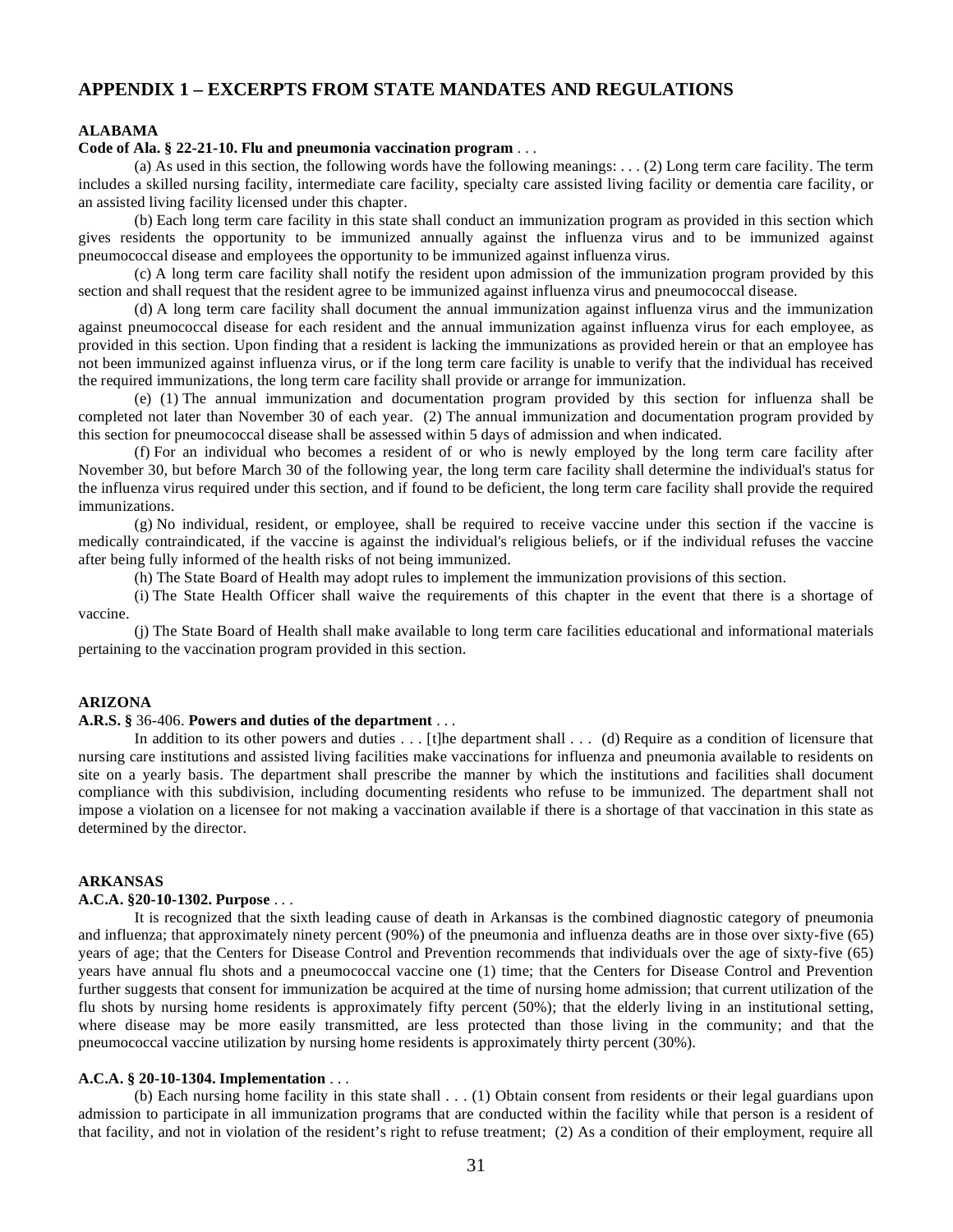employees to participate in immunization programs conducted while they are employed at the facility, unless the employee meets the qualifications for exemptions as listed in §20-10-305; and (3) (A) Document and report annually immunizations against influenza virus for both residents and full-time and part-time employees. (B) Document and report annually immunizations against pneumococcal disease for residents.

 (d) The Department of Health shall provide vaccines, supplies, and staff necessary for the immunizations of nursing home residents and employees as provided for in this subchapter.

#### **A.C.A. § 20-10-1305. Exemption** . . .

All residents or full-time or part-time employees of nursing home facilities shall be immunized according to this subchapter with the following exemptions: (1) No individual shall be required to receive either an influenza virus vaccine or a pneumococcal pneumonia vaccine if the vaccine is medically contraindicated as described in the product labeling approved by the Food and Drug Administration; and (2) The provisions of this section shall not apply if the resident or legal guardian objects on the ground that the immunization conflicts with the religious tenets and practices of a recognized church or religious denomination of which the resident or guardian is an adherent or member.

#### **CALIFORNIA**

# **2004 Cal ALS 36; 2004 Cal AB 691; Stats 2004 ch 36 Chapter 1.6. Influenza and Pneumococcal Immunizations . . .**

# **§ 120392** . . .

For purposes of this chapter, the following definitions apply: (a) "Health care facility" means a skilled nursing facility as defined in subdivision (c) of Section 1250, an intermediate care facility as defined in subdivision (d) of Section 1250, or a nursing facility as defined in subdivision (k) of Section 1250. This chapter shall not apply to hospital-based skilled nursing facilities. (b) "Medically contraindicated" means that the administration of the influenza or pneumococcal vaccines to a person, because of a medical condition of that person, would be detrimental to the person's health if the person receives either or both of the vaccines.

#### **§ 120392.2** . . .

(a) Each year, commencing October 1 to the following April 1, inclusive, every health care facility, as defined in subdivision (a) of Section 120392, shall offer, pursuant to Section **120392.4,** immunizations for influenza and pneumococcal disease to residents, aged 65 years or older, receiving services at the facility, based upon the latest recommendations of the Advisory Committee on Immunization Practices (ACIP) of the Centers for Disease Control and Prevention, and the latest recommendations of appropriate entities for the prevention, detection, and control of influenza outbreaks in California longterm care facilities.

(b) Each health care facility, as defined in subdivision (a) of Section 120392, shall offer, pursuant to Section 120392.4, pneumococcal vaccine to all new admittees to the health care facility, based on the latest recommendations of the ACIP.

(c) The facility shall be reimbursed the standard Medi-Cal rate for an immunization provided to a Medi-Cal recipient, unless he or she is also a Medicare recipient whose coverage includes reimbursement for the immunization.

#### **§ 120392.4** . . . .

(a) A resident who receives services at a health care facility during the period of October 1 to April 1 shall have his or her status for influenza and pneumococcal immunization determined by his or her physician or facility medical director, and, if appropriate, the facility shall offer to make the immunizations available, unless the facility, through written policies and procedures and using standardized nursing procedures, offers to make the immunizations available without limitation as to the period when the residents receive services at the facility.

(b) A health care facility shall obtain from a resident who requests immunization services, or, if the person lacks the capacity to make medical decisions, from the person legally authorized to make medical decisions on the resident's behalf, informed consent for the resident to be immunized by vaccination against influenza or pneumococcal disease, or both, to be conducted by the facility while the resident is receiving services at the facility.

(c) A health care facility shall comply with Section 1418.8 with respect to a resident who lacks the capacity to make health care decisions, and there is no person with legal authority to make these decisions on behalf of the resident.

(d) The health care facility shall document in a resident's medical record whether the resident has been offered the influenza vaccine or the pneumococcal vaccine.

# **§ 120392.6** . . .

No person who has been offered the vaccine as required under this chapter may receive either an influenza vaccine or pneumococcal vaccine pursuant to this chapter if any of the following conditions exists: (a) The vaccine is medically contraindicated, as described in the product labeling approved by the federal Food and Drug Administration or by the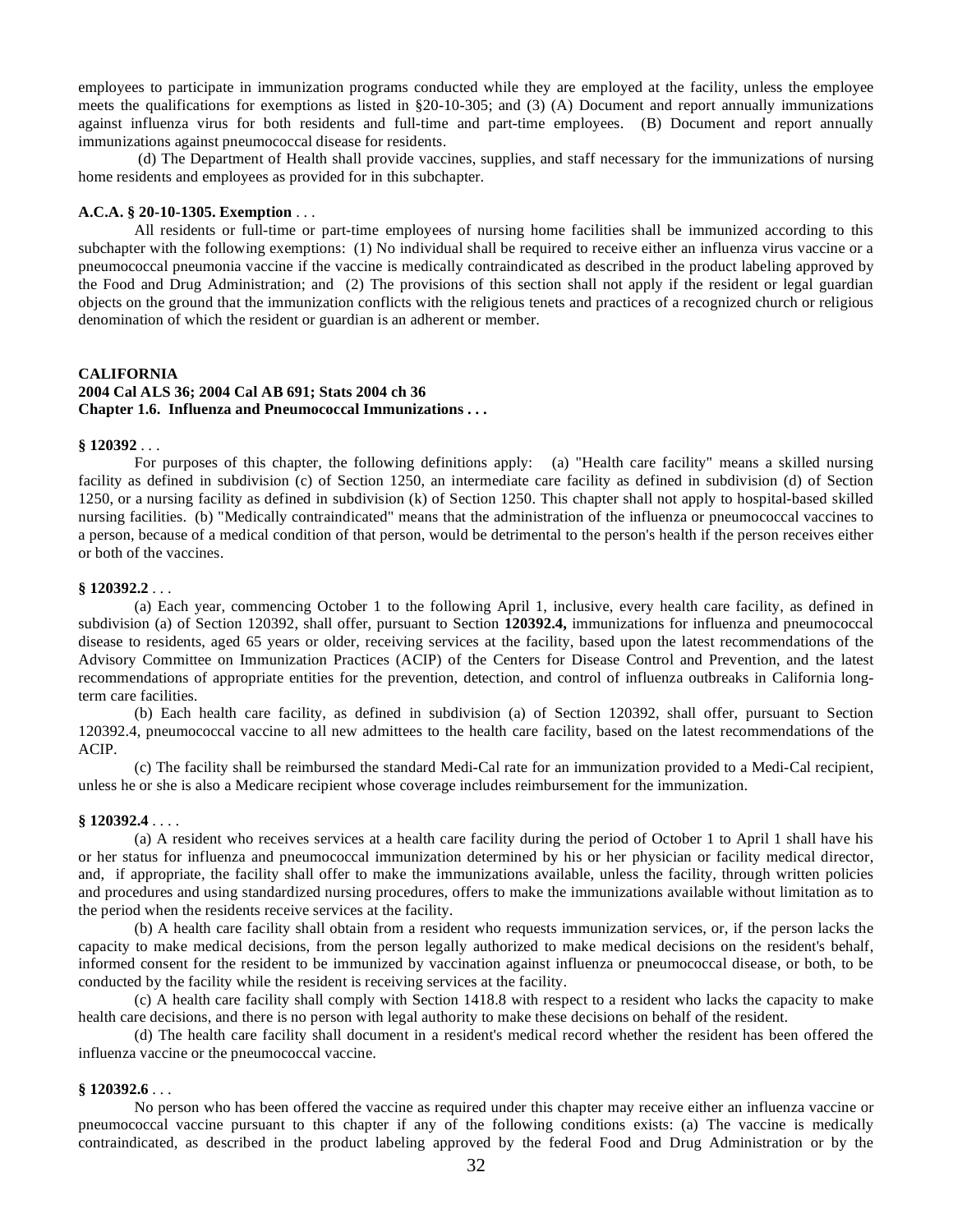recommendations established by the Advisory Committee on Immunization Practice (ACIP) of the Centers for Disease Control and Prevention that are in effect at the time of vaccination. (b) Receipt of the vaccine is against the resident's personal beliefs. (c) Receipt of the vaccine is against the resident's wishes, or, if the person lacks the capacity to make medical decisions, is against the wishes of the person legally authorized to make medical decisions on the resident's behalf.

#### **§ 120392.8** . . .

(a) Notwithstanding any other provision of this chapter, a health care facility shall not be required to offer immunizations for influenza and pneumococcal disease under either of the following circumstances: (1) The facility is unable to obtain the vaccine due to a shortage of the supply of vaccine. (2) The resident refuses to pay for the vaccine and there is no other funding source available to pay for the cost of the vaccine . . .

# **CONNECTICUT**

# **Conn. Gen. Stat. § 19a-522. (Formerly Sec. 19-603). Regulations concerning nursing home facilities' health, safety and welfare. Regulations concerning immunization against influenza and pneumococcal disease. Reimbursement procedures** . . .

(a) The commissioner shall adopt regulations, in accordance with chapter 54, concerning the health, safety and welfare of patients in nursing home facilities, classification of violations relating to such facilities, medical staff qualifications, recordkeeping, nursing service, dietary service, personnel qualifications and general operational conditions. The regulations shall: (1) Assure that each patient admitted to a nursing home facility is protected by adequate immunization against influenza and pneumococcal disease in accordance with the recommendations of the National Advisory Committee on Immunization Practices, established by the Secretary of Health and Human Services; (2) specify that each patient be protected annually against influenza and be vaccinated against pneumonia in accordance with the recommendations of the National Advisory Committee on Immunization; and (3) provide appropriate exemptions for patients for whom such immunizations or medically contraindicated and for patients who object to such immunization on religious grounds . . .

#### **Regs., Conn. State Agencies § 17a-227-16** . . .

 Individuals' records shall be started at the time of admission and remain current and shall include as appropriate: (a) reports of . . . immunizations . . .

#### **FLORIDA**

#### **Fla. Stat. § 400.141. Administration and management of nursing home facilities** . . .

Every licensed facility shall comply with all applicable standards and rules of the agency and shall . . .

(10) Keep full records of resident . . . medical and general health status, including medical records . . . including, but not limited to, prescribed services, service frequency and duration, and service goals.

(22) Before November 30 of each year, subject to the availability of an adequate supply of the necessary vaccine, provide for immunizations against influenza viruses to all its consenting residents in accordance with the recommendations of the United States Centers for Disease Control and Prevention, subject to exemptions for medical contraindications and religious or personal beliefs. Subject to these exemptions, any consenting person who becomes a resident of the facility after November 30 but before March 31 of the following year must be immunized within 5 working days after becoming a resident. Immunization shall not be provided to any resident who proves documentation that he or she has been immunized as required by this subsection. This subsection does not prohibit a resident from receiving the immunization from his or her personal physician if he or she so chooses. A resident who chooses to receive the immunization from his or her personal physician shall provide proof of immunization to the facility. The agency may adopt and enforce any rules necessary to comply with or implement this subsection.

(23) Assess all residents for eligibility for pneumococcal polysaccharide vaccination (PPV) and vaccinate residents when indicated within 60 days after the effective date of this act in accordance with the recommendations of the United Sates Centers for Disease Control and Prevention, subject to exemptions for medical contraindications and religious or personal beliefs. Immunization shall not be provided to any resident who provides documentation that he or she has been immunized as required by this subsection. This subsection does not prohibit a resident from receiving the immunization from his or her personal physician is he or she chooses. A resident who chooses to receive the immunization from his or her personal physician shall provide proof of immunization to the facility. The agency may adopt and enforce any rules necessary to comply with or implement this subsection.

(24) Annually encourage and promote to its employees the benefits associated with immunizations against influenza viruses in accordance with the recommendations of the United States Centers for Disease Control and Prevention. The agency may adopt and enforce any rules necessary to comply with or implement this subsection.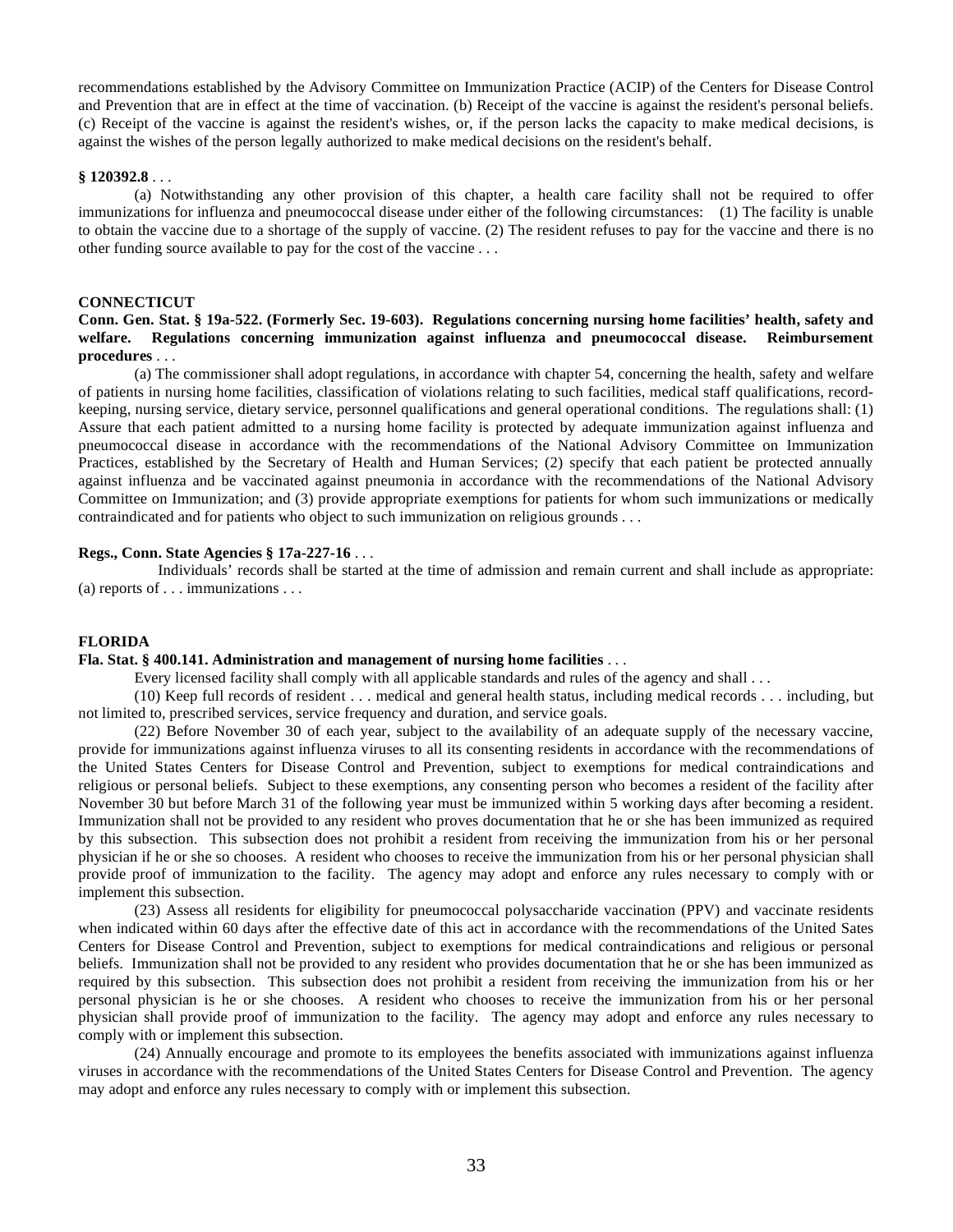#### **GEORGIA GA H.B. 1709** . . .

(a) The department shall adopt and promulgate such reasonable rules and regulates which in its judgment are necessary to protect the health and lives of patients and shall prescribe and set out the kind and quality of building, equipment, facilities, and institutional services which institutions shall have and use in order to properly care for their patients. Such rules and regulations shall require that all nursing homes annually offer unless contraindicated, contingent on availability, an influenza virus vaccine to all Medicare and Medicaid eligible patients and private pay patients in their facilities, in accordance with the rules and regulations established pursuant to this subsection, such rules and regulations shall also require that all nursing homes annually offer unless contraindicated, contingent on availability, a pneumococcal bacteria vaccine to all Medicare eligible patients and all private pay patients, 65 years of age or older, in their facilities, in accordance with the rules and regulations established pursuant to this subsection.

# **ILLINOIS**

#### **§ 210 ILCS 45/2-213. Vaccinations** . . .

(a) A facility shall annually administer a vaccination against influenza to each resident, in accordance with the recommendations of the Advisory Committee on Immunization Practices of the Centers for Disease Control and Prevention that are most recent to the time of vaccination, unless the vaccination is medically contraindicated or the resident has refused the vaccine. Influenza vaccinations for all residents age 65 and over shall be completed by November 30 of each year or as soon as practicable if vaccine supplies are not available before November 1. Residents admitted after November 30, during flue season, and until February 1, as medically appropriate, receive an influenza vaccination prior to or upon admission or as soon as practicable if vaccine supplies are not available at the time of the admission, unless the vaccine is medically contraindicated or the resident has refused vaccine. In the event that the Advisory Committee on Immunization Practices of the Centers for Disease Control and Prevention determines the dates of administration other than those stated in this Act are optimal to protect the health of residents, the Department is authorized to develop rules to mandate vaccinations at those times rather than the times stated in this Act. A facility shall document in the resident's medical record than an annual vaccination against influenza was administered, refused or medically contraindicated.

 (b) A facility shall provide or arrange for administration of a pneumococcal vaccination to each resident who is age 65 and over, in accordance with the recommendations of the Advisory Committee on Immunization Practices of the Centers for Disease Control and Prevention, who has not received this immunization prior to or upon admission to the facility, unless the resident refuses the offer for vaccination or the vaccination is medically contraindicated. A facility shall document I each resident's medical record that a vaccination against pneumococcal pneumonia was offered and administered, refused, or medically contraindicated.

#### **§ 210 ILCS 9/76. Pneumonia shots** . . .

Before a prospective resident's admission to an assisted living establishment or a shared housing establishment, the establishment shall advise the prospective resident to consult a physician to determine whether the prospective resident should obtain a vaccination against pneumococcal pneumonia.

#### **INDIANA**

# **Burns Ind. Code Ann. § 16-28-14-1. "Medically contraindicated" defined** . . .

As used in this chapter, "medically contraindicated" means that a vaccine would be detrimental to an individual's health because of a medical condition of the individual.

# **Burns Ind. Code Ann. § 16-28-14-2. Informed consent to be obtained** . . .

(a) A health facility shall attempt to obtain informed consent from: (1) a patient; or (2) a patient's legal guardian; for a patient to participate in immunization programs conducted within the health facility while the patient is residing at the health facility.

(b) A health facility shall attempt to obtain the consent required under subsection (a): (1) upon the patient's admission, if the patient's admission occurs after June 30, 1999; or (2) before an immunization is administered, if the patient's admission occurred before July 1, 1999.

# **Burns Ind. Code Ann. § 16-28-14-3. Immunization required** . . .

(a) Subject to obtaining a patient's informed consent under section 2(b) [IC 16-28-14-2(b)] of this chapter and subject to obtaining an order from the individual's physician to administer the immunizations, a health facility shall immunize all patients of the health facility against the following: (1) Influenza virus; (2) Pneumococcal disease.

 (b) A health facility shall conduct the immunizations required under subsection (a) in accordance with the recommendations established by the Advisory Committee on Immunization Practice of the United States Centers for Disease Control and Prevention that are in effect at the time the health facility conducts the immunizations.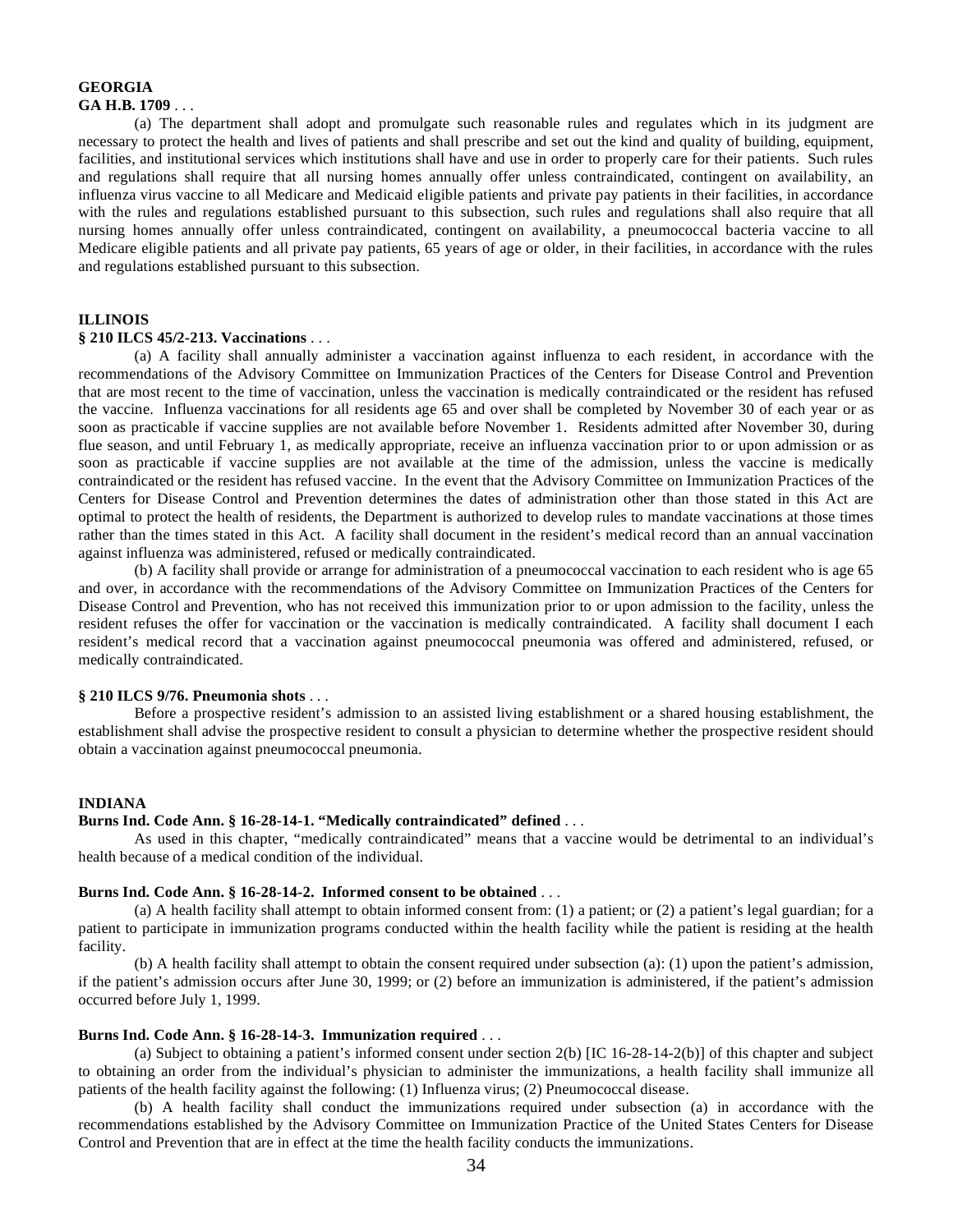#### **Burns Ind. Code Ann. § 16-28-14-4. Annual deadline for administering immunizations** . . .

Except as required by section 5 [IC 16-28-14-5] of this chapter, a health facility shall administer or cause to be administered the immunizations required under this chapter before December 1 of each year if the vaccine is available.

#### **Burns Ind. Code Ann. § 16-28-14-5. Immunization of patient admitted after December 1** . . .

(a) This section applies to an individual who becomes a patient of a health facility on or after December 1 and before April 1.

(b) A health facility shall attempt to determine the status of an individual's immunization against influenza virus and pneumococcal disease upon the individual's admission to the health facility.

(c) Subject to obtaining a patient's informed consent under section 2(b) [IC 16-28-14-2-(b)] of this chapter if the health facility determines that an individual's immunization status is deficient and subject to obtaining an order from the individual's physician to administer the immunizations, the health facility shall, as soon as possible after the individual's admission, administer or cause to be administered the immunizations required under this chapter if the vaccine is available.

#### **Burns Ind. Code Ann. § 16-28-14-6. When immunization not required** . . .

Notwithstanding any other provision of this chapter, a health facility shall not require an individual to receive an immunization under this chapter if: (1) the health facility: (A) has written documentation from the individual's physician or other health care provider indicating the date and place that the individual received an immunization required under this chapter; and (B) determines that no additional immunization is required; (2) the immunization is medically contraindicated as described in the product labeling approved by the United States Food and Drug Administration; (3) receiving the immunization is against the individual's religious beliefs; or (4) the individual refuses to permit the immunization as provided by state or federal law.

# **IOWA**

#### **441 IAC 82.2(249A) Licensing and certification** . . .

In order to participate in the program, a facility shall be licensed as a hospital, nursing facility, or an intermediate care facility for the mentally retarded by the department of inspections and appeals under the department of inspections and appeals rules 481-Chapter 64. The facility shall meet the following conditions of participation . . .

c. Client records . . .(1) The facility shall develop and maintain a record-keeping system that includes a separate record for each client and that documents the clients' health care, active treatment, social information, and protection of the client's rights . . . (4) Any individual who makes an entry in a client's record shall make it legibly, date it, and sign it. (5) The facility shall provide a legend to explain any symbol or abbreviation used in a client's record ...

d. Services provided under agreements with outside sources. . . . (1) If a service required under this rule is not provided directly, the facility shall have a written agreement with an outside program, resource, or service to furnish the necessary service, including emergency and other health care. (2) The agreement shall: 1. Contain the responsibilities, functions, objectives, and other terms agreed to by both parties. 2. Provide that the facility is responsible for ensuring that the outside services meet the standards for quality of services contained in this rule. 3. The facility shall ensure that outside services meet the needs of each client . . .

# **82.2(6) Health care services** . . .

a. Physician services. (1) The facility shall ensure the availability of physician services 24 hours a day. (2) The physician shall develop, in coordination with licensed nursing personnel, a medical care plan of treatment for a client if the physician determines that an individual client requires 24-hour licensed nursing care. This plan shall be integrated in the individual program plan. (3) The facility shall provide or obtain preventive and general medical care as well as annual physical examinations of each client that at a minimum include the following . . . 2. Immunizations, using as a guide the recommendations of the Public Health Servic3e Advisory Committee on Immunization Practices or of the Committee on the Control of Infectious Diseases of the American Academy of Pediatrics . . .

#### **KENTUCKY**

#### **K.R.S. § 209.552. Immunization against pneumococcal disease and influenza - Documentation - Immunization of employees . . .**

(1) Every long-term care facility shall require residents to be immunized against pneumococcal disease and influenza. Upon admission, the long-term care facility shall: (a) Notify the resident of the requirements of this section and request that the resident agree to be immunized against pneumococcal disease and influenza virus; (b) Assess the residents' immunization status for influenza virus and pneumococcal disease; (c) Counsel each resident on the risks of influenza and pneumococcal disease; the efficacy, side effects, and contraindications of these immunizations; and the recommendations of the Centers for Disease Control prior to administration of the vaccines; and (d) Provide or arrange for immunizations against pneumococcal and influenza in accordance with the recommendations of the Advisory Committee on Immunization Practices of the Centers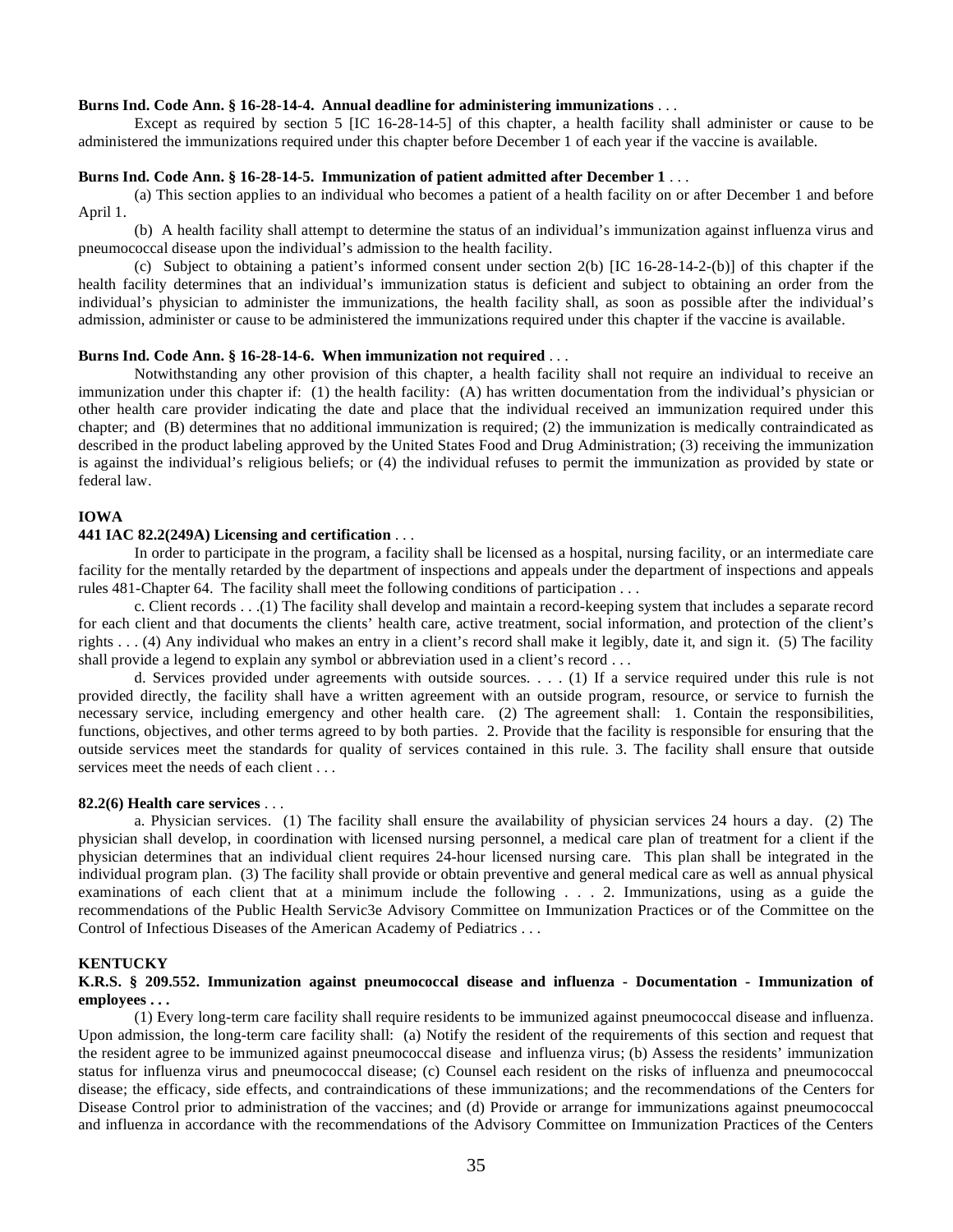for Disease Control, unless medically contraindicated, if the resident or long-term care facility does not have documentation of the immunization.

(2) Every long-term care facility shall document the annual immunization against influenza virus and pneumococcal immunization for each resident. Upon finding that a resident lacks either of these immunizations, the facility shall provide or arrange for the immunization in accordance with the recommendations of the Advisory Committee on Immunization Practices of the Centers for Disease Control, unless medically contraindicated.

(3) Every long-term care facility shall require each employee to be immunized against pneumococcal and influenza virus. Upon employment, the long-term care facility shall: (a) Notify the employee of the requirements of this section and request that the employee agree to be immunized against pneumococcal disease and influenza virus; (b) Assess the employee's immunization status for influenza virus and pneumococcal disease; (c) Counsel each employee on the risks of influenza and pneumococcal disease; the efficacy, side effects, and contraindications of these immunizations; and the recommendations of the Centers for Disease Control prior to administration of the vaccines; and (d) Provide or arrange for immunizations against pneumococcal and influenza in accordance with the recommendations of the Advisory Committee on Immunization Practices of the Centers for Disease Control, unless medically contraindicated, if the employee or long-term care facility does not have documentation of the appropriate immunizations.

(4) Every long-term care facility shall document the annual immunization against influenza virus and pneumococcal immunization for each employee. Upon finding that an employee lacks either or these immunizations, the facility shall provide or arrange for immunization in accordance with the recommendations of the Advisory Committee on Immunization Practices of the Centers for Disease Control, unless medically contraindicated.

(5) The provisions of this section shall not apply if: (a) The vaccine is medically contraindicated; (b) The employee, resident, or resident's legal guardian objects to the immunizations due to religious beliefs; or (c) The employee or resident refuses the vaccine after being fully informed of the health risks.

# **K.R.S. § 209.554. Administrative regulations - - Educational literature - - Negotiation of price of vaccines - - Report** . . .

(1) The commissioner of the department shall implement the provisions of KRS 209.550 to 209.554 through the promulgation of administrative regulations under KRS Chapter 13A.

(2) The department shall make educational literature that describes the risks of influenza and pneumococcal disease; the efficacy, side effects, and contraindications of these immunizations; and the recommendations from the Centers for Disease Control available to every long-term care facility.

(3) The department, on behalf of long-term care facilities, shall negotiate with any appropriate manufacturer of the vaccines for adult pneumococcal disease and influenza for a purchase price of the vaccines. Long-term care facilities shall be entitled to purchase the vaccines at the negotiated price for the purposes specified under KRS 290.552.

(4) The commissioner of the department shall report by September 1, 2005, to the Governor, the Interim Joint Committee on Health and Welfare, and the Legislative Research Commission on the number of outbreaks in long-term care facilities for each year due to influenza virus and pneumococcal disease and the number of hospitalizations of long-term care facility residents each year due to influenza virus, pneumococcal disease, and associated complications.

#### **MAINE**

#### **22 M.R.S. § 802 Authority of department** . . .

4-B. Exemptions to Immunization. Employees are exempt from immunization otherwise required by this subchapter or by rules adopted by the department pursuant to this section under the following circumstances.

 A. A medical exemption is available to an employee who provides a physician's written statement that immunization against one or more diseases may be medically inadvisable.

 B. A religious or philosophical exemption is available to an employee who states in writing a sincere religious or philosophical belief that is contrary to the immunization requirement of this subchapter.

 C. An exemption is available to an individual who declines hepatitis B vaccine, as provided for by the relevant law and regulations of the federal Department of Labor, Occupational Health and Safety Administration.

5. Immunization Requirements for Nursing Facility Staff. A nursing facility or licenses assisted living facility shall adopt a facility policy that recommends and offers annual immunizations against influenza to all personnel who provide direct care to residents of the facility.

# **10-144 Department of Human Services; Bureau of Health; Chapter 264: Immunization Requirements for Healthcare Workers**

This rule is issued pursuant to the statutory authority of the Department of Human Services to require immunization of the employees of designated health care facilities as set forth in 22 M.R.S.A. §802, as amended by P.L. 2001, Ch. 185. It prescribes the dosage for required immunizations and defines responsibilities, exclusion periods, record keeping and reporting requirements for officials of hospitals and healthcare facilities . . .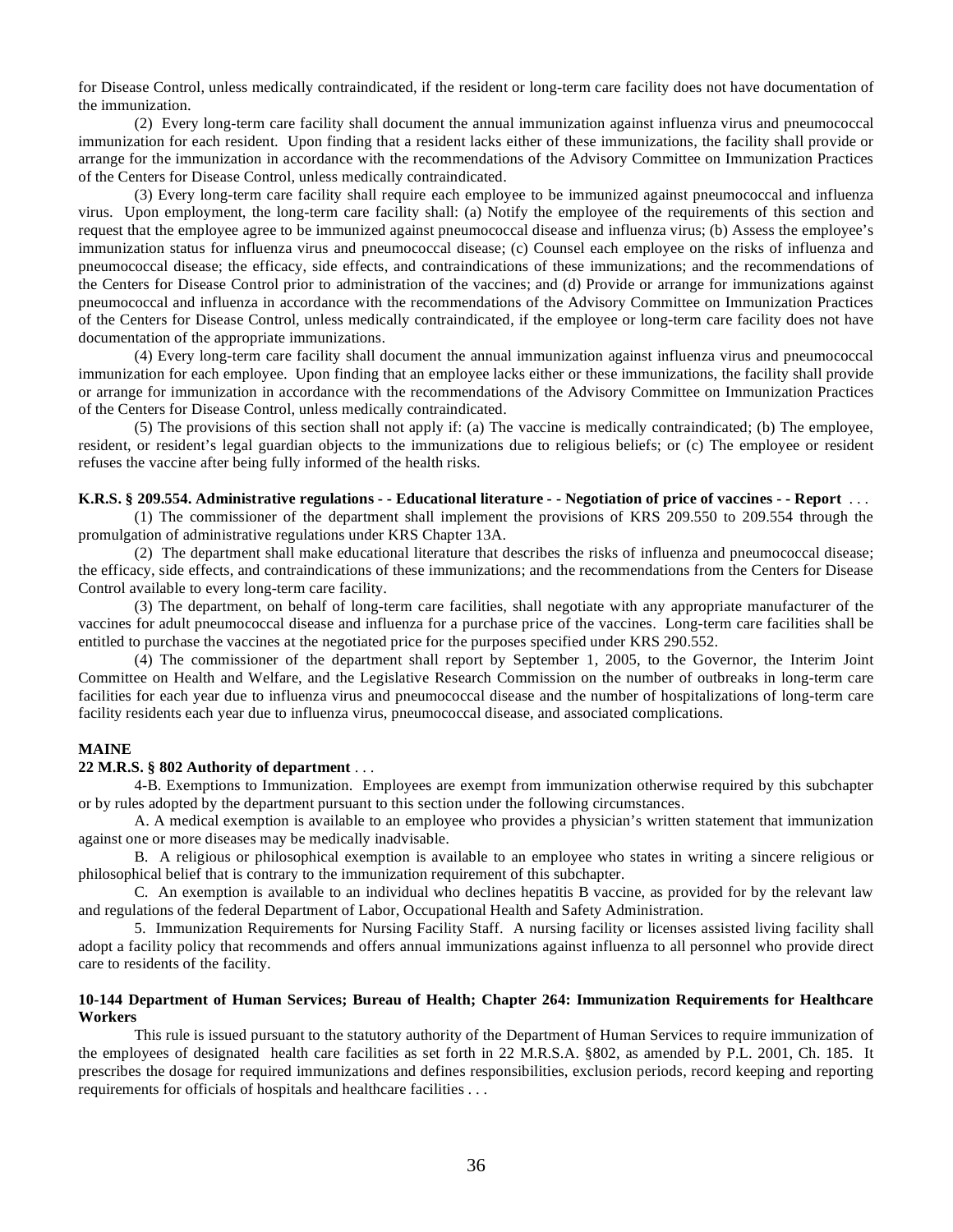#### 2. Immunizations Required

 A. Except as otherwise provided by law, each Designated Healthcare Facility in the State of Maine shall require for all employees proof of immunization of documented immunity against: (1) Rubeola (measles); (2) Mumps; (3) Rubella (German measles); (4) Varicella (chicken pox); (5) Hepatitis B

 B. In accordance with 29 CFR 1910.1030(f)(1)(i) (effective July 6, 1992) of the Occupational Safety and Health Administration (OSHA) regulations, Designated Healthcare Facilities shall make available the Hepatitis B vaccine to all health care workers with a risk of occupational exposure, at no cost to the employee.

 C. All Designated Healthcare Facilities shall adopt a policy that recommends and offers annual immunizations against influenza to all personnel who provide direct care to residents of the facility.

 D. No chief administrative officer may permit any employee to be in attendance at work without a certificate of immunization for each disease or other acceptable evidence of immunity to each disease, or documentation of exemption or declination.

3. Exceptions and Declinations. An employee who does not meet the immunization/immunity requirement may be permitted to attend work under the following conditions:

 A. The employee presents to the designated healthcare facility a physician's written statement that immunization against one of more of these diseases is medically inadvisable. If the statement does not include all diseases, the employee must meet the immunization/immunity requirements for any diseases not covered by the statement.

 B. The employee state in writing an opposition to immunization because of a sincere religious belief or for philosophical reasons.

 C. Declination for Hepatitis B pursuant to OSHA Regulations: An exemption is available to an employee who declines Hepatitis B vaccination in accordance with the applicable regulations established by the Occupational Safety and Health Administration.

4. Certification of Immunization and Proof of Immunity

 A. Certificate of Immunization. To demonstrate proper immunization against each disease, an employee shall present the designated healthcare facility with a Certificate of Immunization from a physician, nurse or health official who has administered the immunizing agent(s) to the employee. Physicians within their own practice may authorize their own employees to issue a certificate of immunization on behalf of the physician. The certificate shall specify the immunizing agent, and the date(s), including month and year, on which it was administered. Physicians, having reviewed official patient records created by another practitioner which indicate that a particular patient has received an immunization on a specified date, demonstrating at a minimum the month and year the immunization was given, may certify that the immunization was given. Adequately prepared secondary and/or collegiate school health records will also be considered acceptable for the purpose of meeting this requirement.

 B. Proof of Immunity. To demonstrate that an employee is immune to any of the diseases, the employee shall present the hospital/facility with laboratory evidence demonstrating immunity, or other acceptable evidence of immunity. (See 7-B Individual Health Records) . . .

6. Exclusions from the Workplace.

A. Exclusion by order of Public Health Official. An employee not immunized or otherwise immune from a disease shall be excluded from the worksite, when in the opinion of a public health official, the employee's continued presence at work poses a clear danger to the health of others. The documented occurrence of a single case of rubeola (measles), mumps, rubella (German measles) or varicella (chickenpox) in a designated healthcare facility or amongst its employees may be interpreted as a clear danger to the health of others. The chief administrative officer shall exclude the employee during the period of danger or for one incubation period following immunization of the employee, when one or more cases of disease are present . . .

B. Except as otherwise provided for by law, contract or collective bargaining Agreement, an employer will not be responsible for maintaining an employee in pay status as a result of this rule.

C. When a public health official determines there are reasonable grounds to believe a public health threat exists, an exempted employee may be immunized or tested for serologic evidence of immunity. Employees without serologic evidence of immunity and those who become immunized against the disease in question at the time of a documented case or cases of disease must be excluded from the work site during one incubation period . . .

7. Records and Record Keeping . . . C. List of Non-Immunized Employees. The chief administrative officer or his/her designee in each designated healthcare facility shall keep a listing of the names of all employees within the facility who are not currently immunized or do not have documented serological immunity against each disease. The list shall include the names of all employees with authorized exemptions from immunization as well as any who are otherwise not known to be immune and shall state the reason that the employee is not immune. The purpose of the list is to provide an efficient means to rapidly contact non-immunized employees in the event of disease outbreaks and exclude them from the workplace as necessary . . .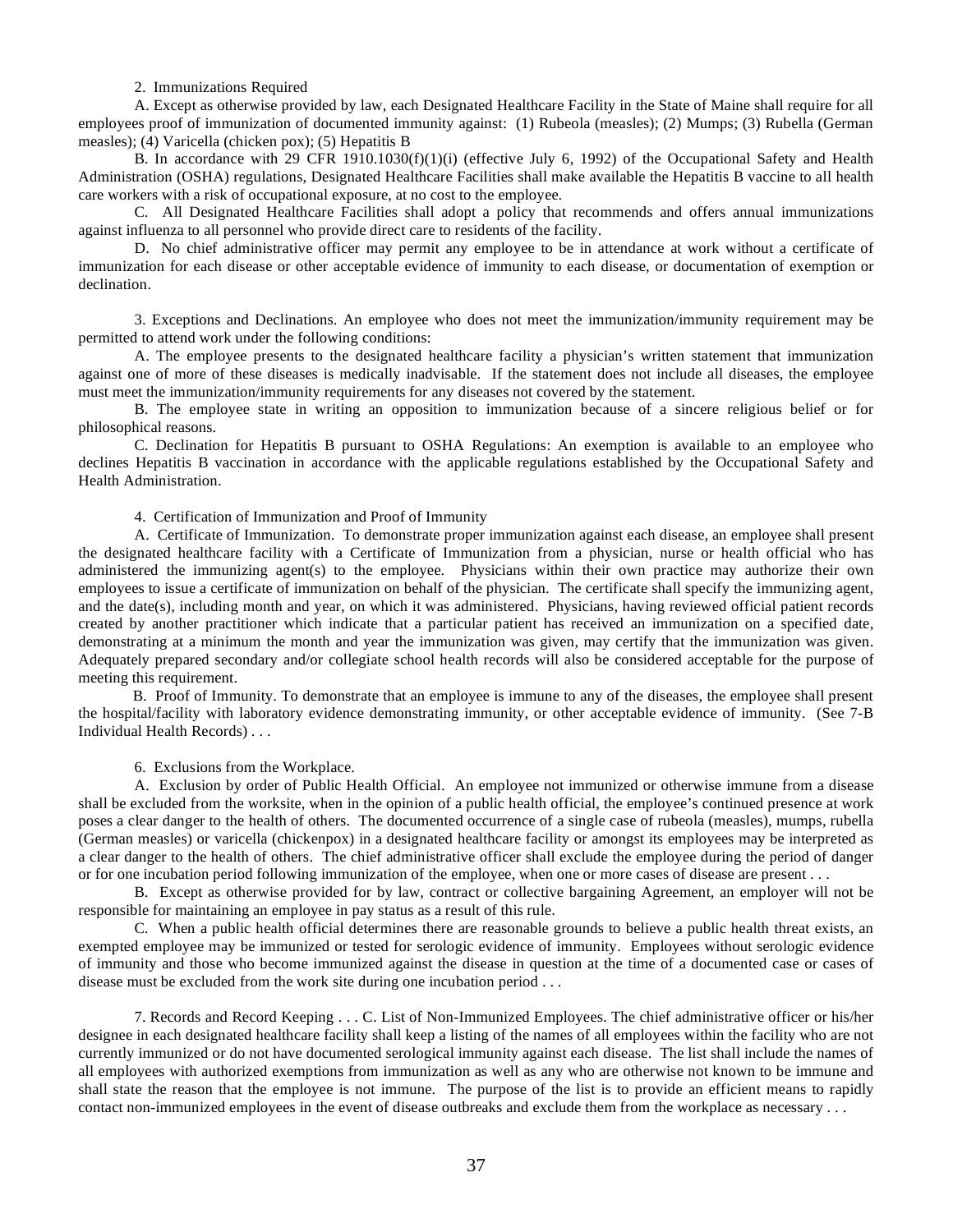# **MARYLAND**

#### **Md. Health-General Code Ann.§ 18-404. Immunization against influenza virus and pneumococcal disease** . . .

(b) Immunizations generally; consent - - (1) Subject to subsection (e) of this section, each related institution in the state shall immunize residents against the influenza virus and pneumococcal disease. (2) Subject to subsection (e) of this section, each related institution in the state shall immunize employees against the influenza virus. (3) Before an immunization under this section is administered, the related institution shall obtain written consent to administer the immunization from: (i) The resident or employee receiving the immunization; or (ii) The legal guardian of the resident receiving the immunization.

(c) Protocol. - - Each related institution shall conduct the immunization required under subsection (b) of this section: (1) In accordance with the recommendations established by the Advisory Committee on Immunization Practice of the United States Centers for Disease Control and Prevention that are in effect at the time the related institution conducts the immunizations; and (2) By December 1 of each year that the immunization is required . . .

(d) New residents or employees. - - A related institution that accepts an individual as a new resident or accepts an individual as a new employee after December 1 but before April 1 shall: (1)Determine the individual's status for immunization as required under subsection (b) of this section; and (2) If necessary, provide or arrange for an immunization as required under subsection (b) of this section.

(e) Circumstances under which vaccine is not required. - - A resident or employee is not required to receive a vaccine under this section if: (1) The vaccine is medically contraindicated for the resident or employee; (2) The vaccine is against the resident or employee's religious beliefs; or (3) After being fully informed by the related institution of the health risks associated with not receiving a vaccine, the resident or employee refuses the vaccine.

(f) Documentation. - - (1) (i) Each related institution shall document the annual immunization against influenza virus and immunization against pneumococcal disease received by each resident in the resident's medical record.(ii) Each related institution shall document the annual immunization against influenza virus received by each employee in the employee's personnel file. (2) If a resident or employee refused to be immunized as required under subsection (b) of this section, the related institution shall document the refusal and the reason for the refusal.

(g) Notification; educational and informational materials. - - Each related institution shall: (1) Notify each prospective resident of each prospective employee of the immunization requirements of this section and request that the resident or employee agree to be immunized in accordance with subsection (b) (3) of this section; and (2) Make available to all residents and employees of the related institution educational and informational materials relating to immunization against influenza virus and immunization against pneumococcal disease.

# **MICHIGAN**

# **M.C.L.S. § 333.21332. Home for the aged; influenza vaccination** . . .

Sec. 21332. A home for the aged shall offer each resident, or shall provide each resident with information and assistance in obtaining, an annual vaccination against influenza in accordance with the most recent recommendations of the advisory committee on immunization practices of the federal centers for disease control and prevention, as approved by the department of community health.

#### **M.C.L.S. § 333.21716. Nursing home; influenza vaccination** . . .

Sec. 21716. A nursing home shall offer each resident, or shall provide each resident with information and assistance in obtaining, an annual vaccination against influenza in accordance with the most recent recommendations of the advisory committee on immunization practices of the federal centers for disease control and prevention, as approved by the department of community health.

# **MONTANA**

# **MONT. ADMIN. R. 37.106.2150 Health Care and Physician Services** . . .

(3) The facility must provide or obtain preventive and general medical care as well as annual physical examinations of each client that at a minimum include the following . . . (b) immunizations, using as a guide the recommendations of the public health service advisory committee on immunization practices or of the committee on the control of infectious diseases of the American academy of pediatrics . . .

#### **NEW HAMPSHIRE**

# **NH S.B. 438; 151:9-b Immunizations by Hospitals, Residential Care Facilities, Adult Day Care Facilities, and Assisted Living Facilities**. . .

I. All hospitals, residential care facilities, adult day care facilities, and assisted living facilities licensed under this chapter shall document evidence of immunization against influenza, for all consenting patients in accordance with the current recommendations of the Advisory Committee on Immunization Practices for the Centers for Disease Control and Prevention with respect to indications such as age, timing, dosing, and administration. Immunization of all consenting patients shall be subject to the availability of an adequate supply of the necessary vaccine, and subject to exemptions for medical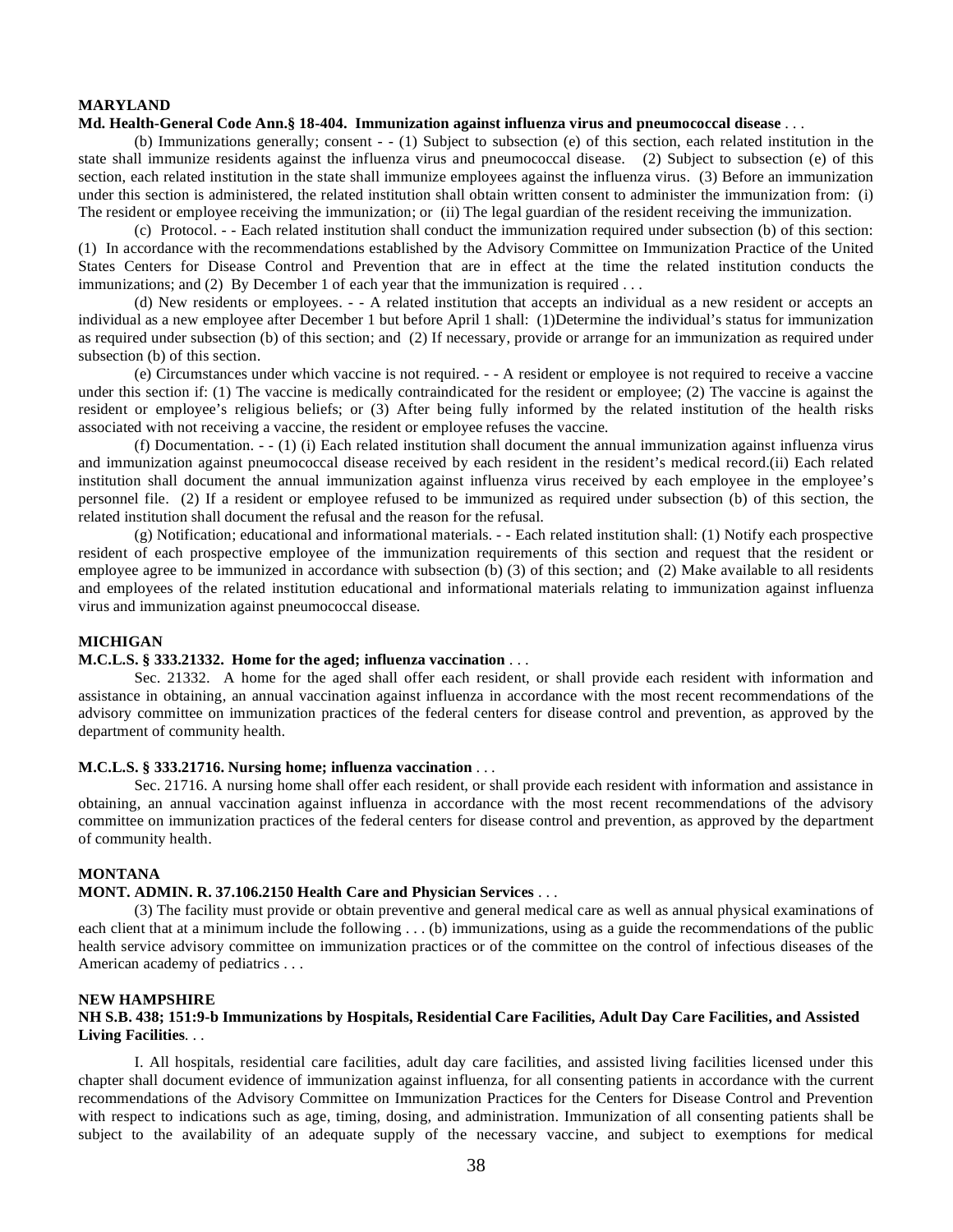contraindications and religious beliefs. Subject to these exemptions, and in accordance with the guidelines of the Advisory Committee on Immunization Practices for the Center for Disease Control and Prevention, a consenting patient shall be immunized prior to discharge from the hospital or within 5 working days of becoming a patient in a residential care facility, adult day care facility, or assisted living facility. Receipt of the vaccination shall be documented on the patient's chart and made a part of the patient's permanent record. Prior to administration of the vaccination, diligence shall be exercised to determine whether the patient has already received the influenza vaccination for the year in question. This paragraph shall not prohibit a patient in a residential care facility, adult day care facility, or assisted living facility from receiving the immunization from his or her personal physician if he or she so chooses. A patient who chooses to receive the immunization from his or her personal physician shall provide proof of immunization to the facility.

II. All hospitals, residential care facilities, adult day care facilities, and assisted living facilities licensed under this chapter shall document evidence of immunization against pneumococcal disease, for all consenting patients in accordance with the current recommendations of the Advisory Committee on Immunization Practices for the Centers for Disease Control and Prevention with respect to indications such as age, timing, dosing, and administration. Immunization of all consenting patients shall be subject to exemptions for medical contraindications and religious beliefs. Subject to these exemptions, and in accordance with the guidelines of the Advisory Committee on Immunization Practices for the Centers for Disease Control and Prevention, a consenting patient shall be vaccinated prior to discharge from the hospital or within 60 days of becoming a patient in a residential care facility, adult day care facility, or assisted living facility. Receipt of the vaccination shall be documented on the patient's chart and made a part of the patient's permanent record. Prior to administration of the vaccination, diligence shall be exercised to determine whether the patient has received the pneumococcal vaccination within the preceding 10 years. This paragraph shall not prohibit a patient in a residential care facility, adult day care facility, or assisted living facility from receiving the immunization from his or her personal physician if he or she so chooses. A patient who chooses to receive the immunization from his or her personal physician shall provide proof of immunization to the facility.

III. Each hospital, residential care facility, adult day care facility, and assisted living facility licensed under this chapter shall collect aggregate data regarding patient influenza and pneumococcal immunization and shall report that data to the department of health and human services on an annual basis, beginning July 1, 2005, for calendar year 2004 data. The data shall be limited to the number of patients within the age guidelines in the current recommendations of the Advisory Committee on Immunization Practices of the Centers for Disease Control and Prevention receiving either or both the influenza vaccine and the pneumococcal vaccine.

IV. Before November 30 of each year, each hospital, residential care facility, adult day care facility, and assisted living facility licensed under this chapter shall provide to its consenting employees annual immunizations against influenza, in accordance with the recommendations of the Advisory Committee on Immunization Practices of the Centers for Disease Control and Prevention, subject to the availability of an adequate supply of the necessary vaccine, and subject to exemptions for medical contraindications and religious beliefs. Consenting employees beginning employment between October 1 and February 1 shall be provided with immunization against influenza prior to or upon reporting to work, subject to the availability of an adequate supply of the necessary vaccine, and subject to exemptions for medical contraindications and religious beliefs.

V. The commissioner of the department of health and human services shall adopt rules, pursuant to RSA 541-A, relative to the administration and documentation of immunizations required under this section.

2. Effective Date. This act shall take effect January 1, 2005.

# **NEW JERSEY**

#### **N.J.A.C. § 8:39--19.4 Mandatory general policies and procedures for infection control and sanitation** . . .

(i) The facility shall document evidence of vaccination against pneumococcal disease for all residents who are 65 years of age or older, in accordance with the recommendations of the Advisory Committee on Immunization Practices of the Centers for Disease Control most recent to the time of vaccination, unless such vaccination is medically contraindicated or the resident has refused offer of the vaccine in accordance with N.J.A.C. 8:39--4.1(a)4. The facility shall provide pneumococcal vaccination to residents who have not received this immunization, prior to or on admission unless the resident refuses offer of the vaccine.

# **NEW YORK**

# **NY CLS Pub Health § 2192. Long-term care resident and employee immunization required** . . .

Except as provided in section twenty-one hundred ninety-five of this article, every long-term care facility in this state shall require residents and employees to be immunized for influenza virus and pneumococcal disease in accordance with regulations of the commissioner.

#### **NY CLS Pub Health § 2193. Resident immunization** . . . .

1. Upon admission, a long-term care facility shall notify the resident of the immunization requirements of this article and request that the resident agree to be immunized against influenza virus and pneumococcal disease.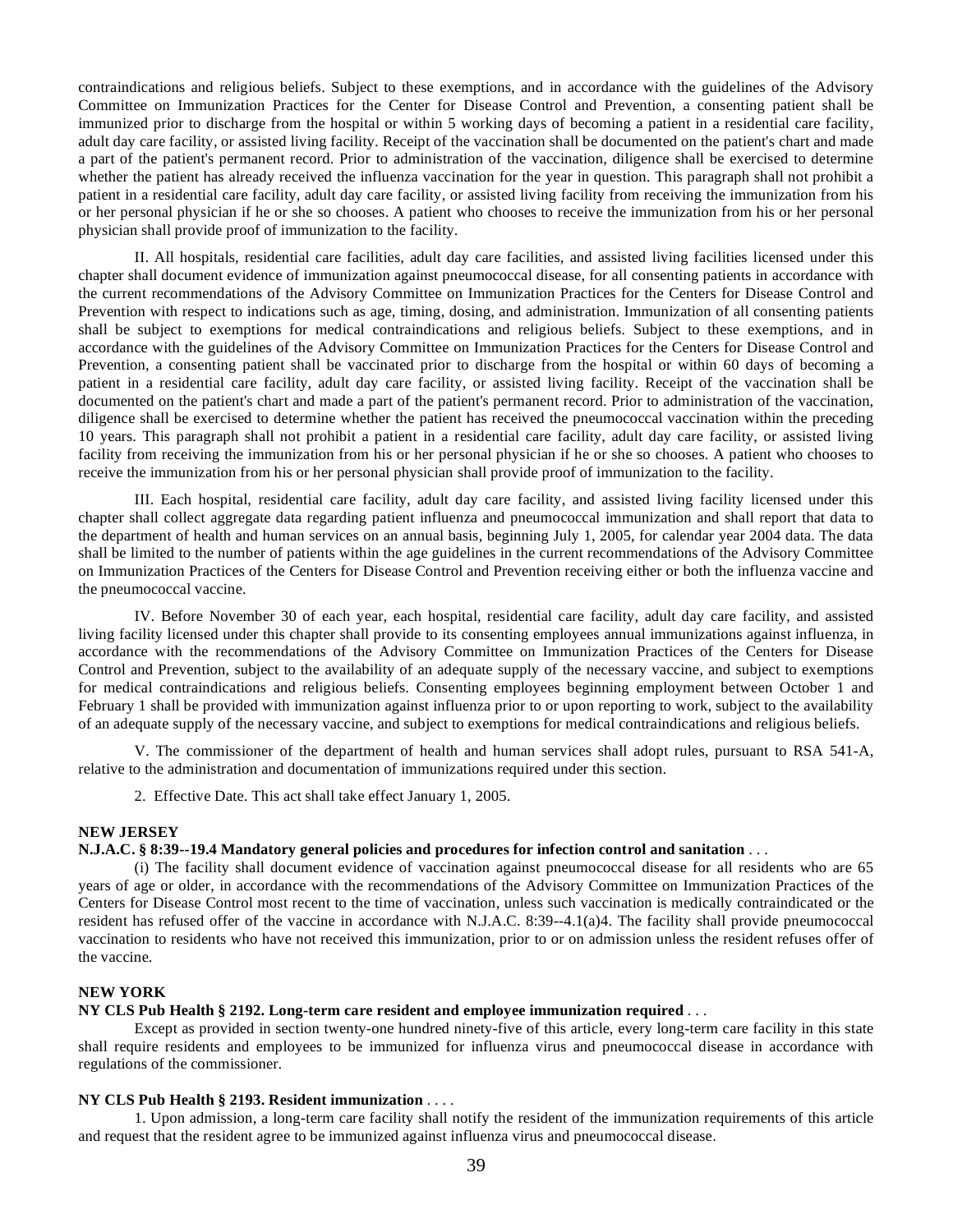2. Every long-term care facility shall document the annual immunization against influenza virus and immunization against pneumococcal disease for each resident. Upon finding that a resident is lacking such immunization or the long-term care facility or individual is unable to provide documentation that the individual has received the appropriate immunization, the long-term care facility shall provide or arrange for immunization. Immunization and the documentation thereof shall take place no later than November thirtieth of each year.

3. An individual who becomes a resident after November thirtieth but before April first shall have his or her status for influenza and pneumococcal immunization determined by the facility, and if found to be deficient, the facility shall provide or arrange for the necessary immunization.

# **NY CLS Pub Health § 2194. Employee immunization** . . .

1. Every long-term care facility shall notify every employee of the immunization requirements of this article and request that the employee agree to be immunized against influenza virus and pneumococcal disease.

2. The long-term care facility shall require documentation of annual immunization against influenza virus and immunization against pneumococcal disease for each employee. Upon finding that an employee is lacking such immunization or the long-term care facility or individual is unable to provide documentation that the individual has received the appropriate immunization, the long-term care facility must provide or arrange for immunization. Immunization and the documentation thereof shall take place no later than November thirtieth of each year.

3. An individual who is newly employed as an employee after November thirtieth but before April first shall have his or her status for influenza and pneumococcal immunization determined by the facility, and if found to be deficient, the facility shall provide or arrange for the necessary immunization.

#### **NY CLS Pub Health § 2195. Exceptions** . . .

No individual shall be required to receive either an influenza vaccine or pneumococcal vaccine if the vaccine is medically contraindicated, or if it is against his or her religious beliefs, or if he or she refuses the vaccine after being fully informed of the health risks of such action.

#### **NY CLS Pub Health § 2196. Rules and regulations; report** . . .

1. The commissioner shall promulgate regulations relating to the immunization requirements of this article, taking into consideration the recommendations of the centers for disease control and prevention.

2. The commissioner is hereby directed to make available educational and informational materials to all long-term care facilities with respect to vaccination against influenza virus and pneumococcal disease.

3. The commissioner shall report three years from the effective date of this article to the governor, the temporary president of the senate, the speaker of the assembly, the minority leader of the senate and the minority leader of the assembly on the number of outbreaks in long-term care facilities each year due to influenza virus and pneumococcal disease and number of hospitalizations of long-term care facility residents each year due to influenza virus, pneumococcal disease and complications thereof.

#### **NORTH CAROLINA**

#### **N.C. Gen. Stat. § 131D-9. Immunization of employees and residents of adult care homes** . . .

(a) Except as provided in subsection (e) of this section, an adult care home licensed under this Article shall require residents and employees to be immunized annually against influenza virus and shall require residents to also be immunized against pneumococcal disease.

(b) Upon admission, the adult care home shall notify the resident of the immunization requirements of this section and shall request that the resident agree to be immunized against influenza virus and pneumococcal disease.

(b1) An adult care home shall notify every employee of the immunization requirements of this section and shall request that the employee agree to be immunized against the influenza virus.

(c) An adult care home shall document the annual immunization against influenza virus and the immunization against pneumococcal disease for each resident and each employee, as required under this section. Upon finding that a resident is lacking one or both of these immunizations or that an employee has not been immunized against influenza virus, or if the adult care home is unable to verify that the individual has received the required immunization, the adult care home shall provide or arrange for immunization. The immunization and documentation required shall occur not later than November 30 of each year.

(d) For an individual who becomes a resident of or who is newly employed by the adult care home after November 30 but before March 30 of the following year, the adult care home shall determine the individual's status for the immunizations required under this section, and if found to be deficient, the adult care home shall provide the immunization.

(e) No individual shall be required to receive vaccine under this section if the vaccine is medically contraindicated, or if the vaccine is against the individual's religious beliefs, or if the individual refuses the vaccine after being fully informed of the health risks of not being immunized.

(f) Notwithstanding any other provision of law to the contrary, the Health Services Commission shall have the authority to adopt rules to implement the immunization requirements of this section . . .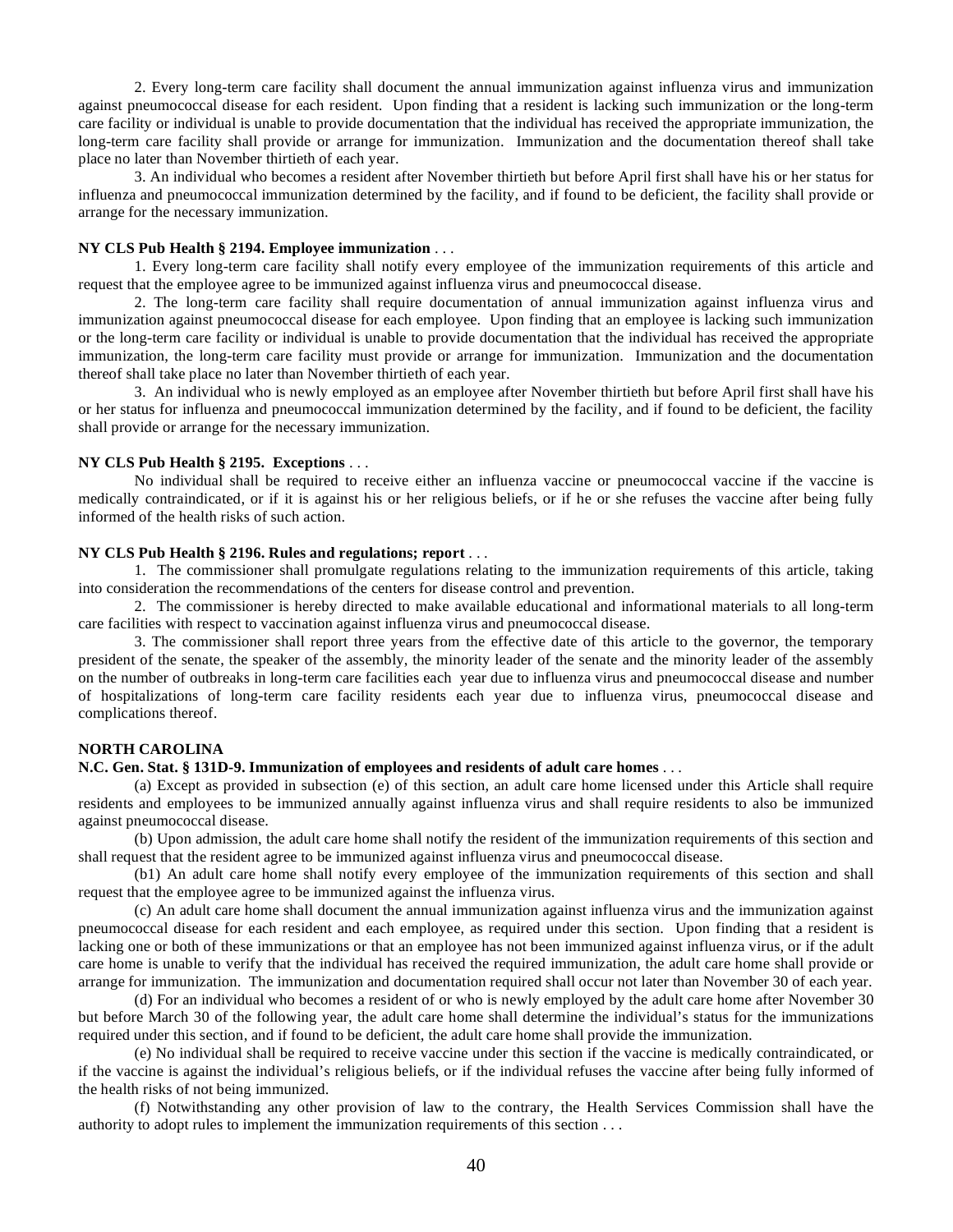#### **N.C. Gen. Stat. § 131E-113. Immunizations of employees and residents** . . .

(a) Except as provided in subsection (e) of this subsection, a nursing home licensed under the Part shall require residents and employees to be immunized against influenza virus and shall require residents to also be immunized against pneumococcal disease.

(b) Upon admission, a nursing home shall notify the resident of the immunization requirements of this section and shall request that the resident agree to be immunized against influenza virus and pneumococcal disease.

(b1) A nursing home shall notify every employee of the immunization requirements of this section and shall request that the employee agree to be immunized against influenza virus.

(c) A nursing home shall document the annual immunization against influenza virus and the immunization against pneumococcal disease for each resident and each employee, as required under this section. Upon finding that a resident is lacking one or both of these immunizations or that an employee has not be immunized against influenza virus, or if the nursing home is unable to verify that the individual has received the required immunization, the nursing home shall provide or arrange for immunization. The immunization and documentation required shall occur not later than November 30 of each year.

(d) For an individual who becomes a resident of or who is newly employed by the nursing home after November 30 but before March 30 of the following year, the nursing home shall determine the individual's status for the immunizations required under this section, and if found to be deficient, the nursing home shall provide the immunization.

(e) No individual shall be required to receive vaccine under this section if the vaccine is medically contraindicated, of if the vaccine is against the individual's religious beliefs, of if the individual refuses the vaccine after being fully informed of the health risks of not being immunized.

(f) Notwithstanding any other provision of law to the contrary, the Health Services Commission shall have the authority to adopt rules to implement the immunization requirements of this section.

# **OKLAHOMA**

# **OKLA. ADMIN. CODE § 310:675-9-31 (2003); Influenza and pneumococcal vaccinations**

a) Each facility shall document evidence of the offering of annual vaccination against influenza for each resident and for each employee, in accordance with the Recommendations of the Advisory Committee on Immunization Practices for the Centers for Disease Control and Prevention most recent to the time of vaccination.

 (b) Each facility shall document evidence of the offering of vaccination against pneumococcal disease for each resident, in accordance with the Recommendations of the Advisory Committee on Immunization Practices for the Centers for Disease Control and Prevention most recent to the time of vaccination.

 (c) The immunization provided for in this section may be waived because of medical contraindication or may be refused. Documentation of the vaccination, medical contraindication or refusal shall be recorded in the resident's medical or care record. If the resident is not vaccination, the documentation in the resident record shall include a statement signed by the resident, the resident's representative, or the resident's physician as appropriate.

 (d) Attending physicians may establish standing orders for the administration of influenza and pneumococcal immunizations in accordance with the Recommendations of the Advisory Committee on Immunization Practices for the Centers for Disease Control and Prevention most recent to the time of vaccination.

#### **OREGON**

#### **ORS § 433.416. When employer to provide preventive immunization** . . .

(1) An employer of a health care worker at risk of contracting an infectious disease in the course of employment shall provide the worker preventive immunization for infectious disease if such preventive immunization is available and is medically appropriate.

(2) Such preventive immunization shall be provided by the employer at no cost to the worker.

(3) A worker shall not be required as a condition of work to be immunized under this section, unless such immunization is otherwise required by federal or state law, rule, or regulation.

#### **OR ADMIN. R. 333-092-0075. Control of Infections, Contagious, and Communicable Disease in Nursing Homes for the Mentally Retarded** . . .

(6) All residents shall be immunized and vaccinated for smallpox, diphtheria, tetanus, measles, polio, and pertussis. In addition, when indicated, immunization against influenza shall be required.

#### **OR. ADMIN. R. 411-070-0085. All-Inclusive Rate** . . .

(1) Purpose. The nursing facility rate established for a facility shall be an all-inclusive rate and is intended to include all services, supplies and facility equipment require for care except therapy services, supply item(s) or equipment covered under OAR 411-070-0359(3) (Third-Party Payors) . . . (b) The following services and supplies are NOT included in the allinclusive rate: (D) Biologicals (e.g., immunization vaccines) . . .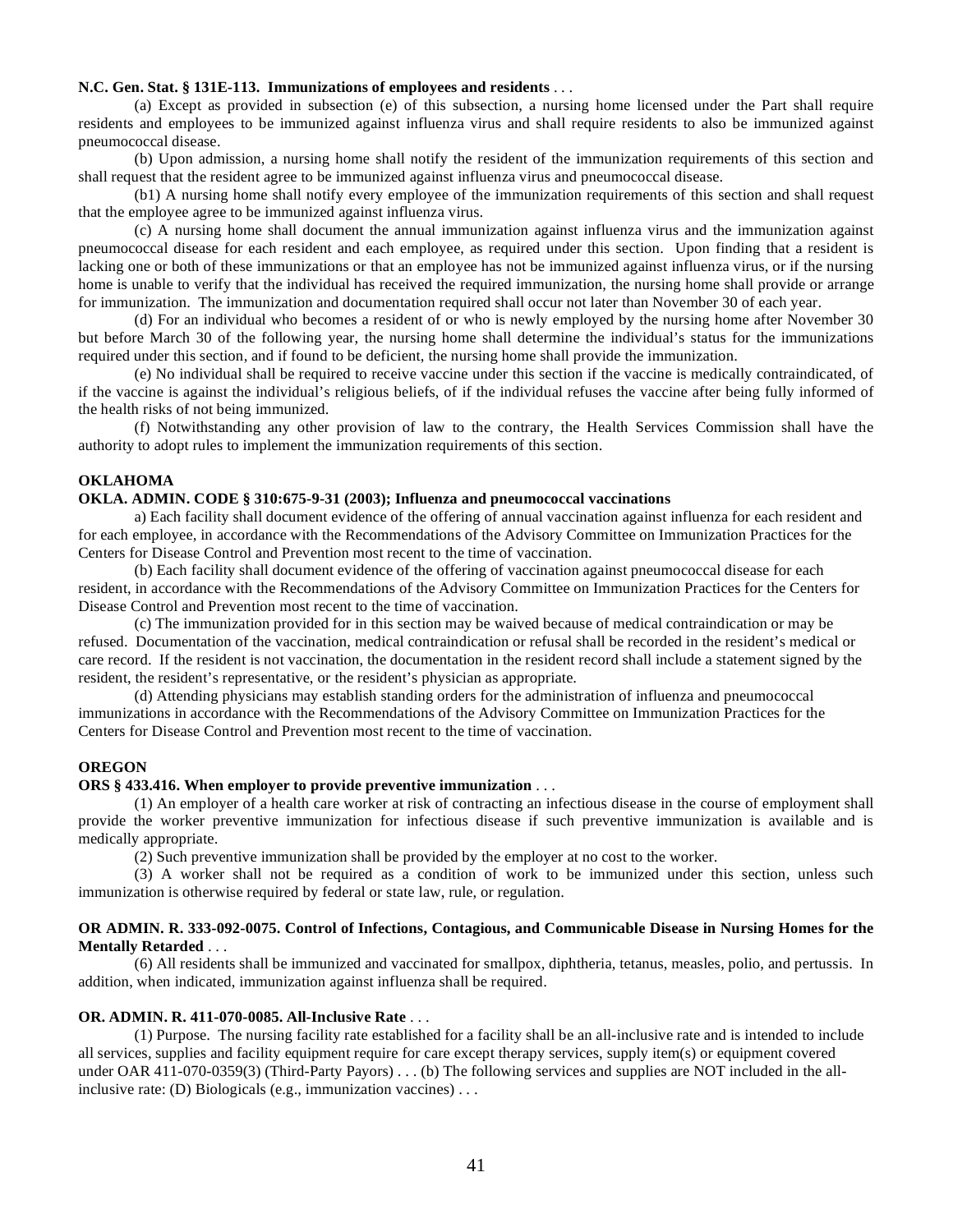# **PENNSYLVANIA**

#### **35 P.S. § 632.4. Resident immunization** . . .

(a) Notice to Resident. - - Upon admission, the facility shall notify the resident and legal guardian of the immunization requirements of this act and request that the resident agree to be immunized against influenza virus and pneumococcal disease.

(b) Records and Immunizations. - - Every facility shall document the annual immunization against influenza virus and immunization against pneumococcal disease for each resident, which includes written evidence from a health care provider indicating the date the vaccine was administered. Upon finding that a resident is lacking such immunization or the facility or individual is unable to provide documentation that the individual has received the appropriate immunization, the facility shall make available the immunization. The immunization and documentation shall take place in a manner consistent with the recommendations of the Centers for Disease Control and Prevention.

# **35 P.S. § 632.5. Employee immunization** . . .

(a) Notice to Employees. - - Every facility shall notify every employee of the immunization requirements of this act and request that the employee agree to be immunized against influenza virus.

(b) Records and Immunizations. - - The facility shall require documentation of annual immunization against influenza virus for each employee, which includes written evidence from a health care provider indicating the date and location the vaccine was administered. These documents shall be maintained by the facility for not less than 18 months. Upon finding that an employee is lacking such immunization or the facility or individual is unable to provide documentation that the individual has received the appropriate immunization, the facility shall make available the immunization. The immunization and documentation shall take place in a manner consistent with the recommendations of the Centers for Disease Control and Prevention.

(c) Immunization authorized. - - Nothing in this section shall prohibit the immunization against pneumococcal disease to employees.

# **RHODE ISLAND**

# **R.I. Gen. Laws § 23-17.19-3. Long-term care resident and employee immunization** . . .

Except as provided in §23-17.19-6, every facility in this state shall request that residents and employees be immunized for influenza virus and pneumococcal disease in accordance with this chapter.

#### **R.I. Gen. Laws § 23-17.19-4. Resident immunization** . . .

(a) Notice to resident. Upon admission, the facility shall notify the resident and legal guardian of the immunization requirements of this chapter and request that the resident agree to be immunized against influenza virus and pneumococcal disease.

(b) Records and immunizations. Every facility shall document the annual immunization against influenza virus and immunization against pneumococcal disease for each resident which includes written evidence from a health care provider indicating the date and location the vaccine was administered. Upon finding that a resident is lacking the immunization or the facility or individual is unable to provide documentation that the individual has received the appropriate immunization, the facility shall make available the immunization. Immunization and the documentation of the immunization shall take place no later than November 30 of each year.

(c) Other immunizations. An individual who becomes a resident after November 30 and prior to April 1 of the following year shall have his or her status for influenza and pneumococcal immunization determined by the facility, and, if found to be deficient, the facility shall make available the necessary immunizations.

# **R.I. Gen. Laws § 23-17.19-5. Employee immunization** . . .

(a) Notice to employees. Every facility shall notify every employee of the immunization requirements of this chapter and request that the employee agree to be immunized against influenza virus.

(b) Records and immunizations. The facility shall require documentation of annual immunization against influenza virus for each employee, which includes written evidence from a health care provider indicating the date and location the vaccine was administered. Upon finding that an employee is lacking the immunization, the facility shall make available the immunization. Immunization and the documentation of the immunization shall take place no later than November 30 of each year.

(c) Other immunizations. An individual who is newly employed as an employee and after November 30 and prior to April 2 shall have his status for influenza determined by the facility, and if found to be deficient, the facility shall make available the necessary immunization.

(d) Immunization authorized. Nothing in this section shall prohibit the immunization against pneumococcal disease to employees.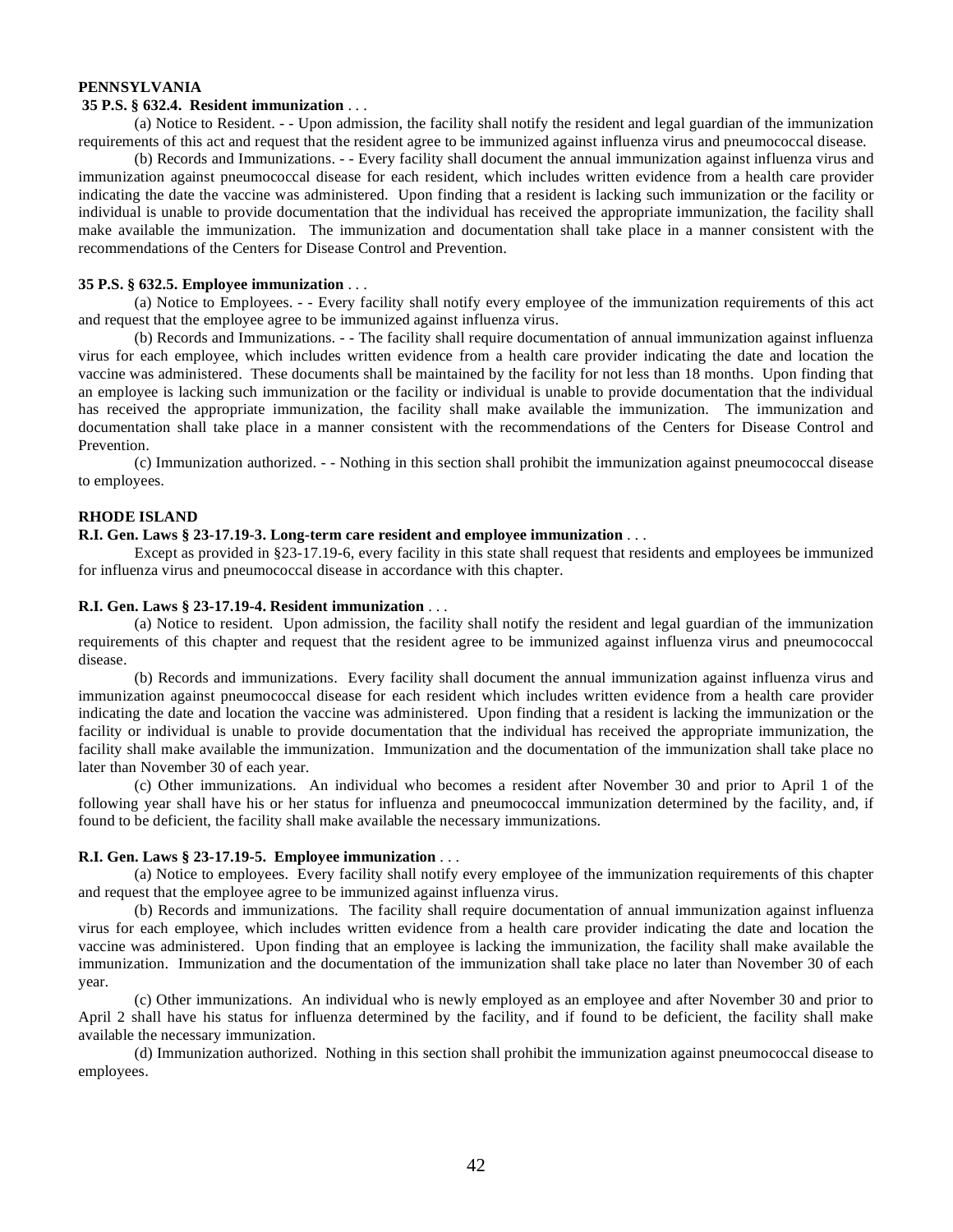#### **R.I. Gen. Laws § 23-17.19-6. Exceptions** . . .

No resident or employee shall be required to receive either the influenza or pneumococcal vaccine if any of the following apply: (1) the vaccine is contraindicated; (2) It is against his or her religious beliefs; or (3) The resident or the resident's legal guardian refuses the vaccine after being fully informed of the health risks of that action.

#### **R.I. Gen. Laws § 23-17.19-7. Regulations** . . .

(a) Promulgation by department. The department shall promulgate regulation relating to the immunization requirements of this chapter, taking into consideration the recommendations of the advisory committee on immunization practices (ACIP) of the centers for disease control and prevention.

(b) Educational materials. The department, in conjunction with the department of elderly affairs, shall make available educational and informational materials to all facilities with respect to vaccination against influenza virus and pneumococcal disease.

(c) Report to general assembly. Three (3) years from July 13, 2000, the department shall report to the general assembly on the number of outbreaks in facilities each year due to influenza virus and pneumococcal disease. The number of hospitalizations of facility residents each year due to influenza virus, pneumococcal disease, and complications of those must be reported as well.

#### **SOUTH DAKOTA**

# **ARSD 46:17:05:02. Physician services** . . .

SDDC shall ensure the availability of physician services 24 hours a day. SDDC shall provide or obtain preventive and general medical care as well as annual physical examinations of each individual that, at a minimum, include the following . . . (2) Immunizations . . .

#### **TENNESSEE**

# **Tenn. Comp. R. & Regs. R. 1200-8-6.06. Basic Services** . . .

(3) Infection Control . . . (g) The facility shall document evidence of annual vaccination against influenza for each resident, in accordance with the recommendations of the Advisory Committee on Immunization Practices of the Centers for Disease Control most recent to the time of the vaccine. Influenza vaccination is medically contraindicated or the resident has refused the vaccine. Influenza vaccination for all residents accepting the vaccine shall be completed by November 30 of each year or within ten (10) days of the vaccine becoming available. Residents admitted after this date during the flu season and up to February 1, shall as medically appropriate, receive influenza vaccination prior to or on admission unless refused by the resident.

The facility shall document evidence of vaccination against pneumococcal disease for all residents who are 65 years of age or older, in accordance with the recommendation of the Advisory Committee on Immunization Practices of the Centers for Disease Control at the time of vaccination, unless such vaccination is medically contraindicated or the resident has refused offer of the vaccine. The facility shall provide or arrange the pneumococcal vaccination of residents who have not received this immunization prior to or on admission unless the resident refuses offer of the vaccine . . .

#### **TEXAS**

#### **Tex. Health & Safety Code § 161.0051. Required Immunizations for Nursing Homes** . . .

(b) The board by rule may require nursing homes to offer, in accordance with an immunization schedule adopted by the board, immunizations to elderly residents or staff who are in contact with elderly residents against diseases that the board determines to be: (1) caused by infectious agents; (2) potentially deadly; and (3) preventable by vaccine.

(c) The board by rule shall require nursing homes to offer, in accordance with an immunization schedule adopted by the board: (1) pneumococcal vaccine to elderly residents; and (2) influenza vaccine to elderly residents and to staff who are in contact with elderly residents.

#### **25 T.A.C. § 97.201. Facilities Included in Requirements** . . .

These requirements apply to nursing homes that are licensed institutions which serve residents who are elderly persons as defined by the Health and Safety Code, § 242.002.

#### **25 T.A.C. § 97.202. Required Immunizations** . . .

(a) Nursing homes are required to offer in accordance with an immunization schedule adopted by the Texas Department of Health.

(1) Pneumococcal vaccine for residents. The facility must offer pneumococcal vaccine to all residents 65 years of age or older who have not received this immunization and to residents younger than 65 years of age who have not received this vaccine but are candidates for vaccination because of chronic illness. Pneumococcal vaccine must be offered both to residents who currently reside in the facility and to new residents upon admission. Vaccination must be completed unless the vaccine is medically contraindicated by a physician or the resident refuses the vaccine. Vaccine administration must be in accordance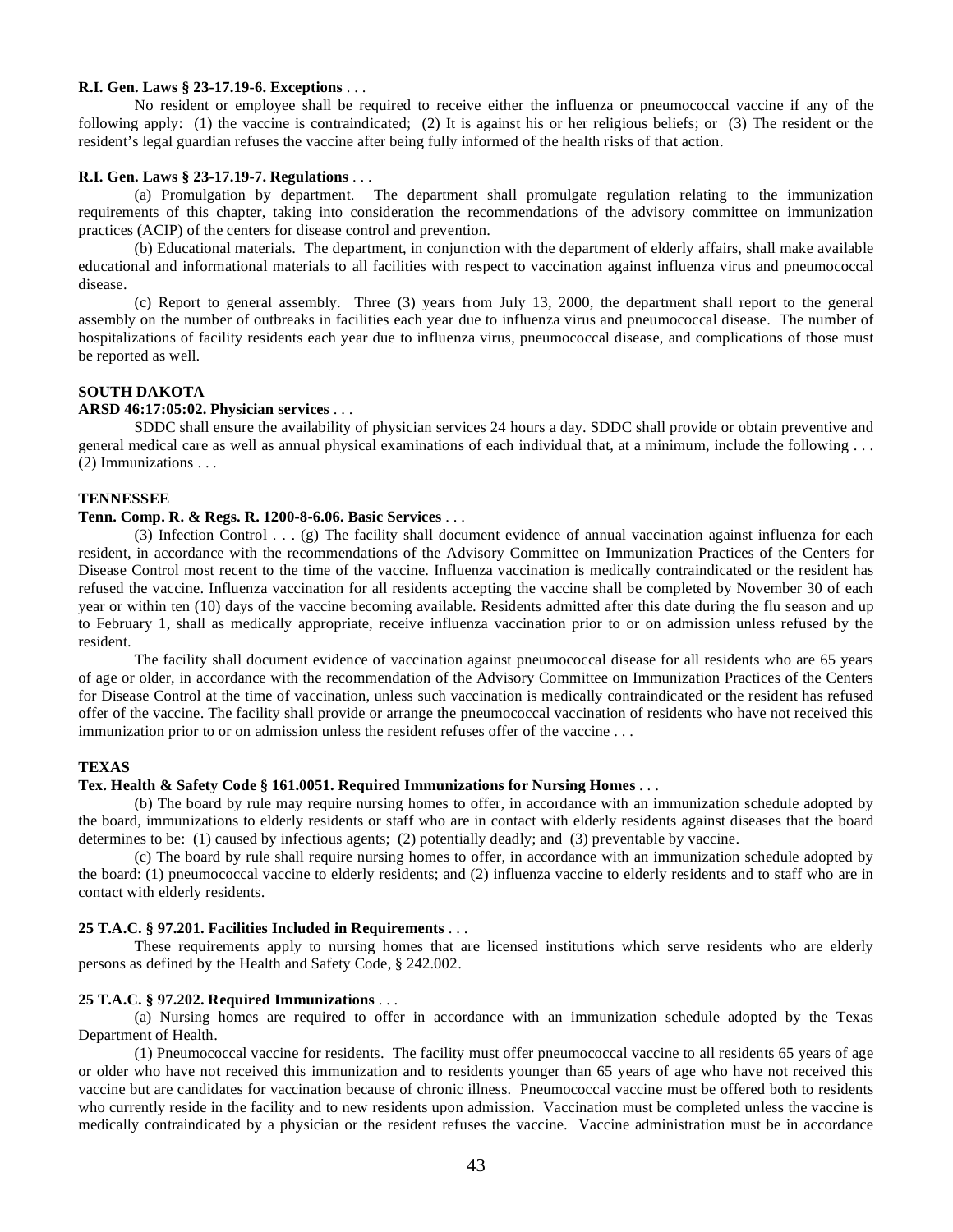with the recommendations of the Advisory Committee on Immunization Practices of the Centers for Disease Control and Prevention at the time of the vaccination.

(2) Influenza vaccinations for residents and employees. The facility must offer influenza vaccination to residents and employees in contact with residents. Vaccination must be completed unless the vaccine is medically contraindicated by a physician or unless the employee or resident has refused the vaccine.

(A) Influenza vaccination for all residents and employees must be completed by November 30 of each year. Employees hired or residents admitted after this date and during the influenza season (through February of each year) must receive influenza vaccinations unless medically contraindicated by a physician or unless the employee or resident has refused the vaccine.

(B) Vaccine administration must be in accordance with the recommendations of the Advisory Committee on Immunization Practices of the Centers for Disease Control and Prevention at the time of the most recent vaccination.

(b) Documentation of receipt or refusal of vaccinations. Immunization records will be maintained for each employee in contact with residents and will show the date of the receipt or refusal of each annual influenza vaccination. The medical record for each resident will show the date of the receipt or refusal of the annual influenza vaccination and the pneumococcal vaccine.

#### **40 TAC § 19.1601. Infection Control** . . .

The facility must establish and maintain an infection control program designed to provide a safe, sanitary, and comfortable environment and to help prevent the development and transmission of disease and infection.

(1) Infection control program. The facility must establish an infection control program under which it: (A) investigates, controls, and prevents infections in facility; (B) decides what procedures, such as isolation should be applied to an individual resident; and (C) maintains a record of incidents and corrective actions related to infections. . . .

(2) Preventing spread of infection. . . .(E)The facility must have written policies for the control of communicable diseases in employees and residents and must maintain evidence of compliance with local and/or state health codes or ordinances regarding employee and resident health status . . . (ii) Hepatitis B . . . (I) The facility's policy regarding hepatitis B vaccinations must address all circumstances warranting these vaccinations and identify employees at risk of directly contacting blood or potentially infectious materials. (II) All these employees must be offered hepatitis B vaccinations within 10 days of employment. If the employee initially declines hepatitis B vaccination but at a later date, while still at risk of directly contacting blood or potentially infectious materials, decides to accept vaccination, the facility must make the vaccination available at that time.

(3) Vaccinations. Facilities are required to offer vaccinations in accordance with an immunization schedule adopted by the Texas Department of Health.

(A) Pneumococcal vaccine for residents. The facility must offer pneumococcal vaccination to all residents 65 years of age or older who have not received this immunization and to residents younger than 65 years of age, who have not received this vaccine, but are candidates for vaccination because of chronic illness. Pneumococcal vaccine must be offered both to residents who currently reside in the facility and to new residents upon admission. Vaccination must be completed unless the vaccine is medically contraindicated by a physician or the resident refuses the vaccine. Vaccine administration must be in accordance with the recommendations of the Advisory Committee on immunization Practices of the Centers for Disease Control and Prevention at the time of the vaccination.

(B) Influenza vaccinations for residents and employees. The facility must offer influenza vaccine to residents and employees in contact with residents, unless the vaccine is medically contraindicated by a physician or the employee or resident has refused the vaccine. (i) Influenza vaccination for all residents and employees in contract with residents must be completed by November 30 of each year. Employees hired or residents admitted after this date and during the influenza season (through February of each year) must receive influenza vaccinations, unless medically contraindicated by a physician or the employee or resident refuses the vaccine. (ii) Vaccine administration must be in accordance with the recommendations of the Advisory Committee on Immunization Practices of the Centers for Disease Control and Prevention at the time of the most recent vaccination.

(C) Documentation of receipt or refusal of vaccination. Immunization records must be maintained for each employee in contact with residents and must show the date of the receipt or refusal of each annual influenza vaccination. The medical record for each resident must show the date of the receipt or refusal of the annual influenza vaccination and the pneumococcal vaccine . . .

# **UTAH**

# **R432-40-4. Policy and Procedures** . . .

Each long-term health care facility shall implement written policies and procedures that include: (1) a comprehensive assessment and immunization program for residents and employees; (2) how and when to provide the influenza and pneumococcal immunizations; (3) standing orders from a qualified health care practitioner to ensure residents obtain influenza and pneumococcal immunizations; and (4) collection and recording of resident-specific immunization history information for each resident admitted to the facility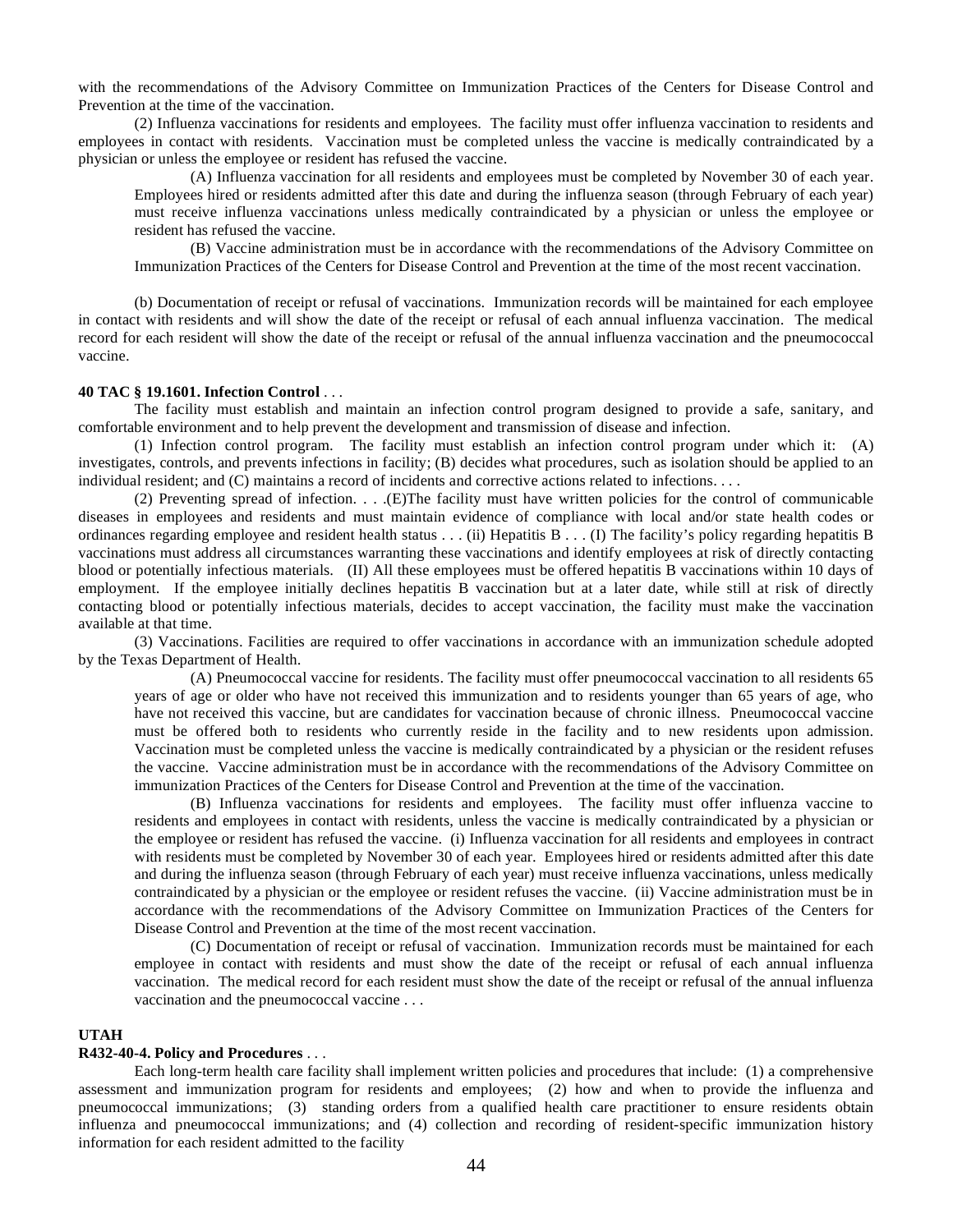#### **R432-40-5. Immunization Offer and Exemptions** . . .

(1) Each long-term health care facility shall make available to all employees an influenza immunization during the recommended vaccine season. The facility shall be deemed to have made influenza immunization available if the facility documents that each employee on staff had the opportunity to receive an influenza immunization under their existing health plan coverage. If the employee does not have health plan coverage for influenza immunization, then the facility shall be deemed to have made influenza immunization available if the facility documents that each employee on staff had the opportunity to receive an influenza immunization at a cost to the employee that is at or below that charged by their local health department.

(2) Each long-term health care facility shall documents circumstances beyond its control that prevent it from providing immunizations, such as non-availability of vaccine. If the facility is unable to obtain the necessary vaccines, it shall provide documentation and request an alternative plan from the local health department or Utah Department of Health.

(3) The following are exempt from influenza and pneumococcal immunizations: (a) a resident, or the resident's responsible person if the resident is unable to act for himself, who has refused the immunization(s) after haven been given the opportunity to be immunized; and (b) an employee who has refused the immunization(s) after having been given the opportunity to be immunized; (c) a resident or employee who has a condition contraindicated for immunization according to the Centers for Disease Control and Prevention's Advisory Committee on Immunization Practice (ACIP) recommendations for influenza vaccine or for pneumococcal vaccine.

(2) For each resident and employees who is not immunized, the facility shall document in the resident's or employees respective files the reason for not becoming immunized. The long-term care facility shall annually make influenza and pneumococcal immunizations available to all residents and employees who have claimed an exemption. The long-term care facility shall document each refusal to receive and medical contraindication to influenza and pneumococcal immunizations.

# **R432-152-16. Physician Services** . . .

(e) The facility shall provide or obtain preventive and general medical care as well as annual physical examinations of each client that at a minimum includes . . . (ii) immunizations, using as a guide the recommendations of the Public Health Service Advisory Committee on Immunization Practices or of the Committee on the Control of Infectious Diseases of the American Academy of Pediatrics . . .

#### **VIRGINIA**

# **Section 32.1-127. Regulations** . . .

A. The regulations promulgated by the Board to carry out the provisions of this article shall be in substantial conformity to the standards of health, hygiene, sanitation, construction and safety as established and recognized by medical and health care professionals and by specialists in matters of public health and safety, including health and safety standards established under provisions of Title XVIII and Title XIX of the Social Security Act, and to the provisions of Article 2 (Section 32.1-138 et seq.) of this chapter.

B. Such regulations . . . 12. Shall require, unless the vaccination is medically contraindicated or the resident declines the offer of the vaccination, that each certified nursing facility and nursing home provide or arrange for the administration to its residents of (i) an annual vaccination against influenza and (ii) a pneumococcal vaccination, in accordance with the most recent recommendations of the advisory committee on immunization practices of the centers for disease control and prevention . . .

#### **WASHINGTON**

# **§ 74.42.285. Immunization - - Rules** . . .

(1) Long-term care facilities shall: (a) Provide access on-site or make available elsewhere for all residents to obtain the influenza virus immunization on an annual basis; (b) Require that each resident, or the resident's legal representative, upon admission to the facility, be informed verbally and in writing of the benefits of receiving the influenza virus immunization and, if not previously immunized against pneumococcal disease, the benefits of the pneumococcal immunization.

(2) As used in this section, "long-term care facility" is limited to nursing homes licenses under chapter 18.51 RCW.

- (3) The department of social and health services shall adopt rules to implement this section . . .
- (1) This section and rules adopted under this section shall not apply to nursing homes conducted for those who rely exclusively upon treatment by nonmedical religious healing methods, including prayer.

# **WAC § 388-97-143. Influenza and pneumococcal immunizations** . . .

(1) The nursing home shall provide residents access on-site or make available elsewhere, the ability to obtain the influenza virus immunization on an annual basis.

(2) Upon admission, the nursing home shall inform residents or the resident's representative, verbally and in writing, of the benefits of receiving the influenza virus immunization and the pneumococcal disease immunization.

(3) Nursing homes who rely exclusively upon treatment by nonmedical religious healing methods, including prayer, are exempt from the above rules.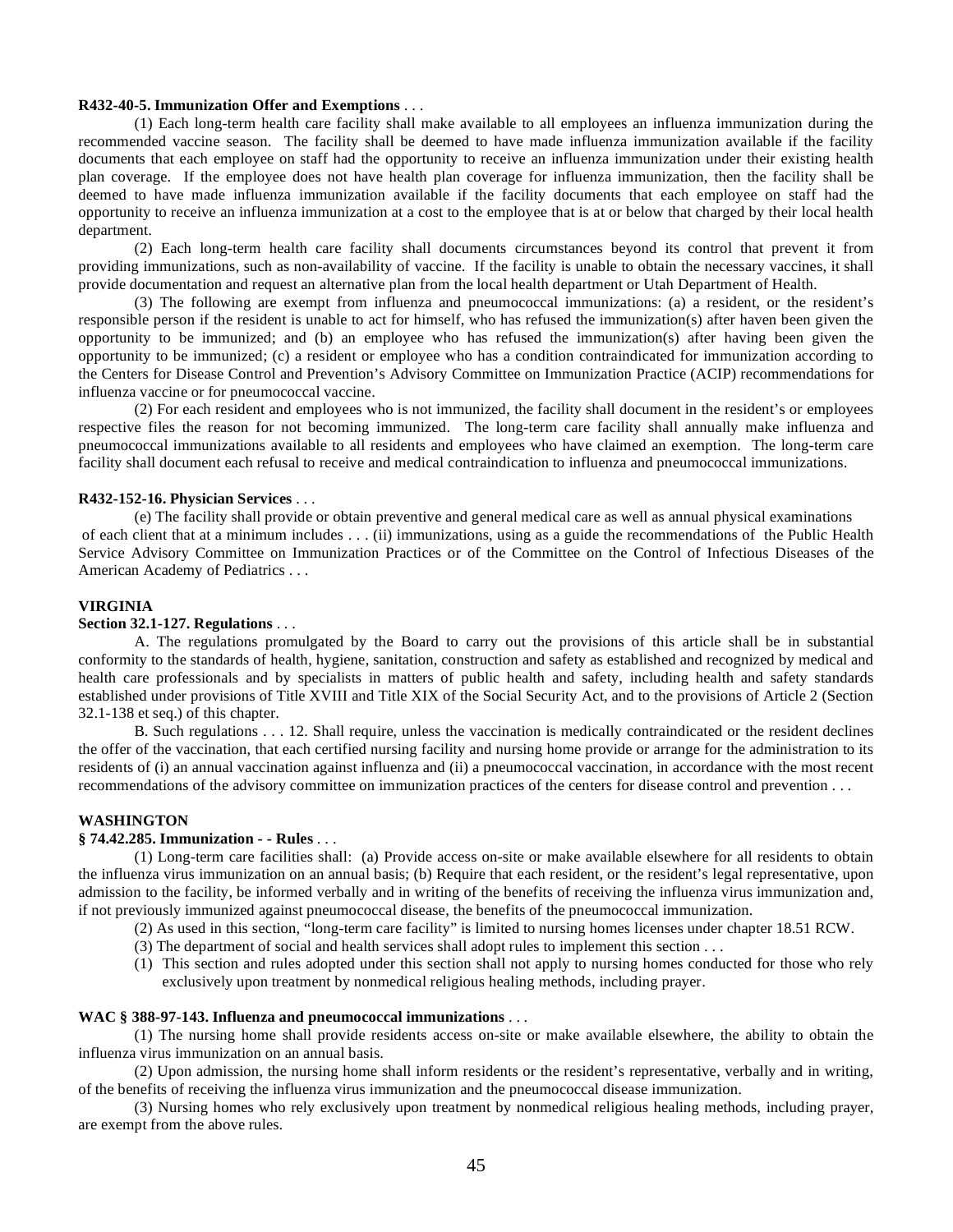# **APPENDIX 2 – DEFINITIONS OF LTC FACILITIES FROM STATE AND FEDERAL LAWS/REGULATIONS**

# **ALABAMA**

# **Code of Ala. § 22-21-10. Flu and pneumonia vaccination program**

As used in this section, the following words have the following meanings . . . (2) Long term care facility. The term includes a skilled nursing facility, intermediate care facility, specialty care assisted living facility or dementia care facility, or an assisted living facility licensed under this chapter . . .

# **ARIZONA**

# **A.R.S. § 36-401. Definitions; adult foster care**

A. In this chapter, unless the context otherwise requires . . . 10. "Assisted living facility" means a residential care institution, including adult foster care, that provides or contracts to provide supervisory care services, personal care services or directed care services on a continuing basis . . . 33. "Nursing care institution" means a health care institution providing inpatient beds or resident beds and nursing services to persons who need nursing services on a continuing basis but who do not require hospital care or direct daily care from a physician . . .

# **ARKANSAS**

#### **A.C.A. § 20-10-1303. Definitions**

As used in this subchapter  $\dots$  (3) (A) "Nursing home facilities" means facilities that include any building, structure, agency, institution, or place for the receptions, accommodation, board, care, or treatment of two (2) or more individuals who because of physical or mental infirmity are unable to sufficiently or properly care for themselves and for which reception, accommodation, board, care, ore treatment a charge is made. (B) Provided, the term "nursing home" shall not include the offices of private physicians and surgeons , residential health care facilities, hospitals, institutions operated by the federal government, any other similar facility where individuals reside, or any facility which is conducted by and for those who rely exclusively upon treatment by prayer alone for healing in accordance with the tenets or practices of any recognized religious denomination . . .

#### **CALIFORNIA**

# **CHAPTER 36, SECTION 1. Chapter 1.6 (commencing with Section 120392) is added to Part 2 of Division 105 of the Health and Safety Code, to read:**

# CHAPTER 1.6. INFLUENZA AND PNEUMOCOCCAL IMMUNIZATIONS

120392. For purposes of this chapter, the following definitions apply: (a) "Health care facility" means a skilled nursing facility as defined in subdivision (c) of Section 1250, an intermediate care facility as defined in subdivision (d) of Section 1250, or a nursing facility as defined in subdivision (k) of Section 1250. This chapter shall not apply to hospital-based skilled nursing facilities . . .

#### **CONNECTICUT**

#### **Conn. Gen. Stat. § 19a-490 (Formerly Sec. 19-576). Licensing of institutions. Definitions.**

As used in this chapter. (a) "Institution" means a hospital, residential care home, health care facility for the handicapped, nursing home, rest home, home health care agency, homemaker-home health aide agency, mental health facility, substance abuse treatment facility, an infirmary operated by an educational institution for the care of students enrolled in, and faculty and employees of, such institution; a facility engaged in providing services for the prevention, diagnosis, treatment or care of human health conditions, including facilities operated and maintained by any state agency, except facilities for the care or treatment of mentally ill persons or persons with substance abuse problems; and a residential facility for the mentally retarded licensed pursuant to section 17a-227 and certified to participate in the Title XIX Medicaid program as an intermediate care facility for the mentally retarded . . . (c) "Residential care home", "nursing home", or "rest home" means and establishment which furnishes in single or multiple facilities, food and shelter to two or more persons unrelated to the proprietor and, in addition, provides services which meet a need beyond the basic provisions of food, shelter and laundry . . .

# **Conn. Gen. Stat. § 19a-521. (Formerly Sec. 19-602). Nursing home facilities. Definitions.**

As used in this section and sections 19a-522 to 19a-534, inclusive, 19a-536 to 19a-539, inclusive, and 19a-550 to 19a-554, inclusive, unless the context otherwise requires: "Nursing home facility" means any nursing home or residential care home as defined in section 19a-490 or any rest home with nursing supervision which provides, in addition to personal care required in a residential care home, nursing supervision under a medical director twenty-four hours per day, or any chronic and convalescent nursing home which provides skilled nursing care under medical supervision and direction to carry out nonsurgical treatment and dietary procedures for chronic diseases, convalescent stages, acute diseases or injuries; "department" means the Department of Public Health and "commissioner" means the Commissioner of Public Health or the commissioner's designated representative.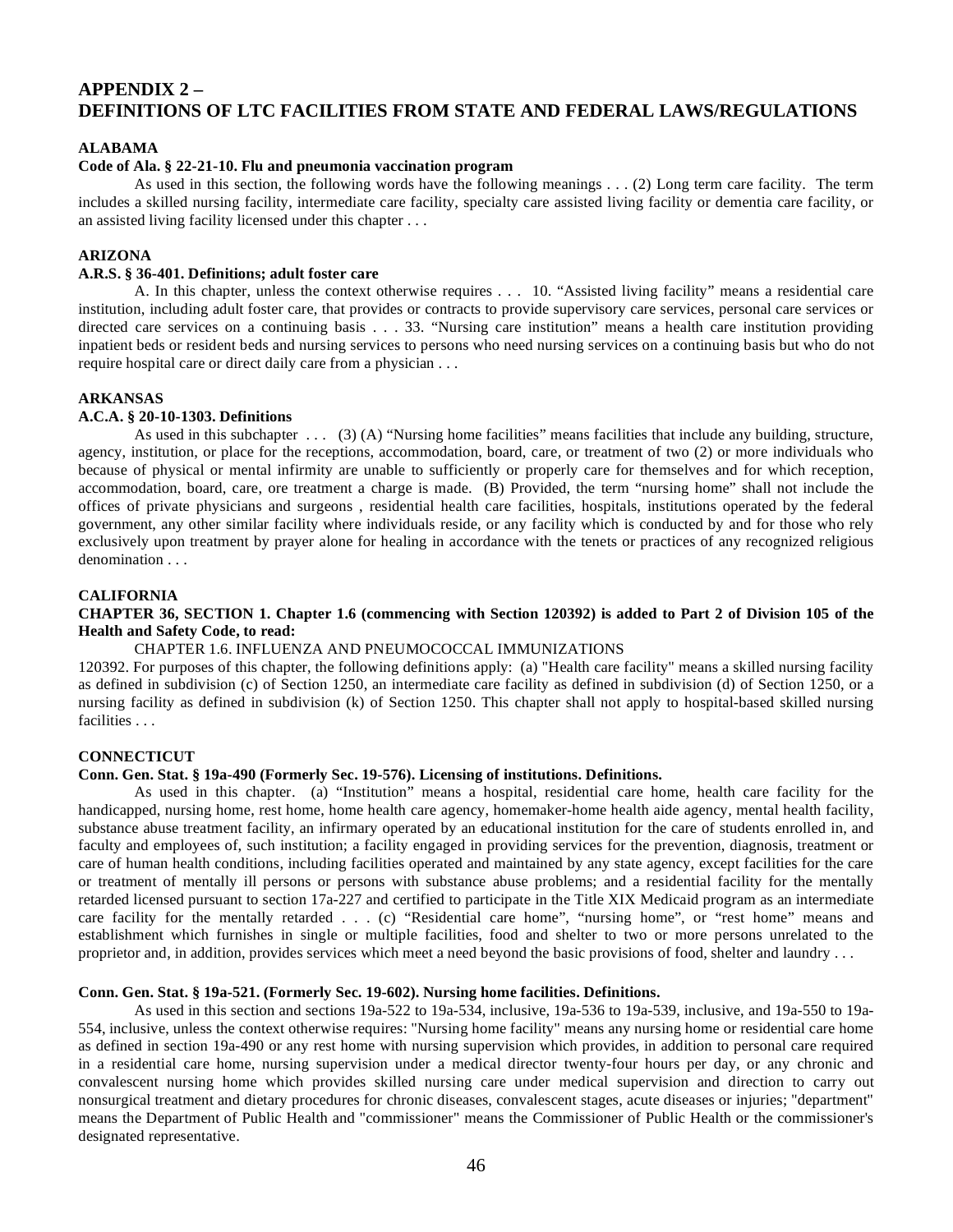#### **FLORIDA**

#### **Fla. Stat. § 400.021. Definitions**

When used in this part, unless the context otherwise requires, the term . . .(8) "Facility" means any institution, building, residence, private home, or other place, whether operated for profit or not, including a place operated by a county or municipality, which undertakes through its ownership or management to provide for a period exceeding 24-hour nursing care, personal care, or custodial care for three or more persons not related to the owner or manager by blood or marriage, who by reason of illness, physical infirmity, or advanced age require such services, but does not include any place providing care and treatment primarily for the acutely ill. A facility offering services for fewer than three persons is within the meaning of this definition if it holds itself out to the public to be an establishment which regularly provides such services . . .(13) "Nursing home facility" means any facility which provides nursing services as defined in part 1 of chapter 464 and which is licenses according to this part . . .

#### **GEORGIA**

#### **O.C.G.A. § 31-7-1. Definitions**

As used in this chapter, the term: (1) "Institution" means . . . (B) Any building, facility, or place in which are provided two or more beds and other facilities and services that are used for persons received for examination, diagnosis, treatment, surgery, maternity care, nursing care, or personal care for periods continuing for 24 hours or longer and which is classified by the department, as provided for in this chapter, as either a hospital, nursing home, or personal care home . . .

# **ILLINOIS**

# **210 ILCS 45/1-113. Facility or long-term care facility**

Sec. 1-113. "Facility" or "long-term care facility" means a private home, institution, building, residence, or any other place, whether operated for profit or not, or a county home for the infirm and chronically ill operated pursuant to Division 5-21 or 5-22 of the counties Code [55 ILCS 5/5-21001 et seq. or 55 ILCS 5/5-22001 et seq.], or any similar institution operated by a political subdivision of the State of Illinois, which provides, through its ownership or management, personal care, sheltered care or nursing for three or more persons, not related to the applicant or owner by blood or marriage. It includes skilled nursing facilities and intermediate care facilities as those terms are defined in Title XVIII [42 U.S.C. § 1395 et seq.] and Title XIX of the Federal Social Security Act [42 U.S.C. § 1396 et seq.]. It also includes homes, institutions, or other places operated by or under the authority of the Illinois Department of Veteran's Affairs.

"Facility" does not include the following:

- (1) A home, institution, or other place operated by the federal government or agency thereof, or by the State of Illinois, other than homes, institutions, or other places operated by or under the authority of the Illinois Department of Veteran's Affairs;
- (2) A hospital, sanitarium, or other institution whose principal activity or business is the diagnosis, care, and treatment of human illness through the maintenance and operation as organized facilities therefore, which is required to be licensed under the Hospital Licensing Act [210 ILCS 85/1 et seq.];
- (3) Any "facility for child care" as defined in the Child Care Act of 1969 [225 ILCS 10/1 et seq.];
- (4) Any "Community Living Facility" as defined in the Community Living Facilities Licensing Act [210 ILCS 35/1 et seq.];
- (5) Any "community residential alternative" as defined in the Community Residential Alternatives Licensing Act [repealed];
- (6) Any nursing home or sanatorium operated solely by and for persons who rely exclusively upon treatment by spiritual means through prayer, in accordance with the creed or tenets of any well-organized church or religious denomination. However, such nursing home or sanatorium shall comply with all local laws and rules relating to sanitation and safety;
- (7) Any facility licensed by the Department of Human Services as a community-integrated living arrangement as defined in the Community-Integrated Living Arrangements Licensure and Certification Act [210 ILCS 135/1 et seq.];
- (8) Any "Supportive Residence" licensed under the Supportive Residences Licensing Act [210 ILCS 135/1 et seq.];
- (9) Any "supportive living facility' in good standing with the demonstration project established under Section 5- 5.01a of the Illinois Public Aid Code [305 ILCS 5/5-5.01a];
- (10)Any assisted living or shared housing establishment licensed under the Assisted Living and Shared Housing Act [210 ILCS 9/1 et seq.]; or
- (11)An Alzheimer's disease management center alternative health care model licensed under the Alternative Health Care Delivery Act [210 ILCS 3/1 et. seq.].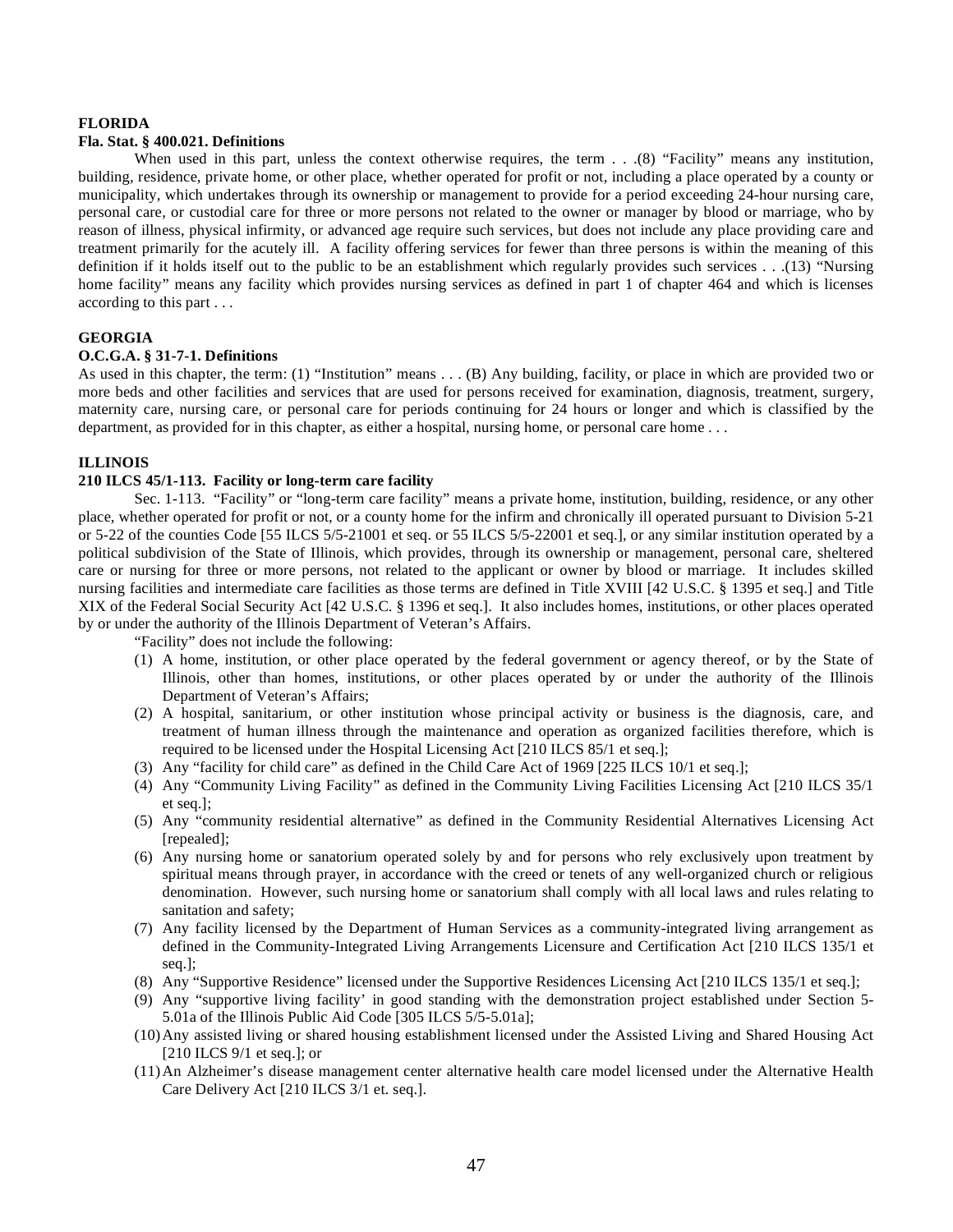#### **KENTUCKY KRS § 209.550. Definitions for KRS 209.550 to 209.554**

As used in KRS 209.550 to 209.554, unless the context requires otherwise . . . (6) "Long-term care facility" has the same meaning as in KRS 216.510, except that for purposes of KRS 209.550 to 209.554, "long-term care facility" does not include family-care homes or personal-care homes.

# **KRS § 216.510. Definitions for KRS 216.515 to 216.530**

As used in KRS 216.515 to 216.530: (1) "Long-term-care facilities" means those health-care facilities in the Commonwealth which are defined by the Cabinet for Health Services to be family-care homes, personal-care homes, intermediate-care facilities, skilled-nursing facilities, nursing facilities as defined in Pub. L. 100-203, nursing homes, and intermediate-care facilities for the mentally retarded and developmentally disabled . . .

# **MAINE**

# **22 M.R.S. § 1812-A. Nursing home defined**

A nursing home facility shall be defined as a facility which is operated in connection with a hospital, or in which nursing care and medical services are prescribed by or performed under the general direction of persons licenses to practice medicine or surgery in the State, for the accommodation of convalescent or other persons who are not acutely ill and not in need of hospital care, but who do require skilled nursing care and related medical services. The term 'nursing home' or 'nursing facility' is restricted to those facilities, the purpose of which is to provide skilled nursing care and related medical services for a period of not less than 24 hours per day to individuals admitted because of illness, disease or physical or mental infirmity and which provides a community service.

# **MARYLAND**

# **Md. HEALTH-GENERAL Code Ann. § 18-404. Immunization against influenza virus and pneumococcal disease**

(a) Definitions.  $-(-1)$  In this section the following words have the meanings indicated . . . (3) "Related institution" has the meaning provided under  $\S$  19-301 (o) of this article ...

# **Md. HEALTH-GENERAL Code Ann. § 19-301. Definitions**

(a) In general.  $-$  - In this subtitle the following words have the meanings indicated  $\dots$  (o) Related institution  $-$  (1) "Related institution" means an organized institution, environment, or home that: (i) Maintains conditions or facilities and equipment to provide domiciliary, personal, or nursing care for 2 or more unrelated individuals who are dependent on the administrator, operator, or proprietor for nursing care or the subsistence of daily living in a safe, sanitary, and healthful environment; and (ii) Admits or retains the individuals for overnight care. (2) "Related institution" does not include a nursing facility or visiting nurse service that is conducted only by or for adherents of a bona fide church or religious organization, in accordance with tenets and practices that include reliance on treatment by spiritual means alone for healing.

# **MICHIGAN**

# **MCLS § 333.21311. Home for the aged, definition, license requirement; admission eligibility; exceptions.**

Sec. 21311. (1) A home for the aged shall be licensed under this article. (2) "Home for the aged" or a similar term or abbreviation shall not be used to describe or refer to an institution or agency unless the institution or agency is licensed as a home for the aged by the department under this article. (3) Except as otherwise provided in this subsection, a home for the aged shall not admit individuals under 60 years of age. Upon the request of a home for the aged, the director may waive the age limitation imposed by this subsection if the director determines that a waiver would be in the best interests of a resident of the home for the aged and the individual for whom the waiver is sought.

# **MCLS § 333.21712. Name of nursing home; change in name; prohibited terms; rehabilitation services.**

Sec. 21712. (1) A nursing home shall use the name that appears on the license for its premises. A nursing home shall not change its name without the approval of the department. (2) A nursing home shall not use the terms "hospital" or "sanitarium" or a term conveying a meaning that is substantially similar to those terms in the name of the nursing home. However, a nursing home may use the term "health center" or "health care center" or "rehabilitation center" or a term conveying a meaning substantially similar to those terms as long as those terms do not conflict with the terms prohibited by this subsection. (3) If a nursing home uses the term "rehabilitation center" in its name as allowed under subsection (2), the nursing home shall have the capacity to provide rehabilitation services that include, at a minimum, all of the following: (a) physical therapy services. (b) Occupational therapy services. (c) Speech therapy services. (4) A nursing home shall not include in its name the name of a religious, fraternal, or charitable corporation, organization, or association unless the corporation, organization, or association is an owner of the nursing home.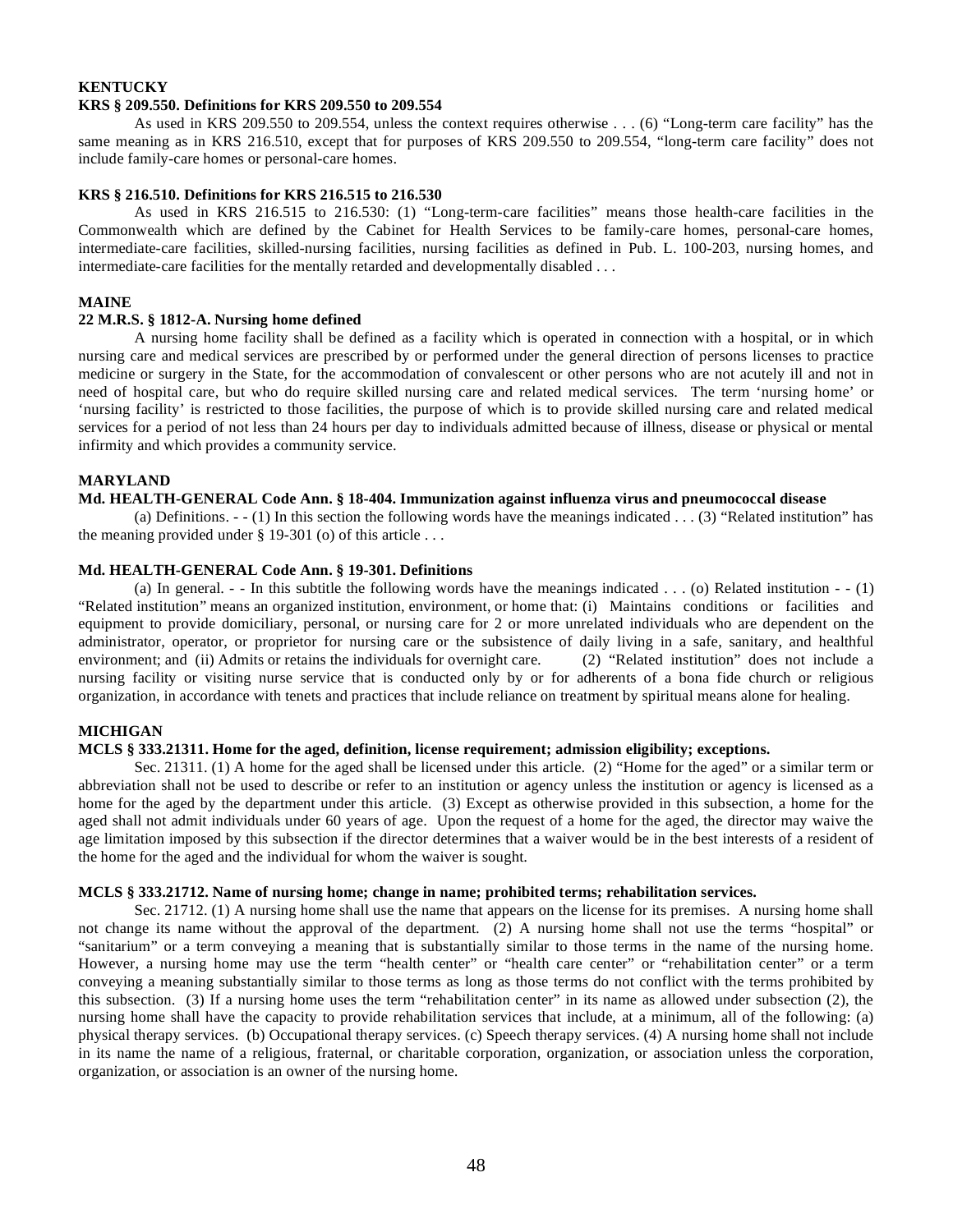# **MONTANA MONT. ADMIN. R. 37.106.2102. Definitions**

(16) "Long term care facility" is defined at 50-5-101, MCA.

# **MCA § 50-5-101 Definitions**

(35) (a) "Long-term care facility" means a facility or part of a facility that provides skilled nursing care, residential care, intermediate nursing care, or intermediate developmental disability care to a total of two or more individuals or that provides personal care. (b) The term does not include community homes for persons with developmental disabilities licensed under 53-20-305; community homes for persons with severe disabilities, licensed under 52-4-203; youth care facilities, licensed under 52-2-622; hotels, motels, boardinghouses, roominghouses, or similar accommodations providing for transients, students, or individuals who do not require institutional care; or juvenile and adult correctional facilities operating under the authority of the department of corrections.

# **NEW JERSEY**

# **N.J.A.C. § 8:39-1.2 Definitions**

The following words and terms, when used in this chapter, have the following meanings, unless the context clearly indicates otherwise . . . "Facility" means a facility or distinct part of a facility licensed by the New Jersey State Department of Health and Senior Services as a long-term care facility.

# **NEW YORK**

# **NY CLS Pub Health § 2191. Definitions**

For the purposes of this article: 1. "long-term care facility" or "facility" means a residential health care facility as defined in section twenty-eight hundred one of this chapter, adult home as defined in subdivision twenty-five of section two of the social services law or enriched housing program as defined in subdivision twenty-eight of section two of the social services law, adult day health care program in accordance with regulations of the department, and any other facility providing residential housing for five or more persons over the age of sixty-five unrelated to the operator and supportive services including, but not limited to, food services, housekeeping, laundry, arranging for medical care, and assistance with daily living . . .

# **NY CLS Pub Health § 2801. Definitions**

The following words or phrases, as used in this article, shall have the following meanings, unless the context otherwise requires . . . 3. "Residential health care facility" means a nursing home or a facility providing health-related service . . .

# **NORTH CAROLINA**

# **NC Gen. Stat. §131E-101. Definitions**

As used in this Part, unless otherwise specified: (1) "Adult care home", as distinguished from a nursing home, means a facility operated as a part of a nursing home and which provides residential care for aged or disabled persons whose principal need is a home with the shelter or personal care their age or disability requires. Medical care in an adult care home is usually occasional or incidental, such as may be required in the home of any individual or family, but the administration of medication is supervised. Continuing planned medical and nursing care to meet the resident's needs may be provided under the direct supervision of a physician, nurse, or home health agency. Adult care homes are to be distinguished from nursing homes subject to licensure under this Part . . . (6) "Nursing home" means a facility, however named, which is advertised, announced, or maintained for the express or implied purpose of providing nursing or convalescent care for three or more persons unrelated to the licensee. A "nursing home" is a home for chronic or convalescent patients, who, on admission, are not as a rule, acutely ill and who do not usually require special facilities such as an operating room, X-ray facilities, laboratory facilities, and obstetrical facilities. A "nursing home" provides care for persons who have remedial ailments or other ailments, for which medical and nursing care are indicated; who, however, are not sick enough to require general hospital care. Nursing care is their primary need, but they will require continuing medical supervision . . .

# **OREGON**

# **Or. Admin. R. 333-02-0000, Definitions**

(1) A "Nursing Home for the Mentally Retarded" means any institution or health facility which: (a) Operates and maintains facilities and a wide range of services exclusively for two or more mentally retarded residents in whom there is subaverage general intellectual functioning which originates during the developmental period and is associated with impairment in adaptive behavior; (b) Provides or any combination of classes of care as defined in OAR 333-092-0040(6)(a) through  $(e) \ldots$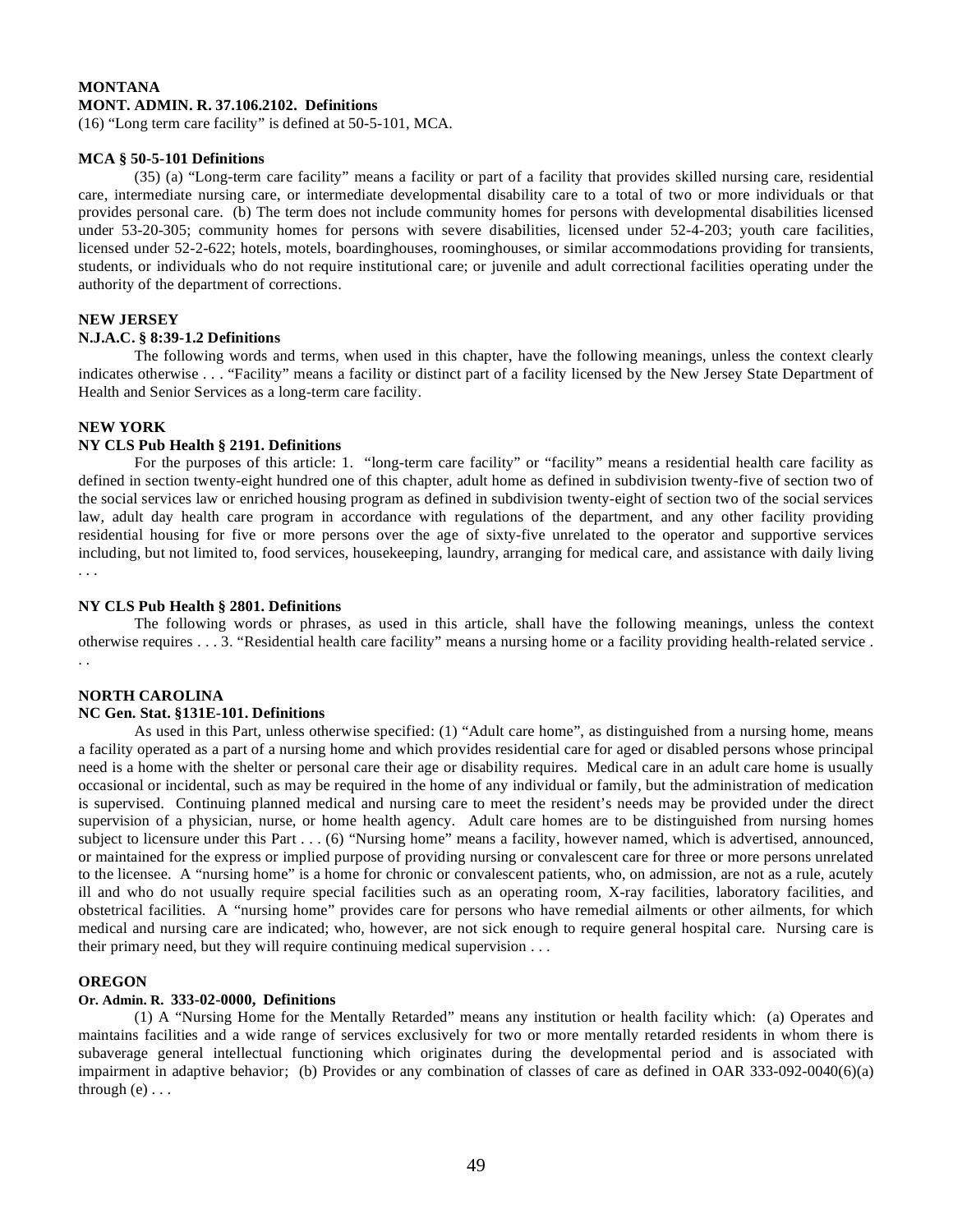#### **PENNSYLVANIA 35 P.S. § 632.2. Definitions**

The following words and phrases when used in this act shall have the meaning given to them in this section unless the context clearly indicates otherwise . . . "Long-term care facility" or "facility. A long-term care nursing facility as defined in section 802.1 of the act of July 19, 1979 (P.L. 130, No. 48), known as the Health Care Facilities Act.

#### **35 P.S. §448.802a. Definitions**

. . . "Long-Term Care Nursing Facility." A facility that provides either skilled or intermediate nursing care or both levels of care to two or more patients, who are unrelated to the licensee, for a period exceeding 24 hours. Intermediate care facilities exclusively for the mentally retarded, commonly called ICF/MR, shall not be considered long-term care nursing facilities for the purpose of this act and shall be licensed by the Department of Public Welfare.

# **RHODE ISLAND**

# **R.I. Gen. Laws § 23-17-19.2. Definitions**

The following words and phrases when used in this chapter have the meanings given to them in this section unless the content clearly indicates otherwise . . . (3) "Long-term care facility or facility" means a health care facility as defined in chapter 17 of this title, which provides long-term health care.

# **TEXAS**

# **TEX. Health and Safety Code §242.002. Definitions**

. . . (6) "Institution" means an establishment that: (A) furnishes, in one or more facilities, food and shelter to four or more persons who are unrelated to the proprietor of the establishment; and (B) provides minor treatment under the direction and supervision of a physician licensed by the Texas State Board of Medical Examiners, or other services that meet some need beyond the basic provision of food, shelter, and laundry . . . (6) "Facility" means an institution . . . (8) "Home" means an institution . . . (10) "Institution" means: (A) an establishment that: (i) furnishes, in one or more facilities, food and shelter to four or more persons who are unrelated to the proprietor of the establishment; and (ii) provides minor treatment under the direction and supervision of a physician licensed by the Texas State Board of Medical examiners, or other services that meet some need beyond the basic provision of food, shelter, and laundry; or (B) a foster care type residential facility that provides room and board to fewer than five persons who: (i) are not related within the second degree of consanguinity or affinity, as determined under Chapter 573, Government Code, to the proprietor; and (ii) because of their physical or mental limitation, or both, require a level of care and services suitable to their needs that contributes to their health, comfort and welfare . . .

# **UTAH**

# **U.A.C. R432-40-3. Definitions.**

As used in this rule: "Long-term care facility" means a nursing care facility, small health care facility, assisted living type I and type II, intermediate care facility for the mentally retarded, and swing bed unit of a general acute care hospital.

# **VIRGINIA**

#### **Va. Code Ann. § 32.1-123. Definitions**

As used in this article unless a different meaning or construction is clearly required by the context or otherwise:

"Certified nursing facility: means any skilled nursing facility, skilled care facility, intermediate care facility, nursing or nursing care facility, or nursing home, whether freestanding or a portion of a freestanding medical care facility, that is certified as a Medicare or Medicaid provider, or both, pursuant to § 32.1-137.

"Nursing home" means any facility or any identifiable component of any facility licensed pursuant to this article in which the primary function is the provision, on a continuing basis, of nursing services ands health-related services for the treatment and impatient care of two or more nonrelated individuals, including facilities known by varying nomenclature or designation such as convalescent homes, skilled nursing facilities or skilled care facilities, intermediate care facilities, extended care facilities and nursing or nursing care facilities.

#### **WASHINGTON**

#### **Rev. Code Wash. (ARCW) § 74.42.010. Definitions**

Unless the context clearly requires otherwise, the definitions in this section apply through this chapter  $\dots$  (2) "Facility" refers to a nursing home as defined in RCW 18.51.010

# **Rev. Code Wash. (ARCW) § 18.51.010. Definitions**

 (1) "Nursing home" means any home, place or institution which operates or maintains facilities providing convalescent or chronic care, or both, for a period in excess of twenty-four consecutive hours for three or more patients not related by blood or marriage to the operator, who by reason of illness or infirmity, are unable properly to care for themselves. Convalescent and chronic care may include but not be limited to any or all procedures commonly employed in waiting on the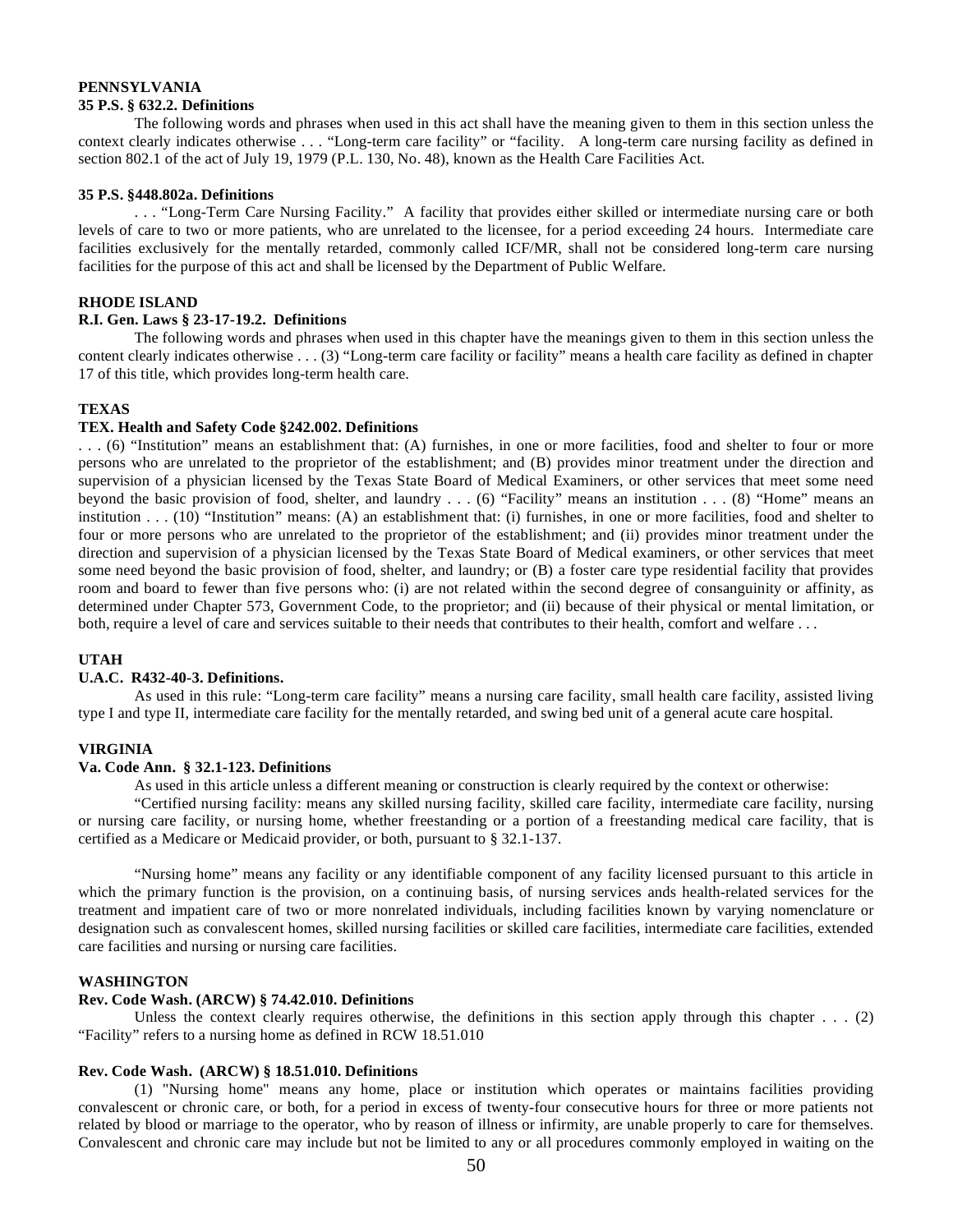sick, such as administration of medicines, preparation of special diets, giving of bedside nursing care, application of dressings and bandages, and carrying out of treatment prescribed by a duly licensed practitioner of the healing arts. It may also include care of mentally incompetent persons. It may also include community-based care. Nothing in this definition shall be construed to include general hospitals or other places which provide care and treatment for the acutely ill and maintain and operate facilities for major surgery or obstetrics, or both. Nothing in this definition shall be construed to include any boarding home, guest home, hotel or related institution which is held forth to the public as providing, and which is operated to give only board, room and laundry to persons not in need of medical or nursing treatment or supervision except in the case of temporary acute illness. The mere designation by the operator of any place or institution as a hospital, sanitarium, or any other similar name, which does not provide care for the acutely ill and maintain and operate facilities for major surgery or obstetrics, or both, shall not exclude such place or institution from the provisions of this chapter: PROVIDED, That any nursing home providing psychiatric treatment shall, with respect to patients receiving such treatment, comply with the provisions of *RCW 71.12.560* and *71.12.570*.

# **FEDERAL**

# **42 C.F.R. § 483.5 Definitions**

(a) Facility defined. For purposes of this subpart, facility means a skilled nursing facility (SNF) that meets the requirements of sections  $1819(a)$ , (b), (c), and (d) of the Act, or a nursing facility (NF) that meets the requirements of sections 1919(a), (b), (c), and (d) of the Act. ``Facility'' may include a distinct part of an institution (as defined in paragraph (b) of this section and specified in Sec. 440.40 and Sec. 440.155 of this chapter), but does not include an institution for the mentally retarded or persons with related conditions described in Sec. 440.150 of this chapter. For Medicare and Medicaid purposes (including eligibility, coverage, certification, and payment), the ``facility'' is always the entity that participates in the program, whether that entity is comprised of all of, or a distinct part of, a larger institution. For Medicare, an SNF (see section  $1819(a)(1)$ ) of the Act), and for Medicaid, an NF (see section  $1919(a)(1)$  of the Act) may not be an institution for mental diseases as defined in Sec. 435.1009 of this chapter.

location.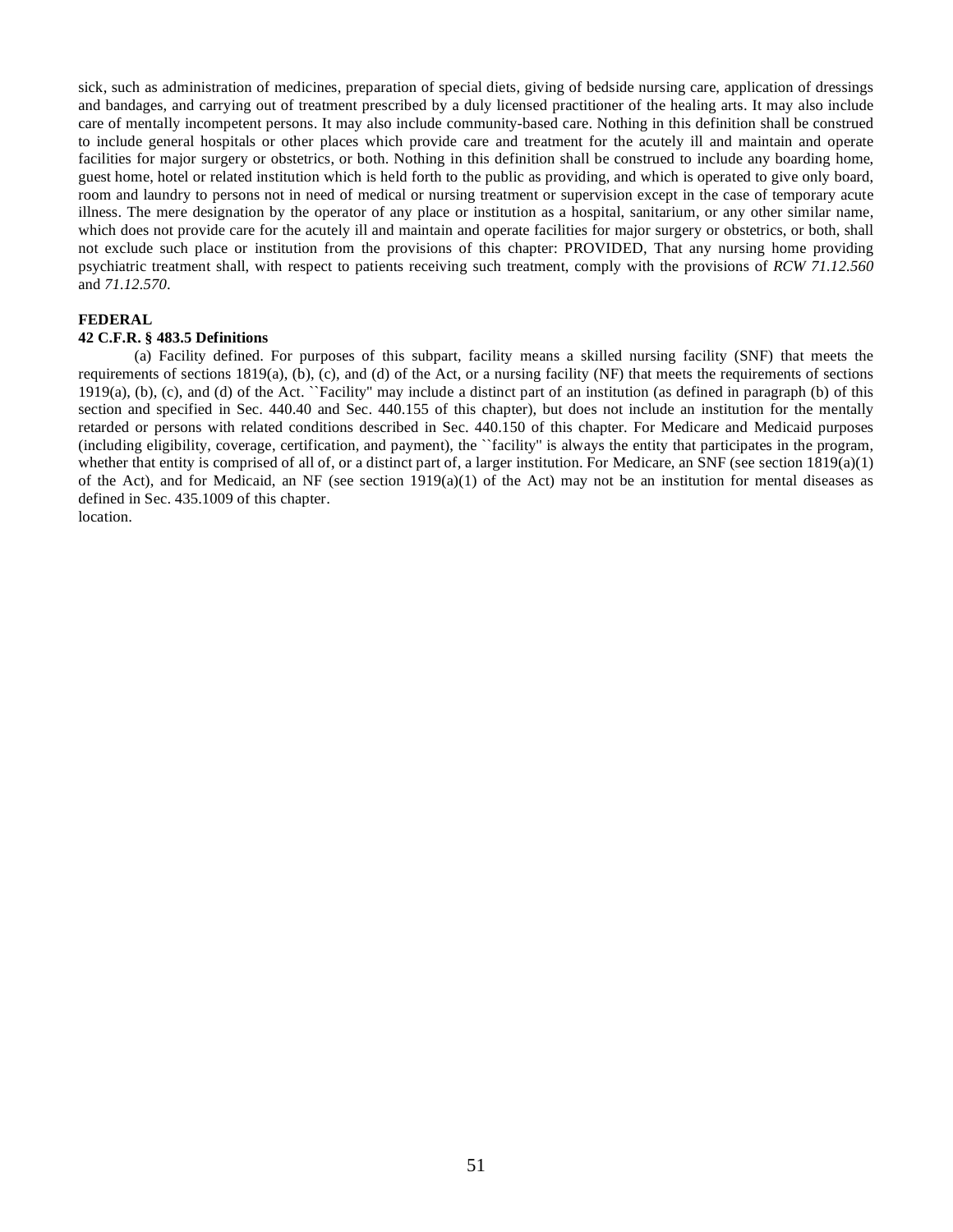# **APPENDIX 3 – CITATION LIST OF CITED LAWS AND REGULATIONS**

# **ALABAMA**

ALA. CODE § 22-21-10 (2003); Flu and pneumonia vaccination program

# **ARIZONA**

ARIZ. REV. STAT. § 36-401 (2004); Definitions; adult foster care

ARIZ. REV. STAT. § 36-406 (2004); Powers and duties of the department

# **ARKANSAS**

ARK. CODE ANN. § 20-10-1302 (2003); Purpose

ARK. CODE ANN. § 20-10-1303 (2003); Definitions

ARK. CODE ANN. § 20-10-1304 (2003); Implementation

ARK. CODE ANN. § 20-10-1305 (2003); Exemptions

# **CALIFORNIA**

CAL. HEALTH & SAFETY CODE § 120392 (2003); Influenza and pneumococcal immunizations

CAL. CODE REGS. tit. 22, § 51343.2 (2004); Intermediate Care Facility Services for the Developmentally Disabled-Nursing

# **CONNECTICUT**

CONN. AGENCIES REGS. § 17a-227-16 (2004); Individual records

CONN. GEN. STAT. § 19a-490 (2003); Licensing of institutions. Definitions

CONN. GEN. STAT. § 19a-521 (2003); Nursing home facilities. Definitions

CONN. GEN. STAT. § 19a-522 (2003); Regulations concerning nursing home facilities' health, safety and welfare. Regulations concerning immunization against influenza and pneumococcal disease. Reimbursement procedures

# **FLORIDA**

FLA. STAT. ANN. § 400.021 (West 2004); Definitions

FLA. STAT. ANN. § 400.141 (West 2002); Administration and management of nursing home facilities

# **GEORGIA**

GA. CODE ANN. § 31-7-1 (2002); Definitions

2003 Ga. Laws H.B. 1709

# **ILLINOIS**

210 ILL. COMP. STAT. 45/1-113 (2004); Facility or long-term care facility

210 ILL. COMP. STAT. 45/2-213 (2004); Vaccinations

210 ILL. COMP. STAT. 9/76 (2004); Pneumonia shots

# **INDIANA**

IND. CODE ANN. § 16-28-14-1 (Burns 2004); "Medically contraindicated" defined

IND. CODE ANN. § 16-28-14-2 (Burns 2004); Informed consent to be obtained

IND. CODE ANN. § 16-28-14-3 (Burns 2004); Immunizations required

IND. CODE ANN. § 16-28-14-4 (Burns 2004); Annual deadline for administering immunizations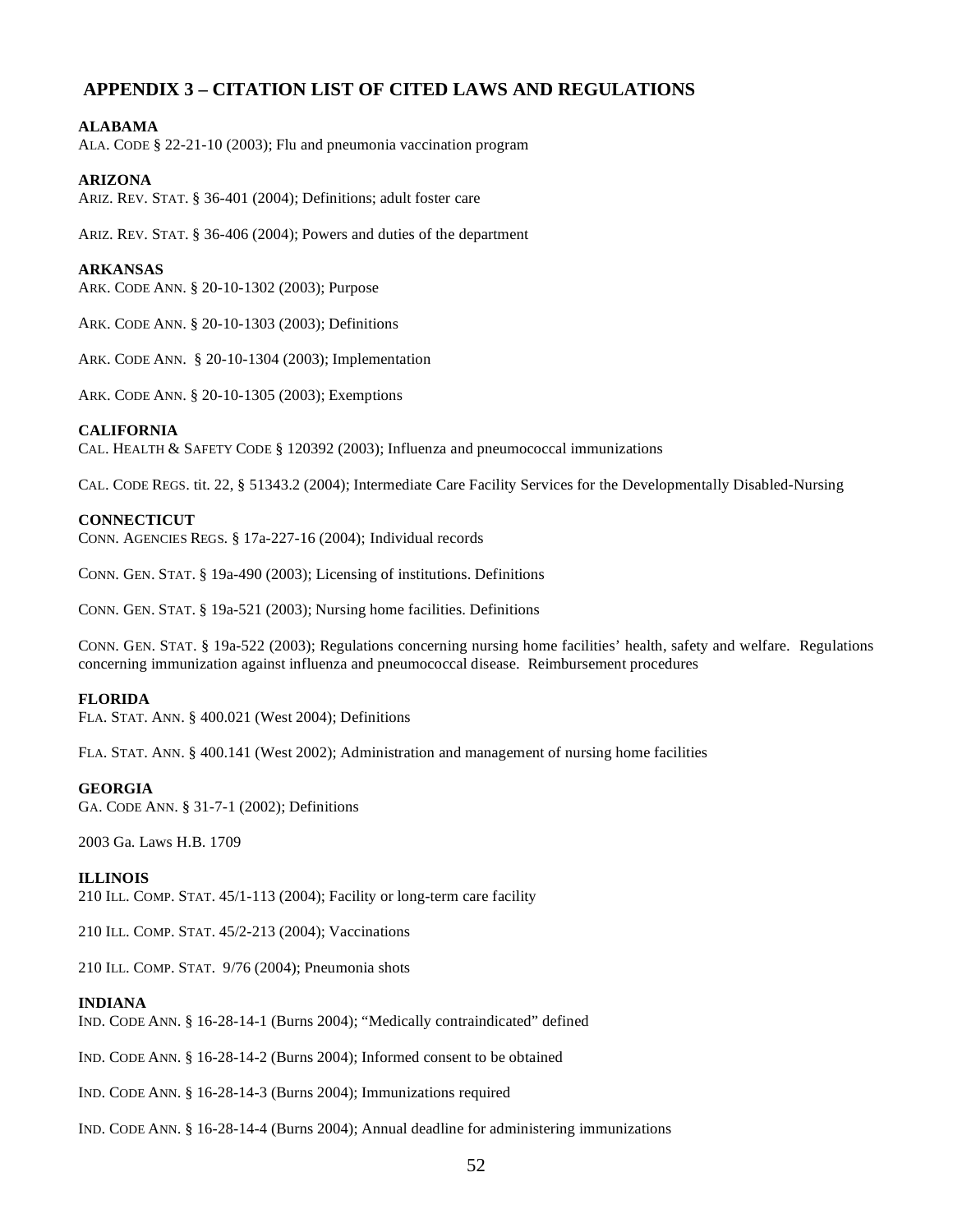IND. CODE ANN. § 16-28-14-5 (Burns 2004); Immunization of patient admitted after December 1

IND. CODE ANN. § 16-28-14-6 (Burns 2004); When immunization not required

#### **IOWA**

IOWA ADMIN. CODE r. 441-82.2(249A) (2004); Intermediate Care Facilities for the Mentally Retarded

#### **KENTUCKY**

KY. REV. STAT. ANN. § 209.550 (Banks-Baldwin 2002); Definitions for KRS 209.550 to 209.554

KY. REV. STAT. ANN. § 209.552 (Banks-Baldwin 2002); Immunization against pneumococcal disease ands influenza - - Documentation - - Immunization of employees

KY. REV. STAT. ANN. § 209.554 (Banks-Baldwin 2002); Administrative regulations - - Educational literature - - Negotiation of price of vaccines - - Report

KY. REV. STAT. ANN. § 216.510 (Banks-Baldwin 2002); Definitions for KRS 216.515 to 216.530

#### **MAINE**

ME. REV. STAT. tit. 22, § 802 (2003); Authority of department

ME. REV. STAT. tit. 22, § 1812-A.(2003); Nursing home defined

CODE ME. R. § 264 (2002); Immunization Requirements for Healthcare Workers

#### **MARYLAND**

MD. CODE ANN., [HEALTH-GENERAL] § 18-404 (2002); Immunization against influenza virus and pneumococcal disease

MD. CODE ANN., [HEALTH-GENERAL] § 19-301 (2003); Definitions

MD. CODE ANN., [HEALTH-GENERAL] § 19-307 (2003); Classifications of hospitals and related institutions

#### **MICHIGAN**

MICH. COMP. LAWS § 333.21311 (2003); Home for the aged, definition, license requirement; admission eligibility; exceptions

MICH. COMP. LAWS § 333.21332 (2003); Home for the aged; influenza vaccination

MICH. COMP. LAWS § 333.21712 (2003); Name of nursing home; change in name; prohibited terms; rehabilitation services

MICH. COMP. LAWS § 333.21716 (2003); Nursing home; influenza vaccination

# **MONTANA**

MONT. ADMIN R. 37.106.2150 (2004); Health Care and Physician Services

# **NEW HAMPSHIRE**

2003 N.H. Laws S.B. 438

#### **NEW JERSEY**

N.J. ADMIN. CODE tit. 8, § 39-19.4 (2004); Mandatory general policies and procedures for infection control and sanitation

N.J. ADMIN. CODE tit. 8, § 39-1.2 (2004); Definitions

#### **NEW YORK**

N.Y. PUB. HEALTH § 2191 (Consol. 2004); Definitions

N.Y. PUB. HEALTH § 2192 (Consol. 2003); Long-term care resident and employee immunization required

N.Y. PUB. HEALTH § 2193 (Consol. 2003); Resident immunization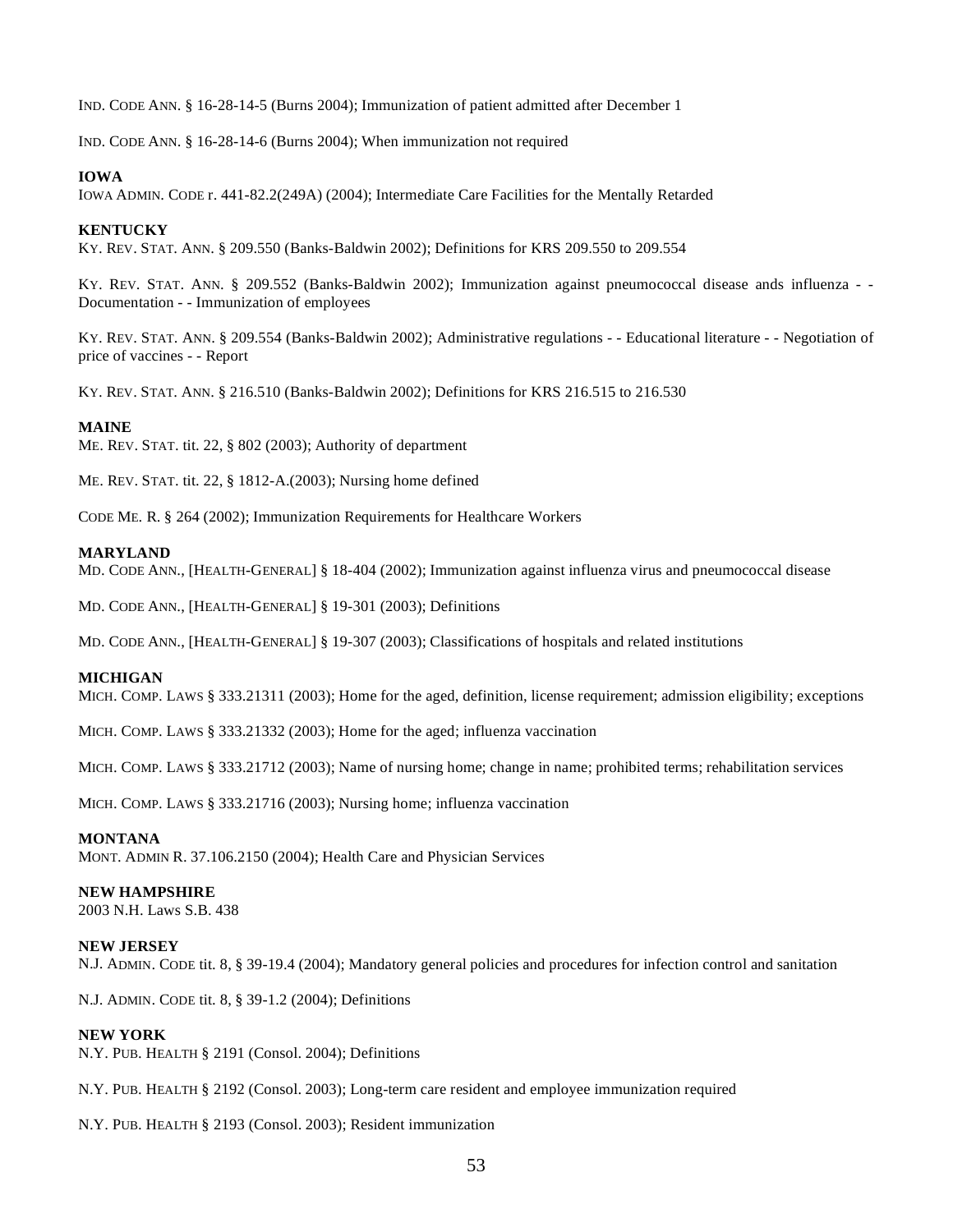N.Y. PUB. HEALTH § 2194 (Consol. 2003); Employee immunization

N.Y. PUB. HEALTH § 2195 (Consol. 2003); Exceptions

N.Y. PUB. HEALTH § 2196 (Consol. 2003); Rules and regulations; report

#### **NORTH CAROLINA**

N.C. GEN. STAT. § 131D-9 (2003); Immunization of employees and residents of adult care homes

N.C. GEN. STAT. **§** 131E-101 (2004); Definitions

N.C. GEN. STAT. § 131E-113 (2003); Immunization of employees and residents

# **OKLAHOMA**

OKLA. ADMIN. CODE § 310:675-9-31 (2003); Influenza and pneumococcal vaccinations

#### **OREGON**

OR. REV. STAT. § 433.407; Definitions for ORS 433.407 to 433.423

OR. REV. STAT. § 433.416; When employer to provide preventive immunization

OR. REV. STAT. § 442.015; Definitions

OR. ADMIN. R. 333-092-0075 (2004); Control of Infectious, Contagious, and Communicable Diseases in Nursing Homes for the Mentally Retarded

OR. ADMIN. R. 411-070-0085 (2004); All-Inclusive Rate

#### **PENNSYLVANIA**

35 PA. CONS. STAT. § 448.802a (2003); Definitions

35 PA. CONS. STAT. § 632.2 (2003); Definitions

35 PA. CONS. STAT. § 632.4 (2003); Resident immunization

35 PA. CONS. STAT. § 632.5 (2003); Employee immunization

#### **RHODE ISLAND**

R.I. GEN. LAWS § 23-17.19-2 (2004); Definitions

R.I. GEN. LAWS § 23-17.19-3 (2003); Long-term care resident and employee immunization

R.I. GEN. LAWS § 23-17.19-4 (2003); Resident immunization

R.I. GEN. LAWS § 23-17.19-5 (2004); Employee immunization

R.I. GEN. LAWS § 23-17.19-6 (2004); Exceptions

R.I. GEN. LAWS § 23-17.19-7(2003); Regulations

#### **SOUTH DAKOTA**

S.D. ADMIN. R. 46:17:05:02 (2004); Physician services

# **TENNESSEE**

TENN. COMP. R. & REGS. 1200-8-6.06 (2004); Basic Services

# **TEXAS**

TEX. HEALTH & SAFETY CODE § 161.0051 (2004); Required Immunizations for Nursing Homes

TEX. HEALTH & SAFETY CODE § 242.002 (2004); Definitions